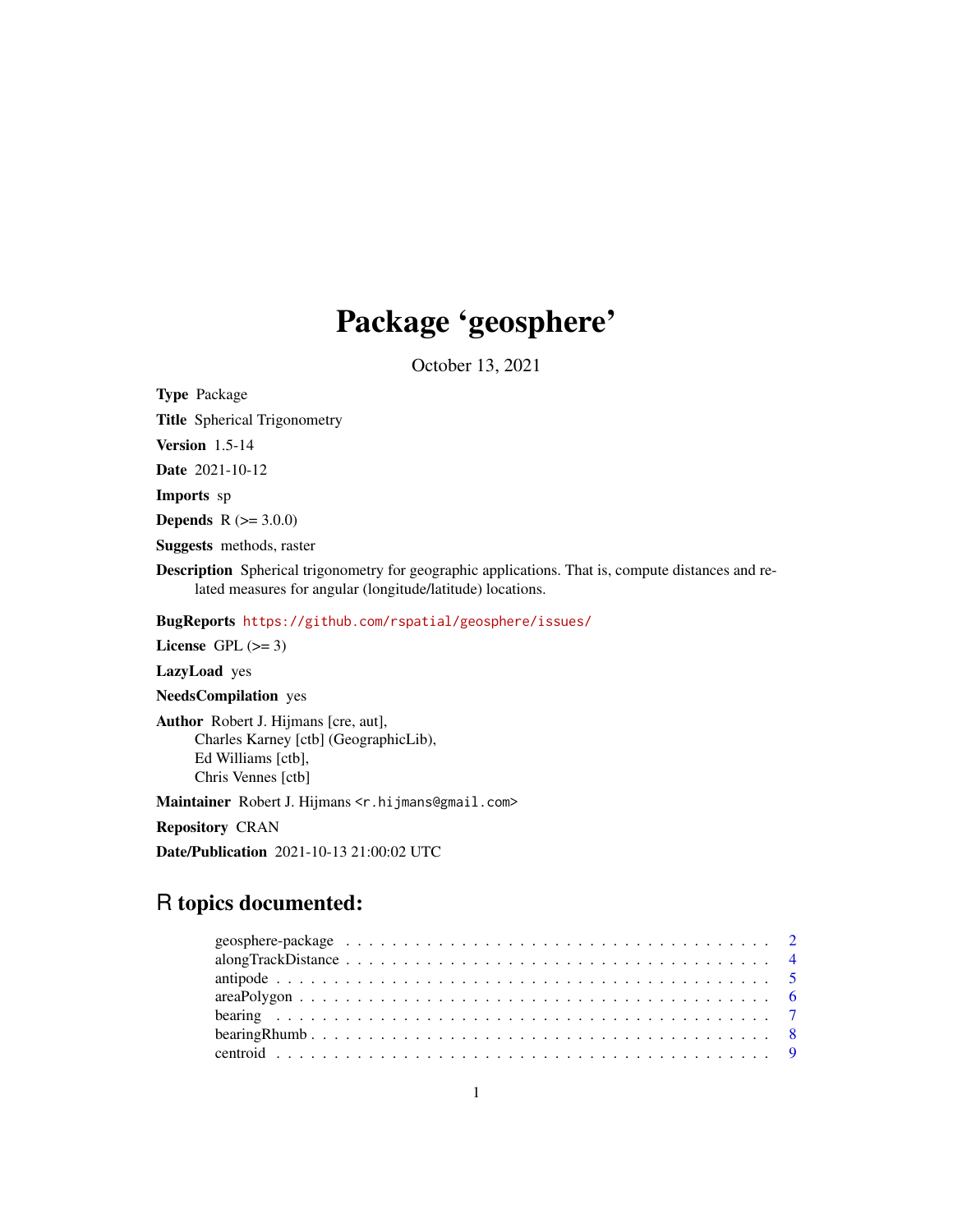<span id="page-1-0"></span>

| 10        |    |
|-----------|----|
| destPoint | 11 |
|           | 12 |
|           | 13 |
|           | 14 |
|           | 15 |
|           | 16 |
|           | 17 |
|           | 18 |
|           | 19 |
|           | 20 |
|           | 21 |
|           | 23 |
|           | 24 |
|           | 25 |
|           | 26 |
|           | 27 |
|           | 28 |
|           | 29 |
|           | 30 |
|           | 31 |
|           | 32 |
|           | 33 |
|           | 33 |
|           | 34 |
|           | 35 |
|           | 36 |
|           | 37 |
|           | 37 |
|           | 38 |
|           | 39 |
|           | 40 |
|           | 41 |
|           | 41 |
| 42        |    |
| 43        |    |

# **Index**

44

geosphere-package  $\sc Geosphere$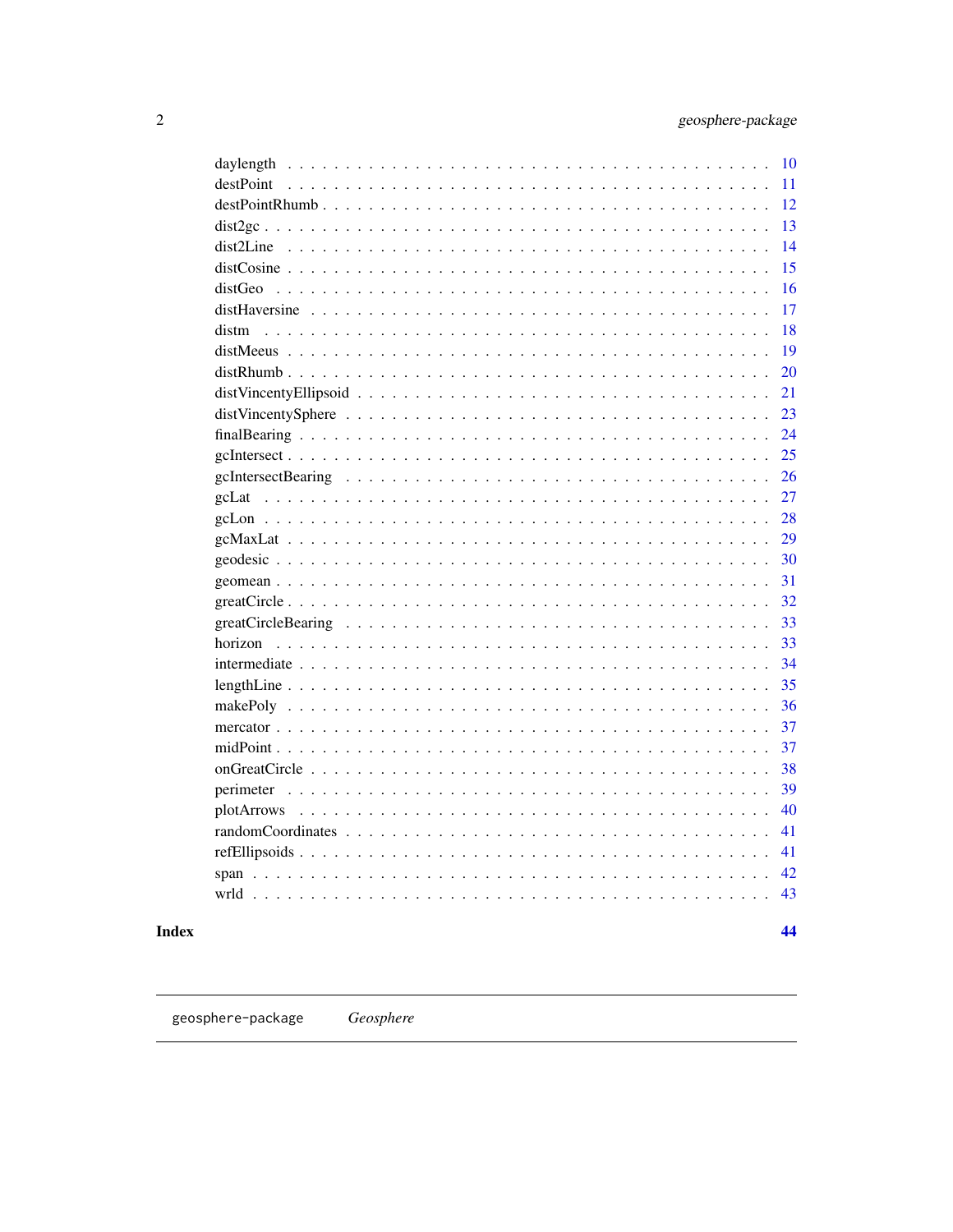This package implements functions that compute various aspects of distance, direction, area, etc. for geographic (geodetic) coordinates. Some of the functions are based on an ellipsoid (spheroid) model of the world, other functions use a (simpler, but less accuarate) spherical model. Functions using an ellipsoid can be recognized by having arguments to specify the ellipsoid's radius and flattening (a and f). By setting the value for f to zero, the ellipsoid becomes a sphere.

There are also functions to compute intersections of of rhumb lines. There are also functions to compute the distance between points and polylines, and to characterize spherical polygons; for random sampling on a sphere, and to compute daylength. See the vignette vignette ('geosphere') for examples.

Geographic locations must be specified in latitude and longitude in degrees (NOT radians). Degrees are (obviously) in decimal notation. Thus 12 degrees, 30 minutes, 10 seconds =  $12 + 30/60 +$ 10/3600 = 12.50278 degrees. The Southern and Western hemispheres have a negative sign.

The default unit of distance is meter; but this can be adjusted by supplying a different radius r to functions.

Directions are expressed in degrees (North  $= 0$  and 360, East  $= 90$ , Sout  $= 180$ , and West  $= 270$ degrees).

#### Acknowledgements

David Purdy, Bill Monahan and others for suggestions to improve the package.

#### Author(s)

Robert Hijmans, using code by C.F.F. Karney and Chris Veness; formulas by Ed Williams; and with contributions from George Wang, Elias Pipping and others. Maintainer: Robert J. Hijmans <r.hijmans@gmail.com>

#### References

C.F.F. Karney, 2013. Algorithms for geodesics, J. Geodesy 87: 43-55. doi: [10.1007/s00190012-](https://doi.org/10.1007/s00190-012-0578-z) [0578z.](https://doi.org/10.1007/s00190-012-0578-z) Addenda: <https://geographiclib.sourceforge.io/geod-addenda.html>. Also see <https://geographiclib.sourceforge.io/>

<https://www.edwilliams.org/avform147.htm>

<https://www.movable-type.co.uk/scripts/latlong.html>

[https://en.wikipedia.org/wiki/Great\\_circle\\_distance](https://en.wikipedia.org/wiki/Great_circle_distance)

<https://mathworld.wolfram.com/SphericalTrigonometry.html>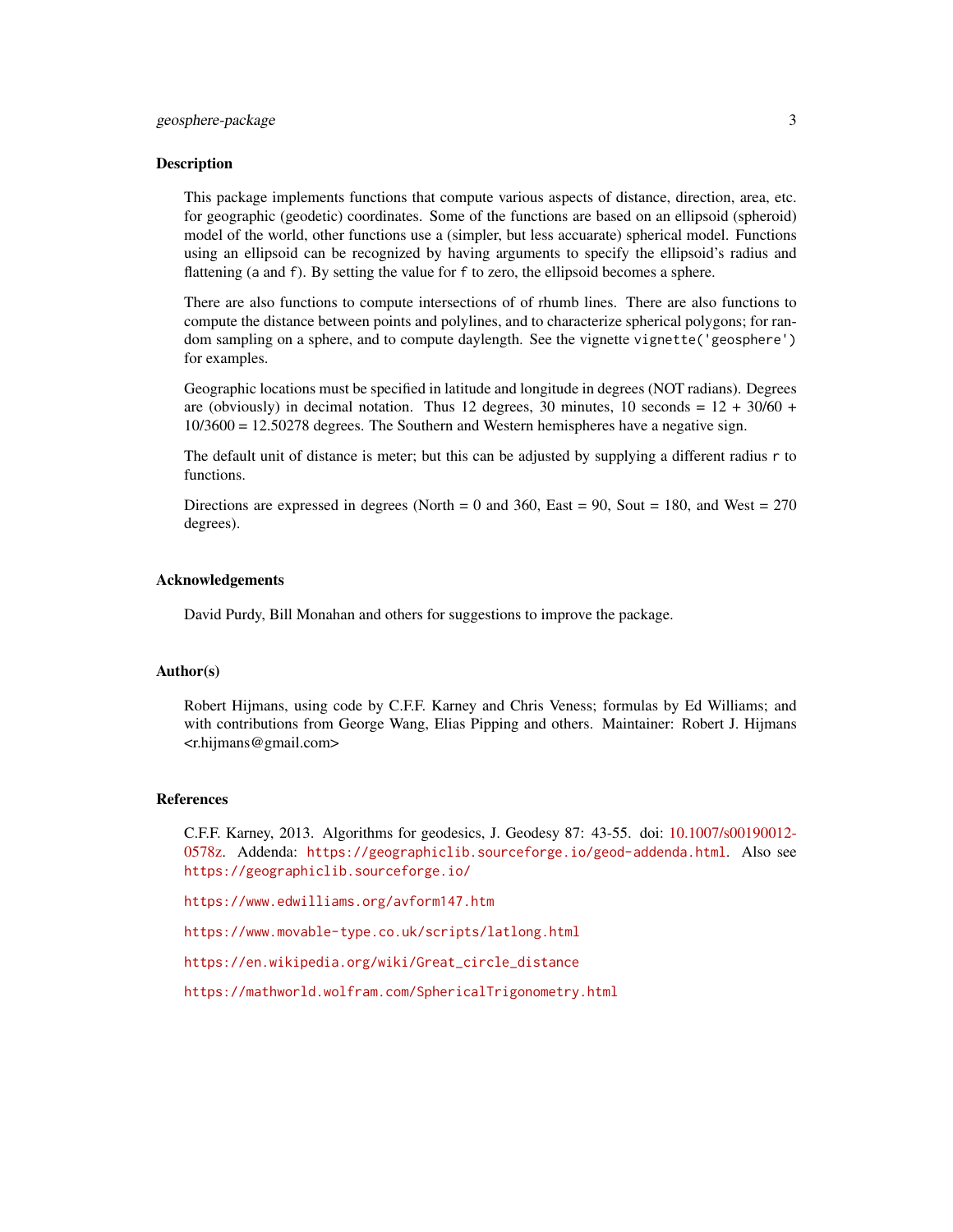<span id="page-3-1"></span><span id="page-3-0"></span>alongTrackDistance *Along Track Distance*

# Description

The "along track distance" is the distance from the start point (p1) to the closest point on the path to a third point (p3), following a great circle path defined by points p1 and p2. See [dist2gc](#page-12-1) for the "cross track distance"

# Usage

```
alongTrackDistance(p1, p2, p3, r=6378137)
```
#### Arguments

| p <sub>1</sub> | longitude/latitude of point(s). Can be a vector of two numbers, a matrix of 2<br>columns (first one is longitude, second is latitude) or a Spatial Points* object |
|----------------|-------------------------------------------------------------------------------------------------------------------------------------------------------------------|
| p2             | as above                                                                                                                                                          |
| p <sub>3</sub> | as above                                                                                                                                                          |
| r              | radius of the earth; default = $6378137m$                                                                                                                         |

# Value

A distance in units of r (default is meters)

# Author(s)

Ed Williams and Robert Hijmans

## See Also

[dist2gc](#page-12-1)

# Examples

alongTrackDistance(c(0,0),c(60,60),c(50,40))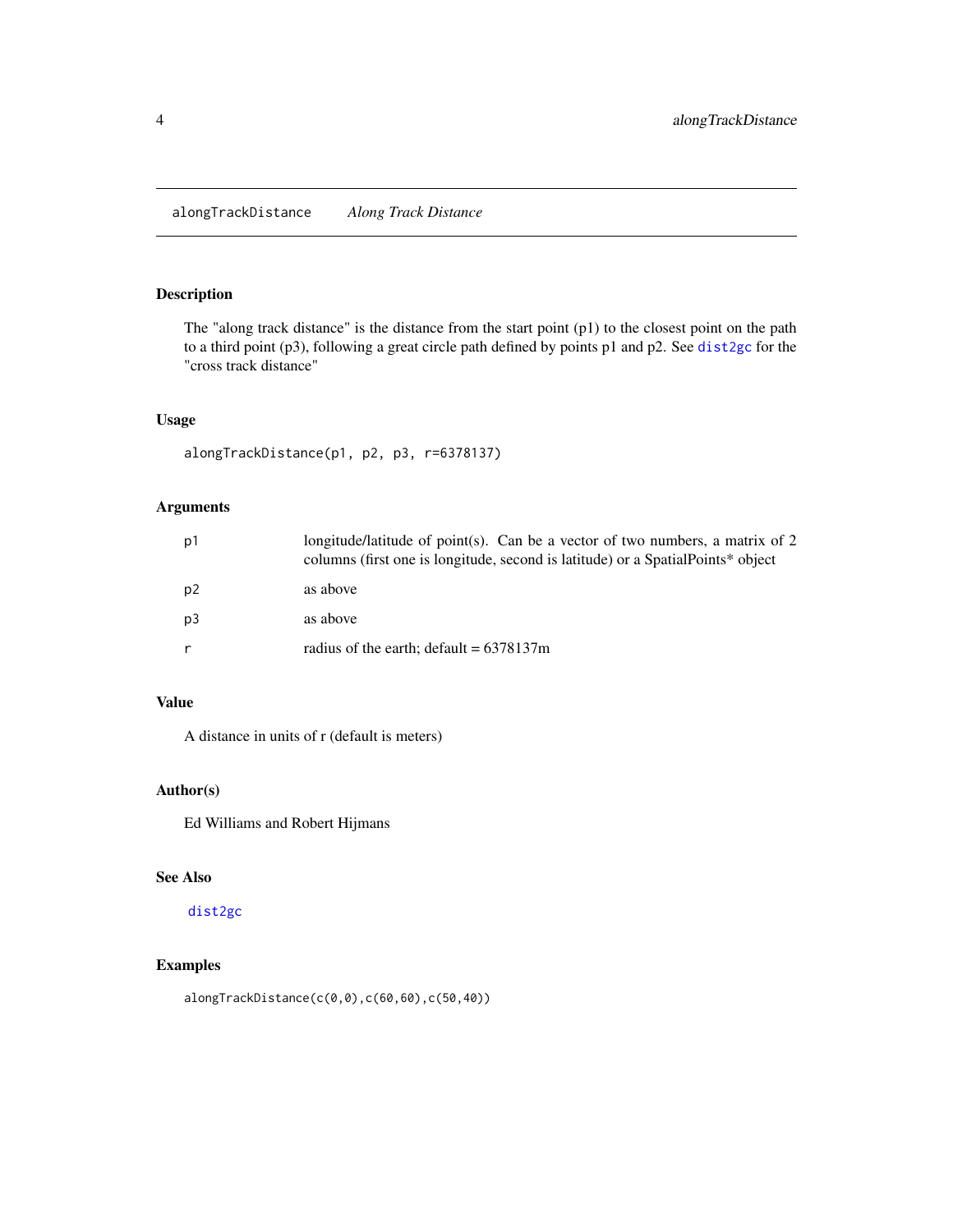<span id="page-4-1"></span><span id="page-4-0"></span>

Compute an antipode, or check whether two points are antipodes. Antipodes are places on Earth that are diametrically opposite to one another; and could be connected by a straight line through the centre of the Earth.

Antipodal points are connected by an infinite number of great circles (e.g. the meridians connecting the poles), and can therefore not be used in some great circle based computations.

#### Usage

antipode(p) antipodal(p1, p2, tol=1e-9)

# Arguments

| p   | Longitude/latitude of a single point, in degrees; can be a vector of two numbers,<br>a matrix of 2 columns (first one is longitude, second is latitude) or a Spatial-<br>Points* object |
|-----|-----------------------------------------------------------------------------------------------------------------------------------------------------------------------------------------|
| p1  | as above                                                                                                                                                                                |
| p2  | as above                                                                                                                                                                                |
| tol | tolerance for equality                                                                                                                                                                  |
|     |                                                                                                                                                                                         |

# Value

antipodal points or a logical value (TRUE if antipodal)

#### Author(s)

Robert Hijmans

# References

<https://en.wikipedia.org/wiki/Antipodes>

```
antipode(rbind(c(5,52), c(-120,37), c(-60,0), c(0,70)))
antipodal(c(0,0), c(180,0))
```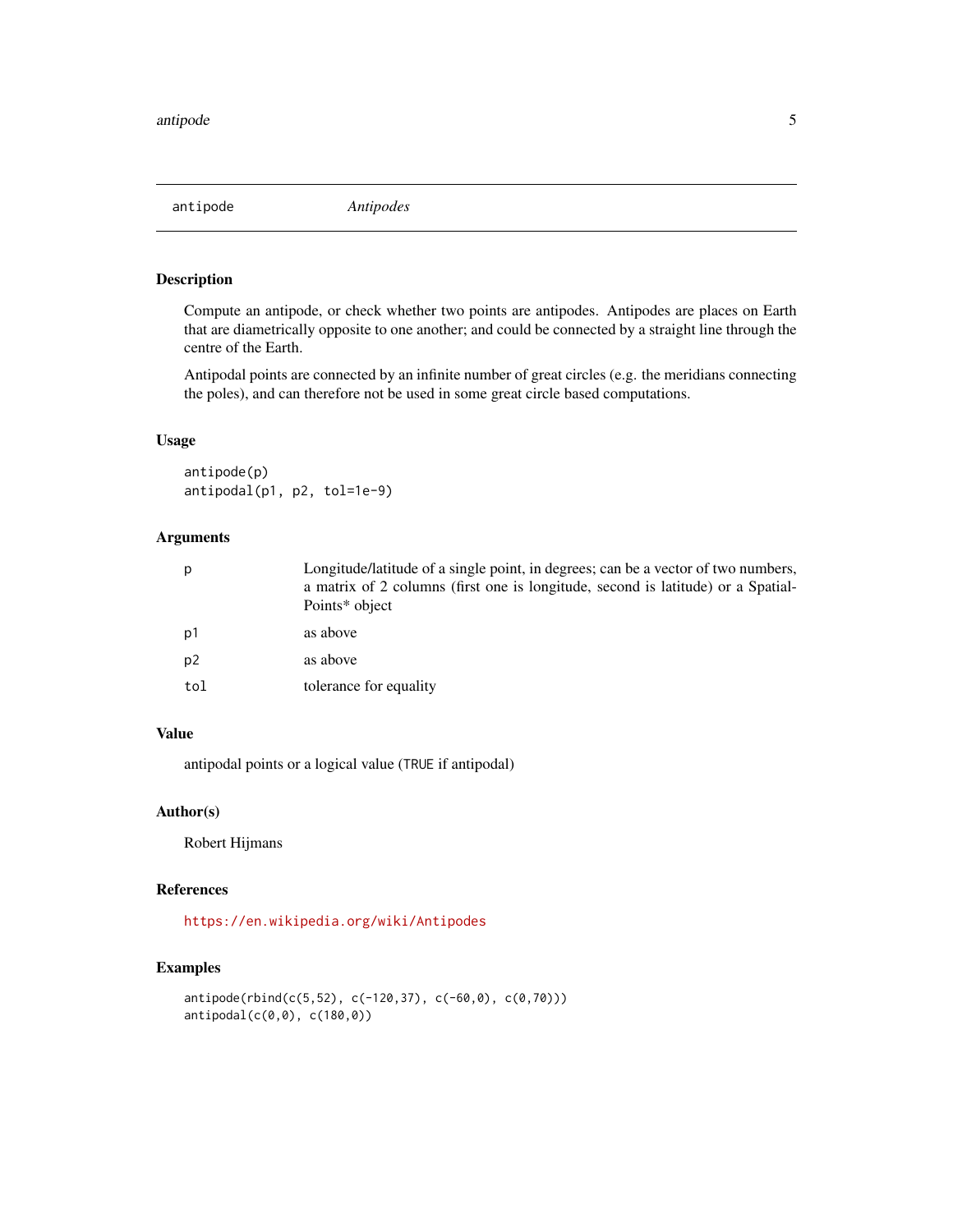<span id="page-5-1"></span><span id="page-5-0"></span>

Compute the area of a polygon in angular coordinates (longitude/latitude) on an ellipsoid.

#### Usage

```
## S4 method for signature 'matrix'
areaPolygon(x, a=6378137, f=1/298.257223563, ...)
## S4 method for signature 'SpatialPolygons'
areaPolygon(x, a=6378137, f=1/298.257223563, ...)
```
# Arguments

| $\mathsf{x}$            | longitude/latitude of the points forming a polygon; Must be a matrix or data.frame<br>of 2 columns (first one is longitude, second is latitude) or a Spatial Polygons* ob-<br>iect |
|-------------------------|------------------------------------------------------------------------------------------------------------------------------------------------------------------------------------|
| a                       | major (equatorial) radius of the ellipsoid                                                                                                                                         |
| $\mathbf{f}$            | ellipsoid flattening. The default value is for WGS84                                                                                                                               |
| $\cdot$ $\cdot$ $\cdot$ | Additional arguments. None implemented                                                                                                                                             |

# Value

area in square meters

## Note

Use raster::area for polygons that have a planar (projected) coordinate reference system.

#### Author(s)

This function calls GeographicLib code by C.F.F. Karney

#### References

C.F.F. Karney, 2013. Algorithms for geodesics, J. Geodesy 87: 43-55. doi: [10.1007/s00190012-](https://doi.org/10.1007/s00190-012-0578-z) [0578z.](https://doi.org/10.1007/s00190-012-0578-z) Addenda: <https://geographiclib.sourceforge.io/geod-addenda.html>. Also see <https://geographiclib.sourceforge.io/>

#### See Also

[centroid,](#page-8-1)[perimeter](#page-38-1)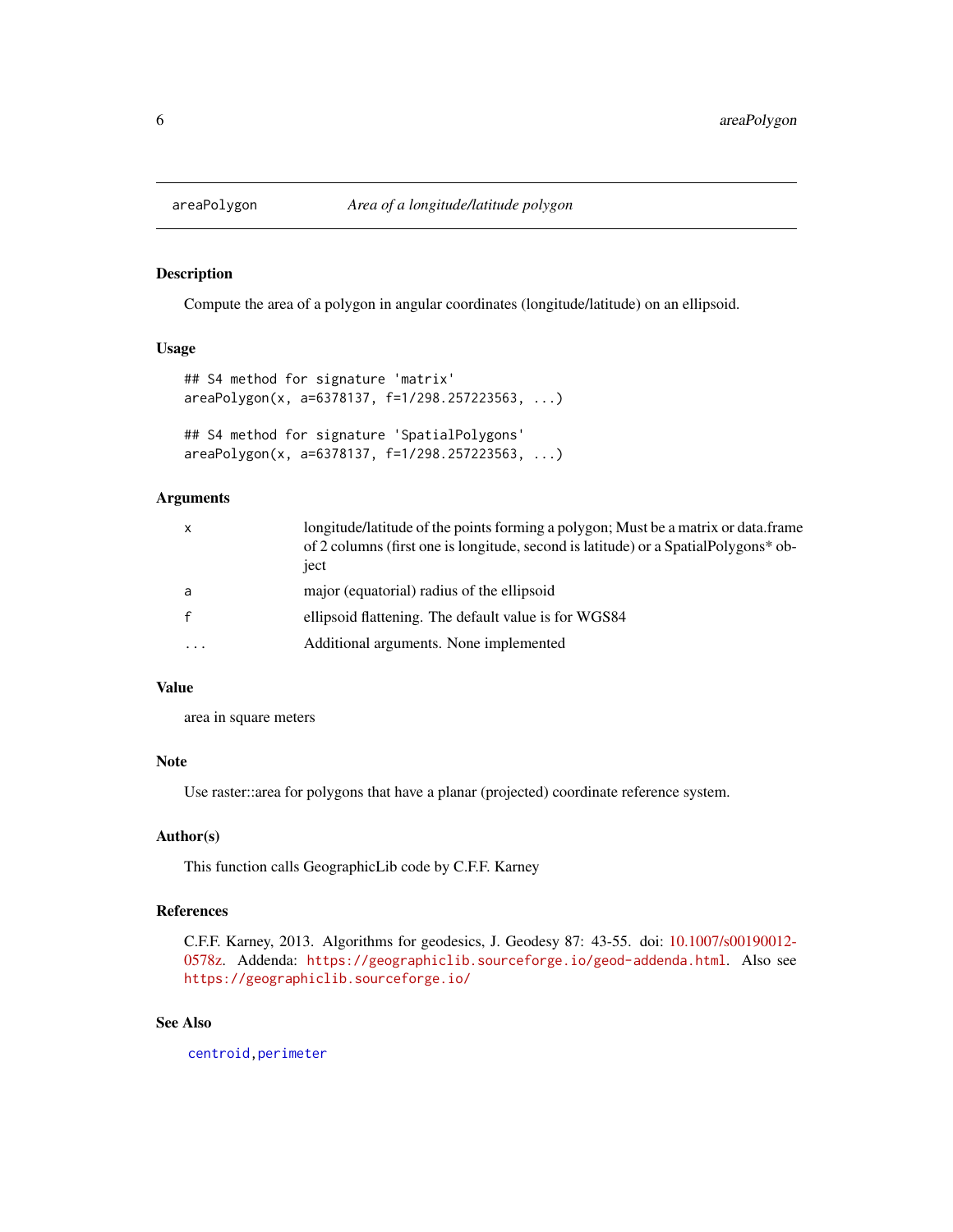#### <span id="page-6-0"></span>bearing 7 and 2008 and 2008 and 2008 and 2008 and 2008 and 2008 and 2008 and 2008 and 2008 and 2008 and 2008 and 2008 and 2008 and 2008 and 2008 and 2008 and 2008 and 2008 and 2008 and 2008 and 2008 and 2008 and 2008 and 2

#### Examples

```
p \leftarrow \text{rbind}(c(-180, -20), c(-140, 55), c(10, 0), c(-140, -60), c(-180, -20))areaPolygon(p)
# Be careful with very large polygons, as they may not be what they seem!
# For example, if you wanted a polygon to compute the area equal to about 1/4 of the ellipsoid
# this won't work:
b \le matrix(c(-180, 0, 90, 90, 0, 0, -180, 0), ncol=2, byrow=TRUE)
areaPolygon(b)
# Becausee the shortest path between (-180,0) and (0,0) is
# over one of the poles, not along the equator!
# Inserting a point along the equator fixes that
b \le - matrix(c(-180, 0, 0, 0, -90,0, -180, 0), ncol=2, byrow=TRUE)
areaPolygon(b)
```
<span id="page-6-1"></span>bearing *Direction of travel*

#### Description

Get the initial bearing (direction; azimuth) to go from point p1 to point p2 (in longitude/latitude) following the shortest path on an ellipsoid (geodetic). Note that the bearing of travel changes continuously while going along the path. A route with constant bearing is a rhumb line (see [bearingRhumb](#page-7-1)).

#### Usage

bearing(p1, p2, a=6378137, f=1/298.257223563)

#### Arguments

| p1           | longitude/latitude of point(s). Can be a vector of two numbers, a matrix of 2<br>columns (first one is longitude, second is latitude) or a SpatialPoints* object |
|--------------|------------------------------------------------------------------------------------------------------------------------------------------------------------------|
| p2           | as above. Can also be missing, in which case the bearing is computed going<br>from the first point to the next and continuing along the following points         |
| a            | major (equatorial) radius of the ellipsoid. The default value is for WGS84                                                                                       |
| $\mathbf{f}$ | ellipsoid flattening. The default value is for WGS84                                                                                                             |

# Value

Bearing in degrees

#### Note

use f=0 to get a bearing on a sphere (great circle)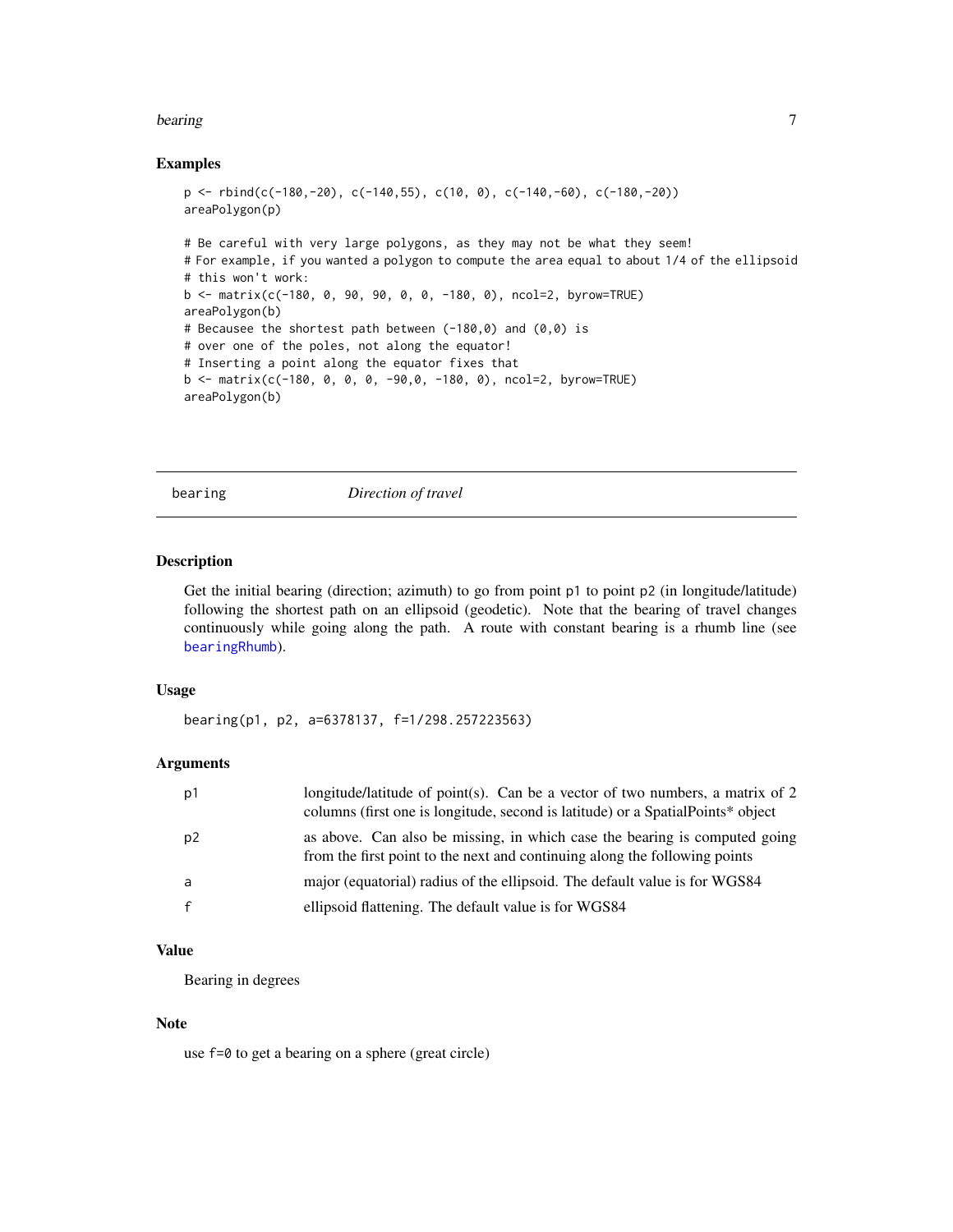#### <span id="page-7-0"></span>Author(s)

Robert Hijmans

#### References

C.F.F. Karney, 2013. Algorithms for geodesics, J. Geodesy 87: 43-55. doi: [10.1007/s00190012-](https://doi.org/10.1007/s00190-012-0578-z) [0578z.](https://doi.org/10.1007/s00190-012-0578-z) Addenda: <https://geographiclib.sourceforge.io/geod-addenda.html>. Also see <https://geographiclib.sourceforge.io/>

# See Also

[bearingRhumb](#page-7-1)

#### Examples

bearing(c(10,10),c(20,20))

<span id="page-7-1"></span>bearingRhumb *Rhumbline direction*

#### Description

Bearing (direction of travel; true course) along a rhumb line (loxodrome) between two points.

#### Usage

```
bearingRhumb(p1, p2)
```
#### Arguments

| p1   | longitude/latitude of point(s). Can be a vector of two numbers, a matrix of 2    |
|------|----------------------------------------------------------------------------------|
|      | columns (first one is longitude, second is latitude) or a Spatial Points* object |
| . p2 | as above                                                                         |

## Value

A direction (bearing) in degrees

# Note

Unlike most great circles, a rhumb line is a line of constant bearing (direction), i.e. tracks of constant true course. The meridians and the equator are both rhumb lines and great circles. Rhumb lines approaching a pole become a tightly wound spiral.

#### Author(s)

Chris Veness and Robert Hijmans, based on formulae by Ed Williams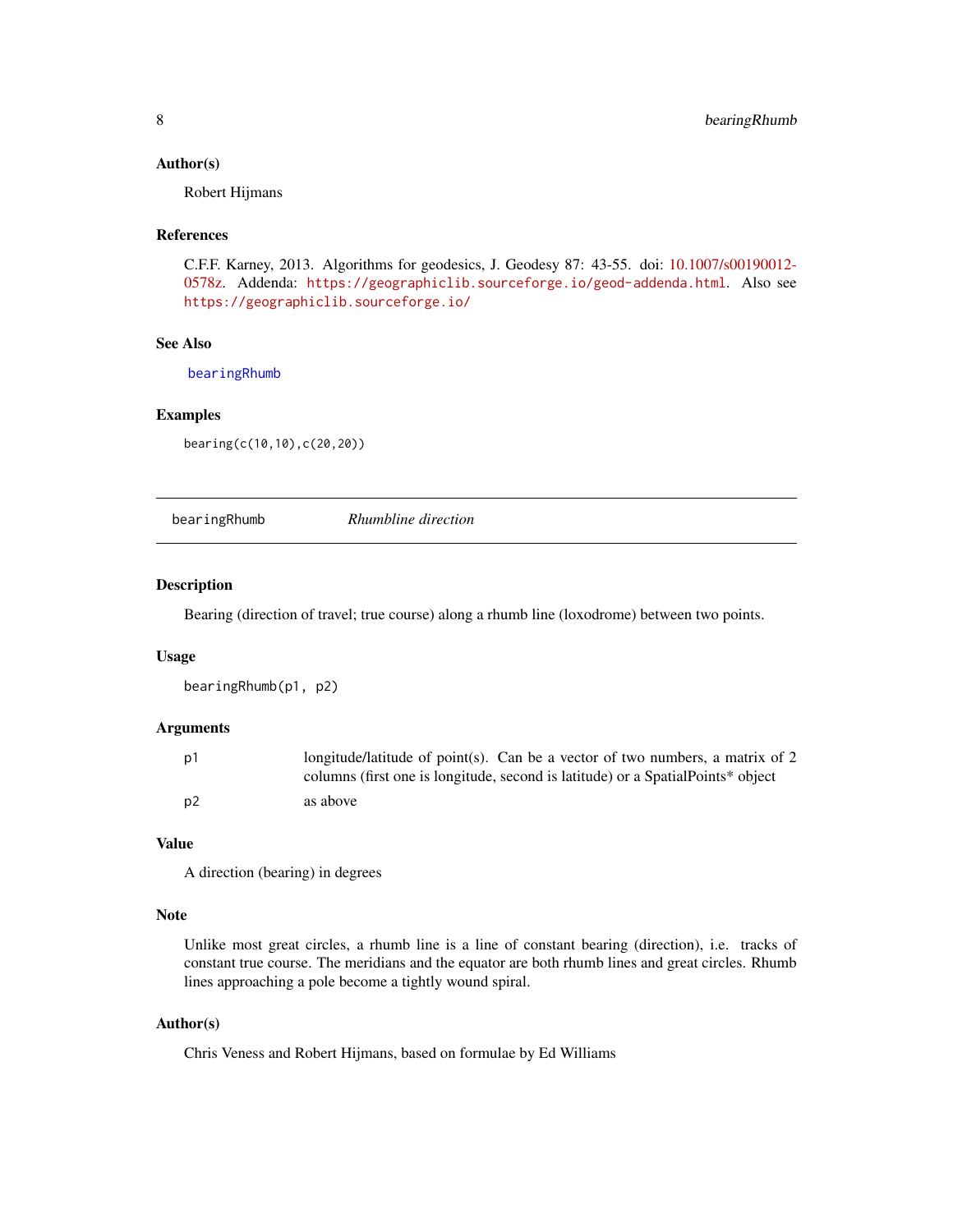#### <span id="page-8-0"></span>centroid 9

#### References

<https://www.edwilliams.org/avform147.htm#Rhumb> [https://en.wikipedia.org/wiki/Rhumb\\_line](https://en.wikipedia.org/wiki/Rhumb_line)

#### See Also

[bearing,](#page-6-1)[distRhumb](#page-19-1)

#### Examples

bearingRhumb(c(10,10),c(20,20))

<span id="page-8-1"></span>centroid *Centroid of spherical polygons*

#### Description

Compute the centroid of longitude/latitude polygons. Unlike other functions in this package, there is no spherical trigonometry involved in the implementation of this function. Instead, the function projects the polygon to the (conformal) Mercator coordinate reference system, computes the centroid, and then inversely projects it to longitude and latitude. This approach fails for polygons that include one of the poles (and is rather biased for anything close to the poles). The function should work for polygons that cross the -180/180 meridian (date line).

#### Usage

centroid(x, ...)

#### Arguments

| X       | SpatialPolygons* object, or a 2-column matrix or data.frame reprenting a single |
|---------|---------------------------------------------------------------------------------|
|         | polgyon (longitude/latitude)                                                    |
| $\cdot$ | Additional arguments. None implemented                                          |

#### Value

```
A matrix (longitude/latitude)
```
# Note

For multi-part polygons, the centroid of the largest part is returned.

#### Author(s)

Robert J. Hijmans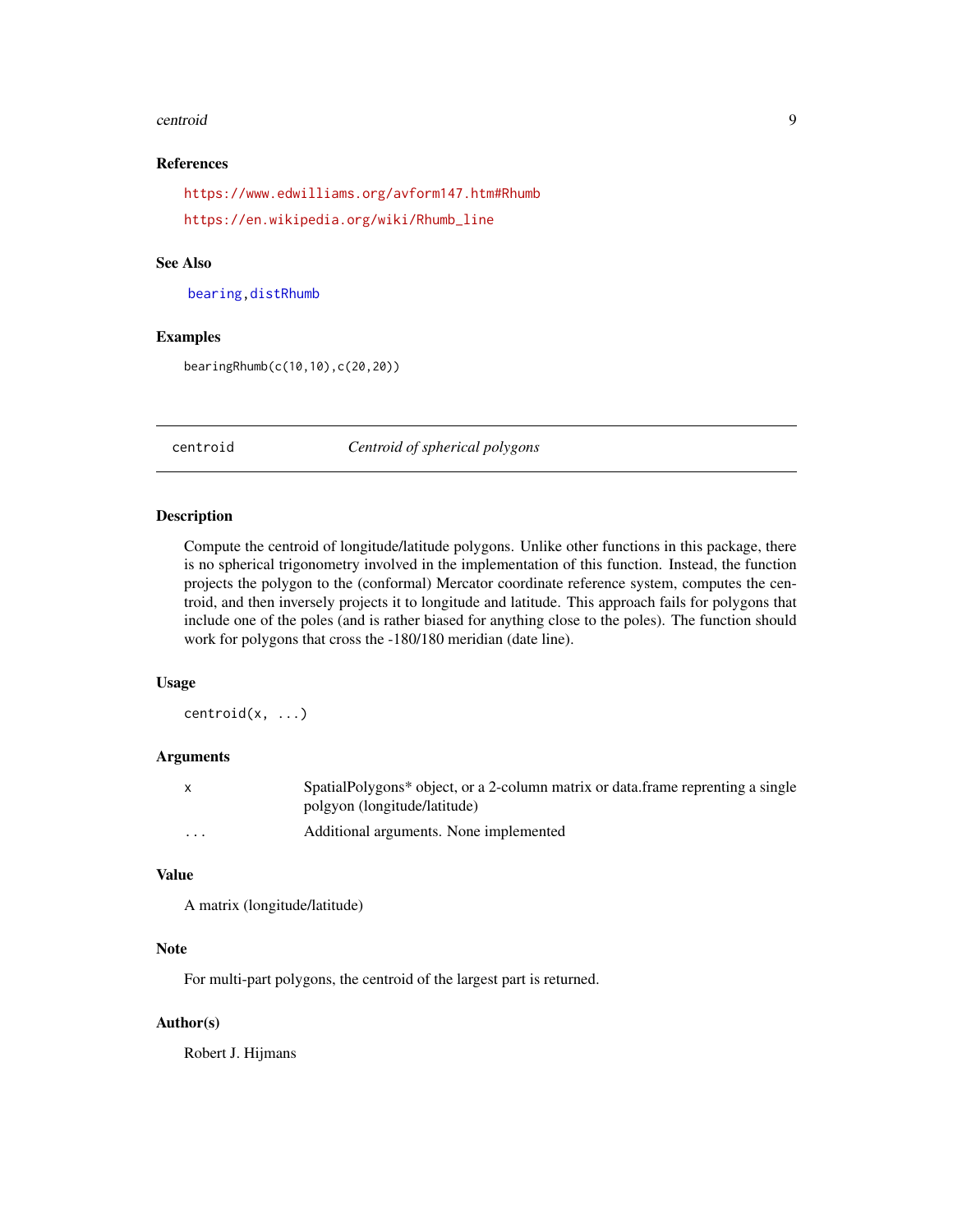# See Also

[area,](#page-0-0)[perimeter](#page-38-1)

# Examples

```
pol <- rbind(c(-180,-20), c(-160,5), c(-60, 0), c(-160,-60), c(-180,-20))
centroid(pol)
```
daylength *Daylength*

#### Description

Compute daylength (photoperiod) for a latitude and date.

#### Usage

daylength(lat, doy)

# Arguments

| lat | latitude, in degrees. I.e. between -90.0 and 90.0                                                                                                                                     |
|-----|---------------------------------------------------------------------------------------------------------------------------------------------------------------------------------------|
| dov | Interger, day of the year (1365) for leap years; or an object of class Date; or<br>a character that can be coerced into a date, using 'yyyy-mm-dd' format, e.g.<br>$'1982 - 11 - 23'$ |

# Value

Daylength in hours

# Author(s)

Robert J. Hijmans

# References

Forsythe, William C., Edward J. Rykiel Jr., Randal S. Stahl, Hsin-i Wu and Robert M. Schoolfield, 1995. A model comparison for daylength as a function of latitude and day of the year. Ecological Modeling 80:87-95.

```
daylength(-25, '2010-10-10')
daylength(45, 1:365)
# average monthly daylength
dl <- daylength(45, 1:365)
tapply(dl, rep(1:12, c(31,28,31,30,31,30,31,31,30,31,30,31)), mean)
```
<span id="page-9-0"></span>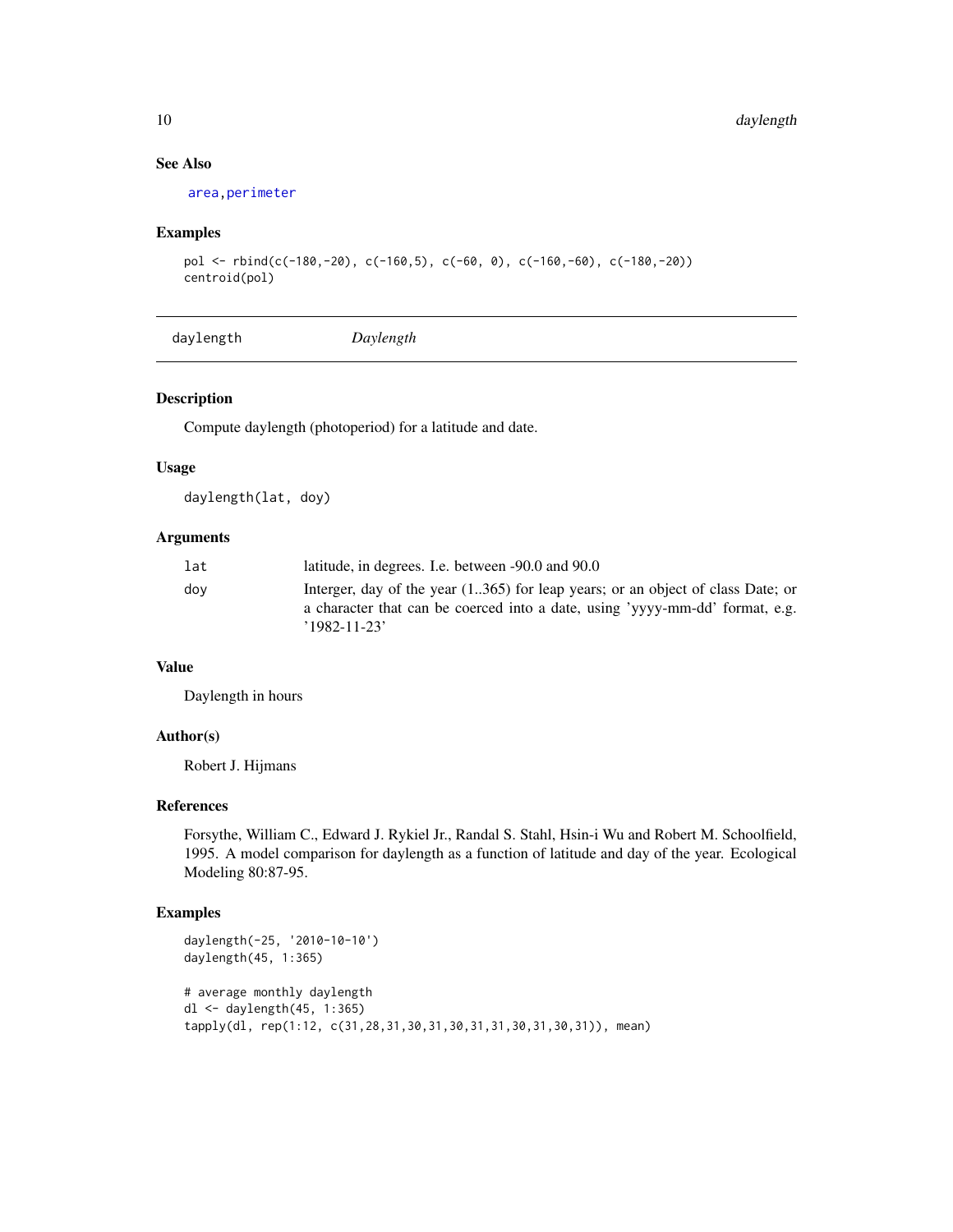<span id="page-10-1"></span><span id="page-10-0"></span>Given a start point, initial bearing (direction), and distance, this function computes the destination point travelling along a the shortest path on an ellipsoid (the geodesic).

#### Usage

```
destPoint(p, b, d, a=6378137, f=1/298.257223563, ...)
```
## Arguments

| p | Longitude and Latitude of point $(s)$ , in degrees. Can be a vector of two numbers,<br>a matrix of 2 columns (first one is longitude, second is latitude) or a Spatial-<br>Points* object                                                             |
|---|-------------------------------------------------------------------------------------------------------------------------------------------------------------------------------------------------------------------------------------------------------|
| b | numeric. Bearing (direction) in degrees                                                                                                                                                                                                               |
| d | numeric. Distance in meters                                                                                                                                                                                                                           |
| a | major (equatorial) radius of the ellipsoid. The default value is for WGS84                                                                                                                                                                            |
|   | ellipsoid flattening. The default value is for WGS84                                                                                                                                                                                                  |
| . | additional arguments. If an argument 'r' is supplied, this is taken as the radius<br>of the earth (e.g. $6378137$ m) and computations are for a sphere (great circle)<br>instead of an ellipsoid (geodetic). This is for backwards compatibility only |

#### Value

A pair of coordinates (longitude/latitude)

### Note

Direction changes continuously when travelling along a geodesic. Therefore, the final direction is not the same as the initial direction. You can compute the final direction with [finalBearing](#page-23-1) (see examples, below)

#### Author(s)

This function calls GeographicLib code by C.F.F. Karney

# References

C.F.F. Karney, 2013. Algorithms for geodesics, J. Geodesy 87: 43-55. doi: [10.1007/s00190012-](https://doi.org/10.1007/s00190-012-0578-z) [0578z.](https://doi.org/10.1007/s00190-012-0578-z) Addenda: <https://geographiclib.sourceforge.io/geod-addenda.html>. Also see <https://geographiclib.sourceforge.io/>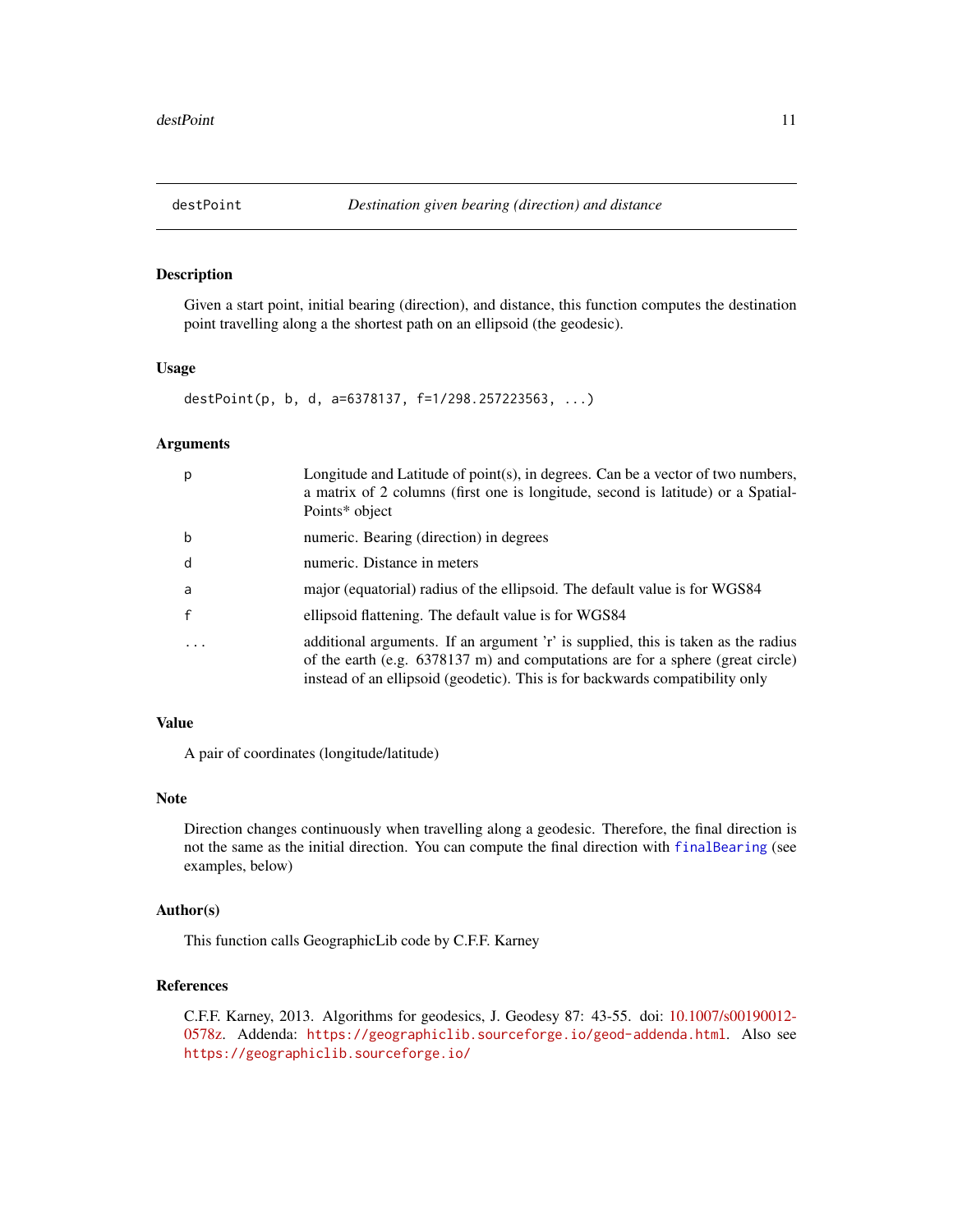# Examples

```
p \leftarrow \text{cbind}(5, 52)d <- destPoint(p,30,10000)
d
#final direction, when arriving at endpoint:
finalBearing(d, p)
```
destPointRhumb *Destination along a rhumb line*

# Description

Calculate the destination point when travelling along a 'rhumb line' (loxodrome), given a start point, direction, and distance.

# Usage

destPointRhumb( $p, b, d, r = 6378137$ )

# Arguments

| p            | longitude/latitude of point(s). Can be a vector of two numbers, a matrix of 2<br>columns (first one is longitude, second is latitude) or a Spatial Points* object |
|--------------|-------------------------------------------------------------------------------------------------------------------------------------------------------------------|
| b            | bearing (direction) in degrees                                                                                                                                    |
| <sub>d</sub> | distance; in the same unit as r (default is meters)                                                                                                               |
| $\mathsf{r}$ | radius of the earth; default = $6378137$ m                                                                                                                        |

# Value

Coordinates (longitude/latitude) of a point

# Author(s)

Chris Veness; ported to R by Robert Hijmans

## References

```
https://www.edwilliams.org/avform147.htm#Rhumb
https://www.movable-type.co.uk/scripts/latlong.html
https://en.wikipedia.org/wiki/Rhumb_line
```
# See Also

[destPoint](#page-10-1)

<span id="page-11-0"></span>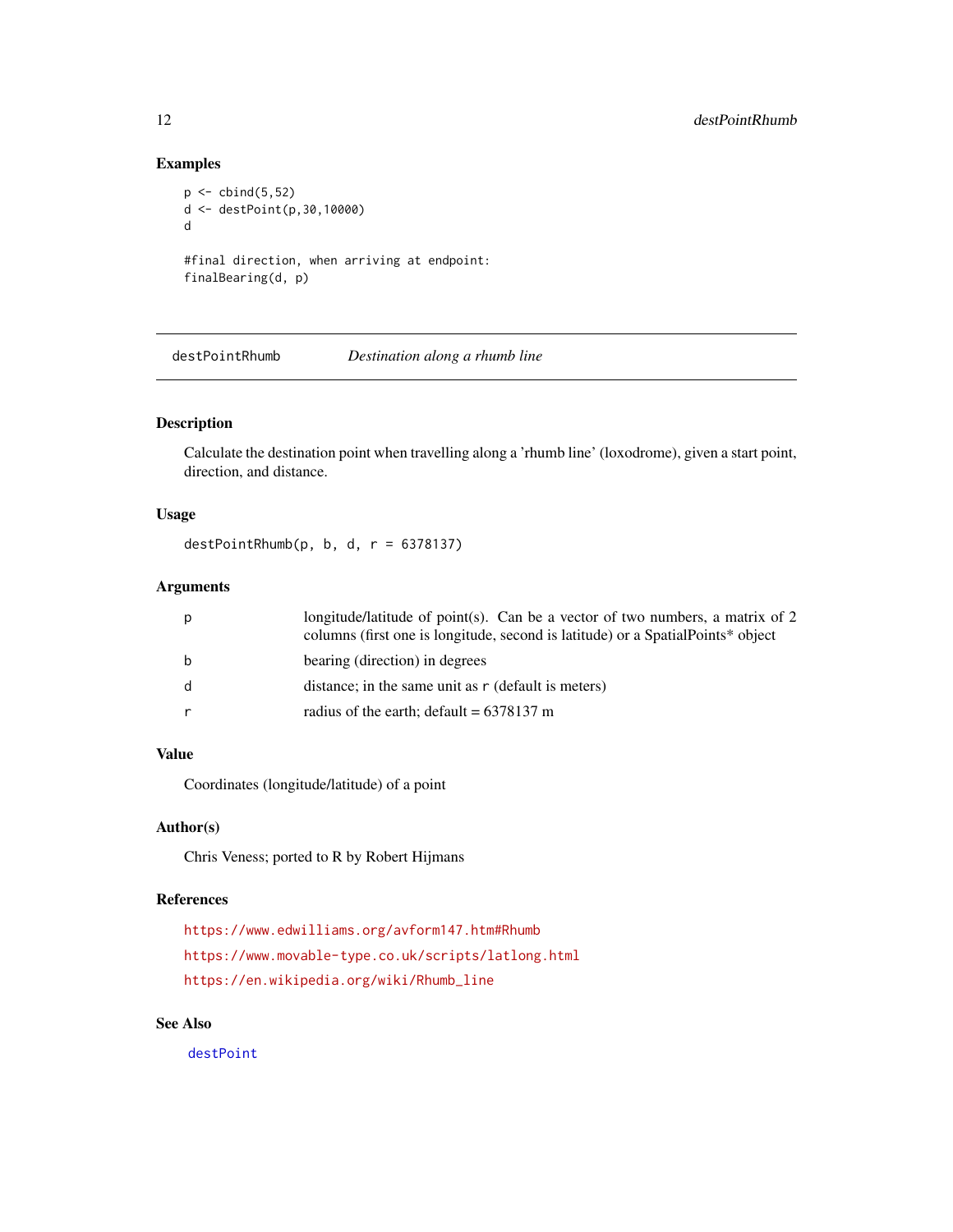#### <span id="page-12-0"></span>dist $2gc$  13

# Examples

destPointRhumb(c(0,0), 30, 100000, r = 6378137)

<span id="page-12-1"></span>dist2gc *Cross Track Distance*

#### Description

Compute the distance of a point to a great-circle path (also referred to as the cross track distance or cross track error). The great circle is defined by p1 and p2, while p3 is the point away from the path.

## Usage

dist2gc(p1, p2, p3, r=6378137, sign=FALSE)

# Arguments

| p1             | Start of great circle path. longitude/latitude of point(s). Can be a vector of two                            |
|----------------|---------------------------------------------------------------------------------------------------------------|
|                | numbers, a matrix of 2 columns (first one is longitude, second is latitude) or a                              |
|                | SpatialPoints* object                                                                                         |
| p <sub>2</sub> | End of great circle path. As above                                                                            |
| p3             | Point away from the great cricle path. As for p2                                                              |
| $\mathsf{r}$   | radius of the earth; default = $6378137$                                                                      |
| sign           | logical. If TRUE, a negative sign is used to indicated that the points are to the left<br>of the great circle |

# Value

A distance in units of r (default is meters) If sign=TRUE, the sign indicates which side of the path p3 is on. Positive means right of the course from p1 to p2, negative means left.

#### Author(s)

Ed Williams and Robert Hijmans

# References

<https://www.movable-type.co.uk/scripts/latlong.html> <https://www.edwilliams.org/ftp/avsig/avform.txt>

#### See Also

[dist2Line](#page-13-1)[,alongTrackDistance](#page-3-1)

#### Examples

dist2gc(c(0,0),c(90,90),c(80,80))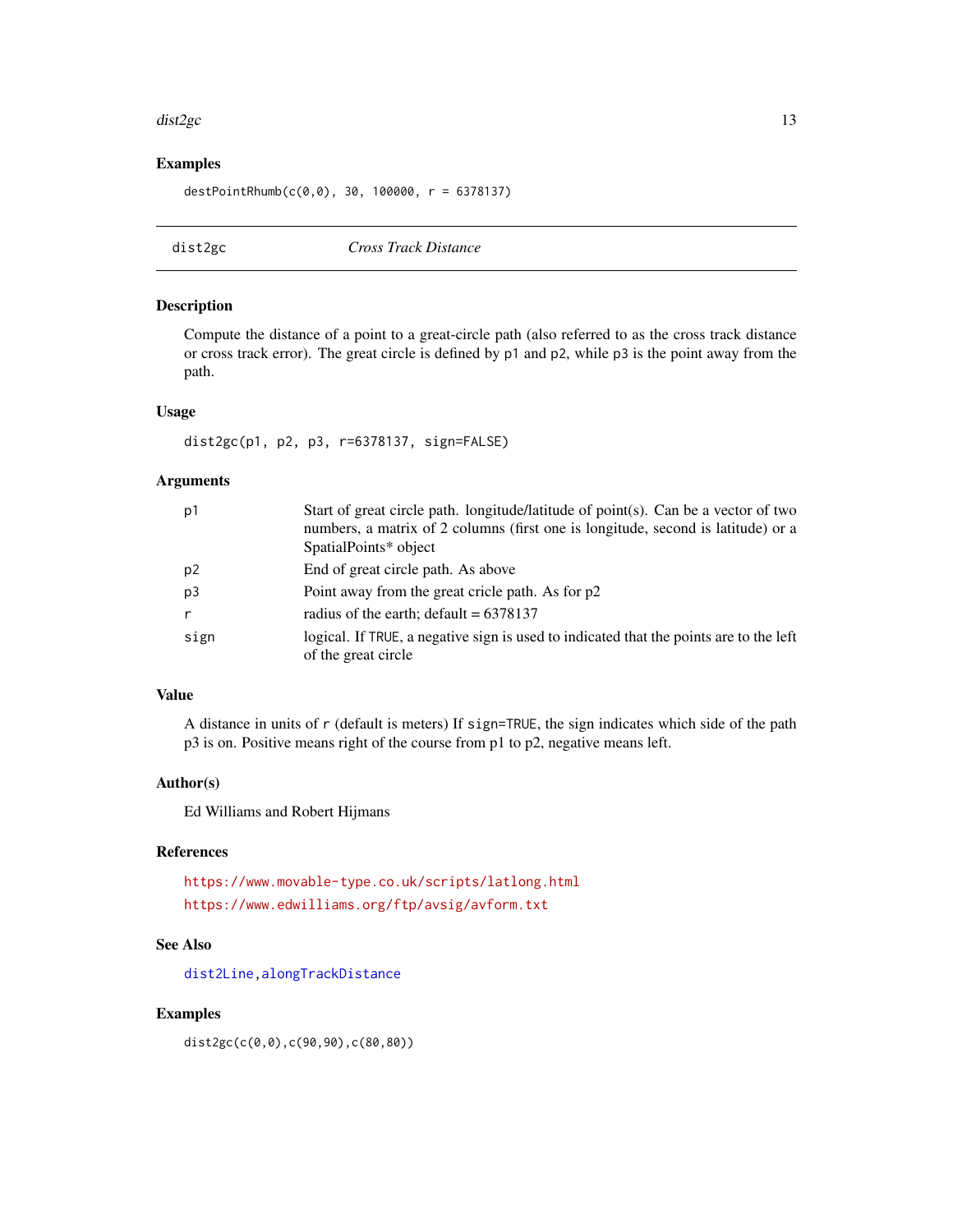<span id="page-13-1"></span><span id="page-13-0"></span>

The shortest distance between points and polylines or polygons.

# Usage

dist2Line(p, line, distfun=distGeo)

#### Arguments

| р       | longitude/latitude of point(s). Can be a vector of two numbers, a matrix of 2<br>columns (first one is longitude, second is latitude) or a Spatial Points* object         |
|---------|---------------------------------------------------------------------------------------------------------------------------------------------------------------------------|
| line    | longitude/latitude of line as a matrix of 2 columns (first one is longitude, second<br>is latitude) or a SpatialLines <sup>*</sup> or SpatialPolygons <sup>*</sup> object |
| distfun | A distance function, such as distGeo                                                                                                                                      |

## Value

matrix with distance and lon/lat of the nearest point on the line. Distance is in the same unit as r in the distfun(default is meters). If line is a Spatial\* object, the ID (index) of (one of) the nearest objects is also returned. Thus if the objects are polygons and the point is inside a polygon the function may return the ID of a neighboring polygon that shares the nearest border. You can use the intersect function in packages terra.

#### Author(s)

George Wang and Robert Hijmans

#### See Also

[dist2gc](#page-12-1)[,alongTrackDistance](#page-3-1)

```
line <- rbind(c(-180,-20), c(-150,-10), c(-140,55), c(10, 0), c(-140,-60))
pnts <- rbind(c(-170,0), c(-75,0), c(-70,-10), c(-80,20), c(-100,-50),c(-100,-60), c(-100,-40), c(-100,-20), c(-100,-10), c(-100,0))
d = dist2Line(pnts, line)
plot( makeLine(line), type='l')
points(line)
points(pnts, col='blue', pch=20)
points(d[,2], d[,3], col='red', pch='x')
for (i in 1:nrow(d)) lines(gcIntermediate(pnts[i,], d[i,2:3], 10), lwd=2)
```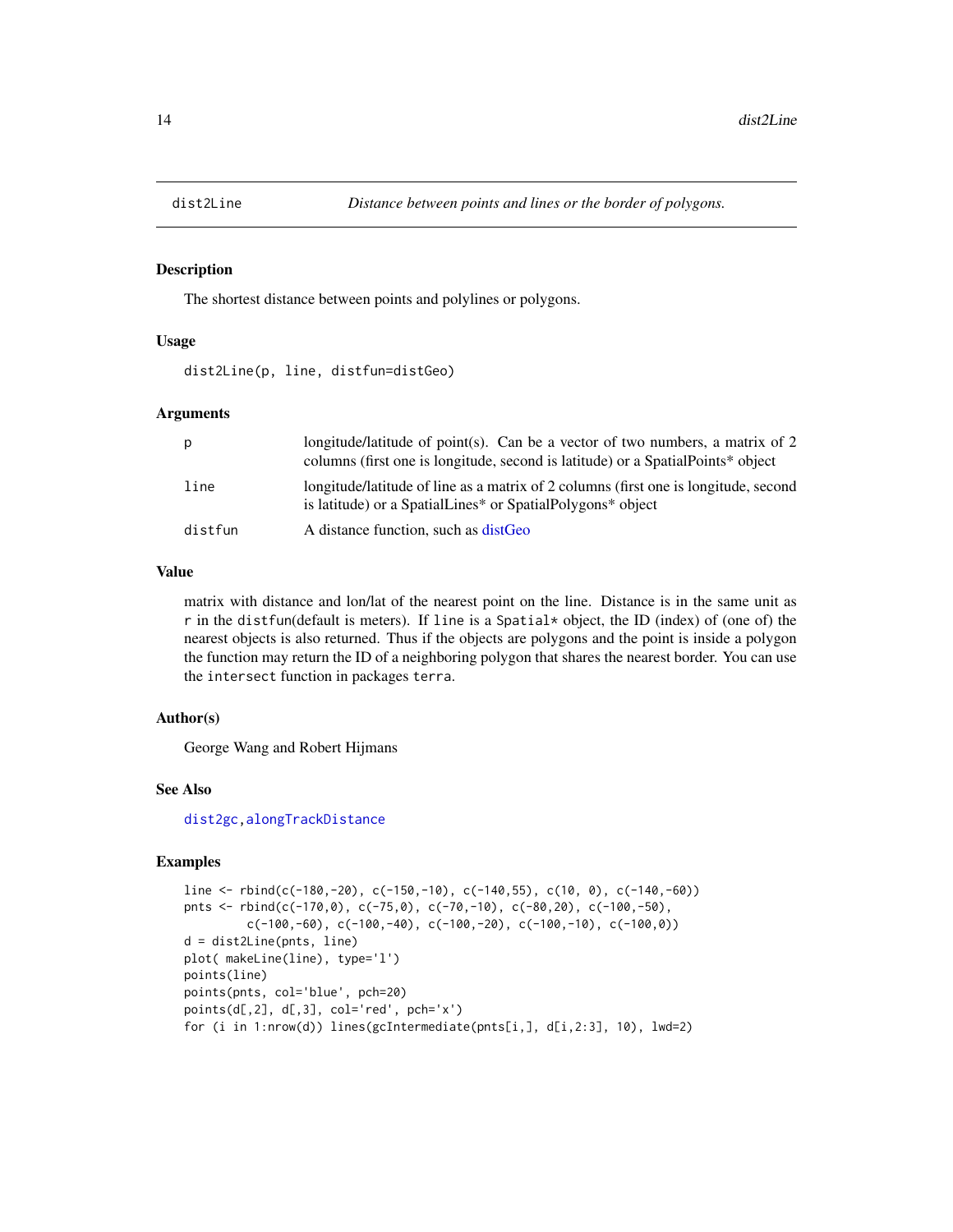<span id="page-14-1"></span><span id="page-14-0"></span>The shortest distance between two points (i.e., the 'great-circle-distance' or 'as the crow flies'), according to the 'law of the cosines'. This method assumes a spherical earth, ignoring ellipsoidal effects.

#### Usage

```
distCosine(p1, p2, r=6378137)
```
# Arguments

| p1             | longitude/latitude of point(s). Can be a vector of two numbers, a matrix of 2<br>columns (first one is longitude, second is latitude) or a Spatial Points* object |
|----------------|-------------------------------------------------------------------------------------------------------------------------------------------------------------------|
| p <sub>2</sub> | as above                                                                                                                                                          |
|                | radius of the earth; default = $6378137$ m                                                                                                                        |

## Value

Vector of distances in the same unit as r (default is meters)

#### Author(s)

Robert Hijmans

#### References

[https://en.wikipedia.org/wiki/Great\\_circle\\_distance](https://en.wikipedia.org/wiki/Great_circle_distance)

# See Also

[distGeo](#page-15-1)[,distHaversine,](#page-16-1)[distVincentySphere,](#page-22-1)[distVincentyEllipsoid](#page-20-1)[,distMeeus](#page-18-1)

# Examples

distCosine(c(0,0),c(90,90))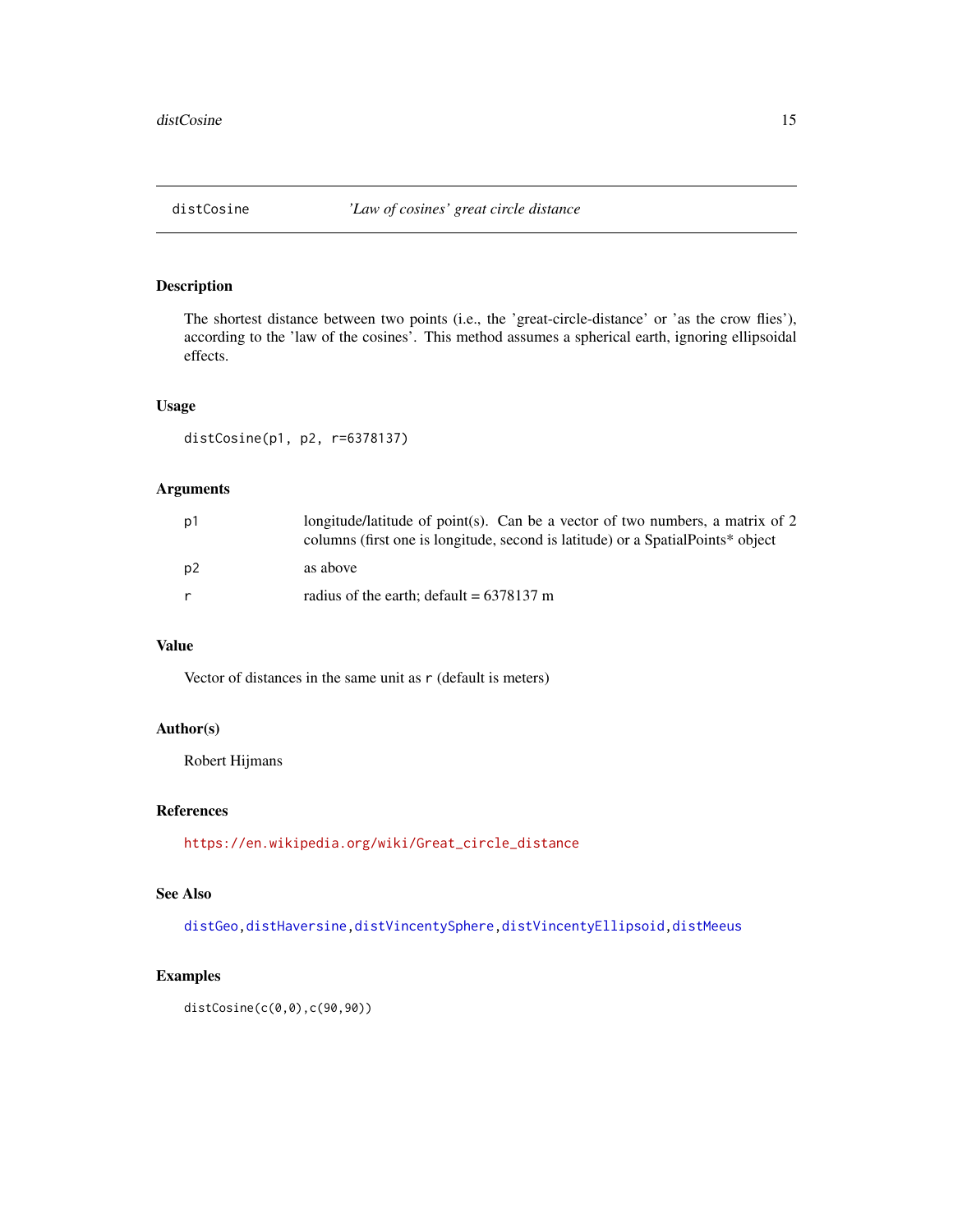<span id="page-15-1"></span><span id="page-15-0"></span>

Highly accurate estimate of the shortest distance between two points on an ellipsoid (default is WGS84 ellipsoid). The shortest path between two points on an ellipsoid is called the geodesic.

#### Usage

distGeo(p1, p2, a=6378137, f=1/298.257223563)

#### Arguments

| p1 | longitude/latitude of point(s). Can be a vector of two numbers, a matrix of<br>2 columns (first column is longitude, second column is latitude) or a Spatial-<br>Points* object |
|----|---------------------------------------------------------------------------------------------------------------------------------------------------------------------------------|
| p2 | as above; or missing, in which case the sequential distance between the points<br>in p1 is computed                                                                             |
| a  | numeric. Major (equatorial) radius of the ellipsoid. The default value is for<br>WGS84                                                                                          |
|    | numeric. Ellipsoid flattening. The default value is for WGS84                                                                                                                   |

## Details

Parameters from the WGS84 ellipsoid are used by default. It is the best available global ellipsoid, but for some areas other ellipsoids could be preferable, or even necessary if you work with a printed map that refers to that ellipsoid. Here are parameters for some commonly used ellipsoids. Also see the [refEllipsoids](#page-40-1) function.

| ellipsoid          | a           |                 |
|--------------------|-------------|-----------------|
| WGS84              | 6378137     | 1/298.257223563 |
| <b>GRS80</b>       | 6378137     | 1/298.257222101 |
| GRS67              | 6378160     | 1/298.25        |
| Airy 1830          | 6377563.396 | 1/299.3249646   |
| Bessel 1841        | 6377397.155 | 1/299.1528434   |
| Clarke 1880        | 6378249.145 | 1/293.465       |
| Clarke 1866        | 6378206.4   | 1/294.9786982   |
| International 1924 | 6378388     | 1/297           |
| Krasovsky 1940     | 6378245     | 1/298.2997381   |

more info: [https://en.wikipedia.org/wiki/Reference\\_ellipsoid](https://en.wikipedia.org/wiki/Reference_ellipsoid)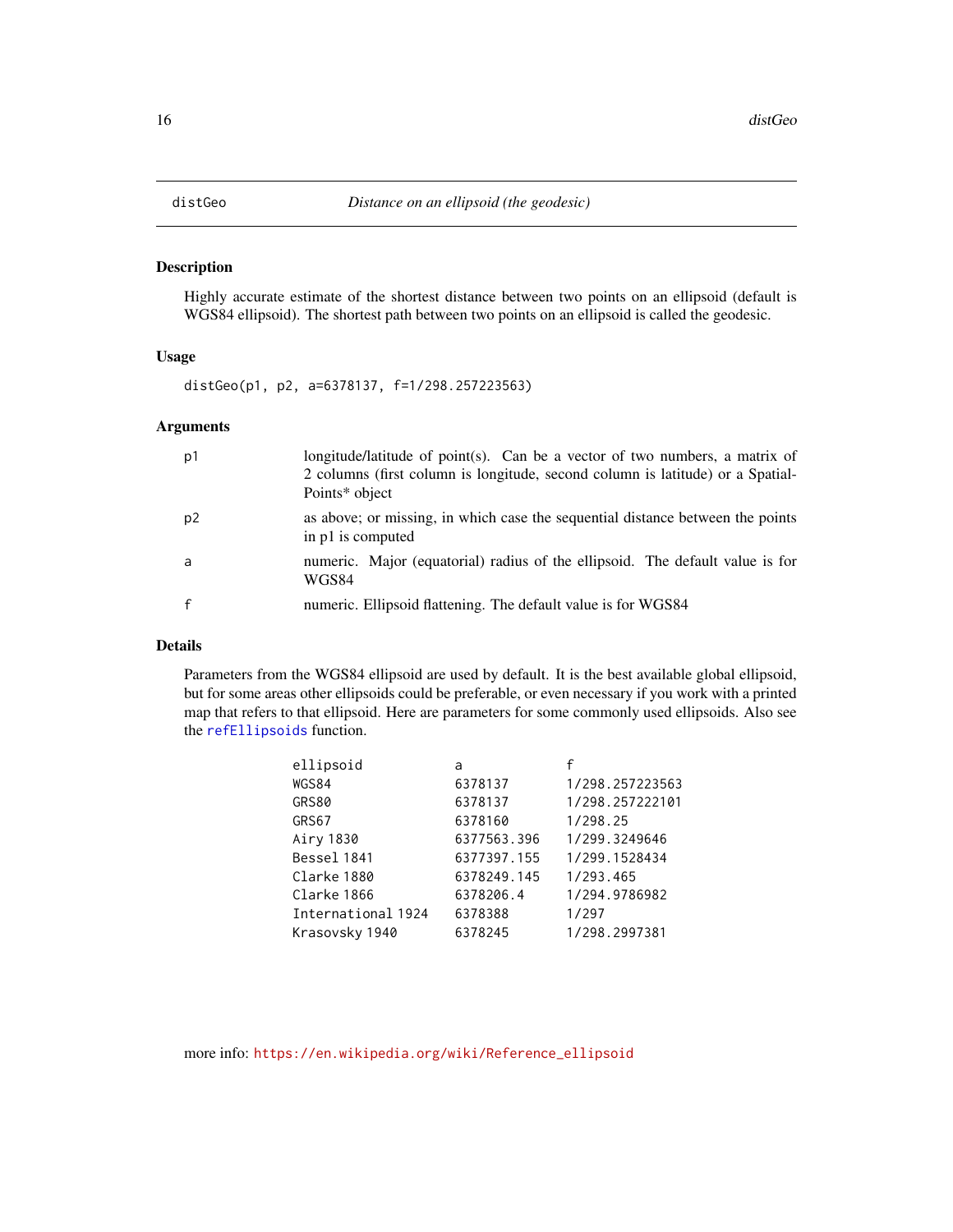#### <span id="page-16-0"></span>distHaversine 17

#### Value

Vector of distances in meters

#### Author(s)

This function calls GeographicLib code by C.F.F. Karney

# References

C.F.F. Karney, 2013. Algorithms for geodesics, J. Geodesy 87: 43-55. doi: [10.1007/s00190012-](https://doi.org/10.1007/s00190-012-0578-z) [0578z.](https://doi.org/10.1007/s00190-012-0578-z) Addenda: <https://geographiclib.sourceforge.io/geod-addenda.html>. Also see <https://geographiclib.sourceforge.io/>

# See Also

[distCosine](#page-14-1)[,distHaversine,](#page-16-1)[distVincentySphere,](#page-22-1)[distVincentyEllipsoid](#page-20-1)[,distMeeus](#page-18-1)

## Examples

distGeo(c(0,0),c(90,90))

<span id="page-16-1"></span>distHaversine *'Haversine' great circle distance*

#### Description

The shortest distance between two points (i.e., the 'great-circle-distance' or 'as the crow flies'), according to the 'haversine method'. This method assumes a spherical earth, ignoring ellipsoidal effects.

#### Usage

```
distHaversine(p1, p2, r=6378137)
```
#### Arguments

| p1             | longitude/latitude of point(s). Can be a vector of two numbers, a matrix of 2                       |
|----------------|-----------------------------------------------------------------------------------------------------|
|                | columns (first one is longitude, second is latitude) or a Spatial Points* object                    |
| p <sub>2</sub> | as above; or missing, in which case the sequential distance between the points<br>in p1 is computed |
| r              | radius of the earth; default = $6378137$ m                                                          |

# Details

The Haversine ('half-versed-sine') formula was published by R.W. Sinnott in 1984, although it has been known for much longer. At that time computational precision was lower than today (15 digits precision). With current precision, the spherical law of cosines formula appears to give equally good results down to very small distances. If you want greater accuracy, you could use the [distVincentyEllipsoid](#page-20-1) method.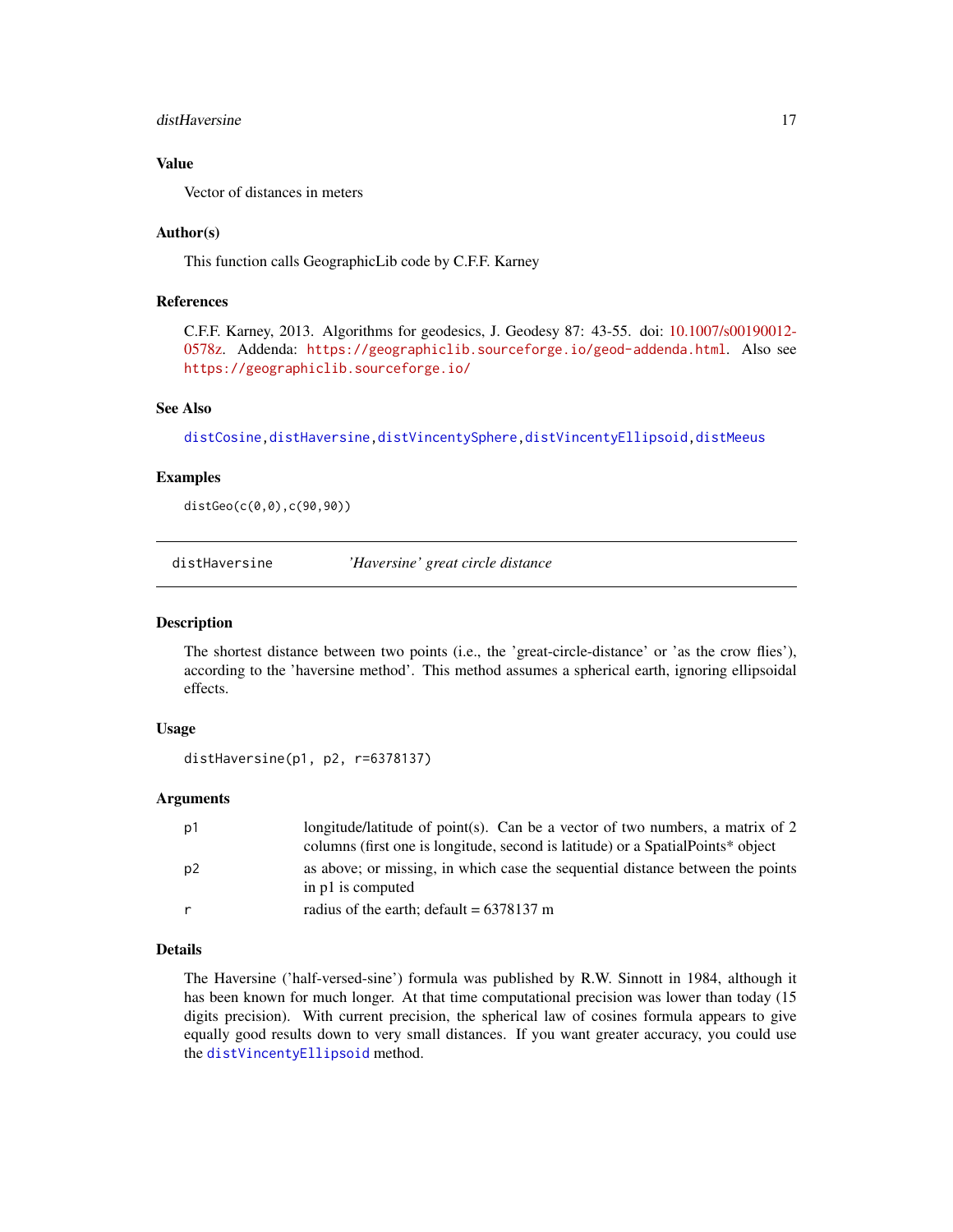# <span id="page-17-0"></span>Value

Vector of distances in the same unit as r (default is meters)

# Author(s)

Chris Veness and Robert Hijmans

# References

Sinnott, R.W, 1984. Virtues of the Haversine. Sky and Telescope 68(2): 159 <https://www.movable-type.co.uk/scripts/latlong.html> [https://en.wikipedia.org/wiki/Great\\_circle\\_distance](https://en.wikipedia.org/wiki/Great_circle_distance)

# See Also

[distGeo](#page-15-1)[,distCosine](#page-14-1)[,distVincentySphere,](#page-22-1)[distVincentyEllipsoid](#page-20-1)[,distMeeus](#page-18-1)

## Examples

distHaversine(c(0,0),c(90,90))

distm *Distance matrix*

# Description

Distance matrix of a set of points, or between two sets of points

# Usage

distm(x, y, fun=distGeo)

# Arguments

|     | longitude/latitude of point(s). Can be a vector of two numbers, a matrix of 2    |
|-----|----------------------------------------------------------------------------------|
|     | columns (first one is longitude, second is latitude) or a Spatial Points* object |
| - V | Same as x. If missing, y is the same as x                                        |
| fun | A function to compute distances (e.g., distCosine or distGeo)                    |

# Value

Matrix of distances

# Author(s)

Robert Hijmans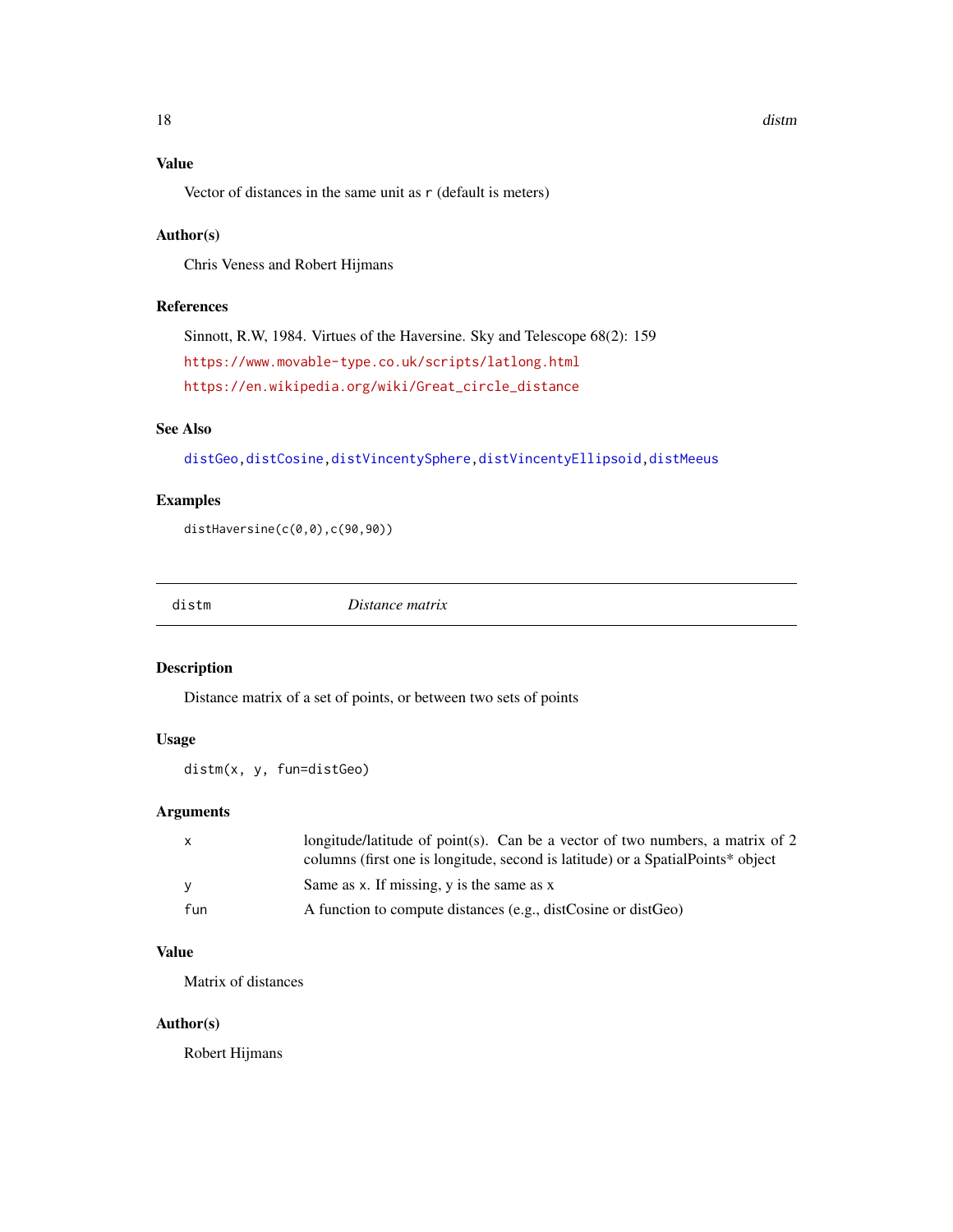#### <span id="page-18-0"></span>distMeeus 19

# References

[https://en.wikipedia.org/wiki/Great\\_circle\\_distance](https://en.wikipedia.org/wiki/Great_circle_distance)

#### See Also

[distGeo](#page-15-1)[,distCosine](#page-14-1)[,distHaversine,](#page-16-1)[distVincentySphere](#page-22-1)[,distVincentyEllipsoid](#page-20-1)

#### Examples

```
xy <- rbind(c(0,0),c(90,90),c(10,10),c(-120,-45))
distm(xy)
xy2 <- rbind(c(0,0),c(10,-10))
distm(xy, xy2)
```
<span id="page-18-1"></span>

distMeeus *'Meeus' great circle distance*

#### Description

The shortest distance between two points on an ellipsoid (the 'geodetic'), according to the 'Meeus' method. [distGeo](#page-15-1) should be more accurate.

## Usage

```
distMeeus(p1, p2, a=6378137, f=1/298.257223563)
```
#### Arguments

| p1             | longitude/latitude of point(s), in degrees 1; can be a vector of two numbers, a<br>matrix of 2 columns (first one is longitude, second is latitude) or a SpatialPoints*<br>object |
|----------------|-----------------------------------------------------------------------------------------------------------------------------------------------------------------------------------|
| p <sub>2</sub> | as above; or missing, in which case the sequential distance between the points<br>in p1 is computed                                                                               |
| a              | numeric. Major (equatorial) radius of the ellipsoid. The default value is for<br>WGS84                                                                                            |
|                | numeric. Ellipsoid flattening. The default value is for WGS84                                                                                                                     |

## Details

Parameters from the WGS84 ellipsoid are used by default. It is the best available global ellipsoid, but for some areas other ellipsoids could be preferable, or even necessary if you work with a printed map that refers to that ellipsoid. Here are parameters for some commonly used ellipsoids:

| ellipsoid | a       |                 |
|-----------|---------|-----------------|
| WGS84     | 6378137 | 1/298.257223563 |
| GRS80     | 6378137 | 1/298.257222101 |
| GRS67     | 6378160 | 1/298.25        |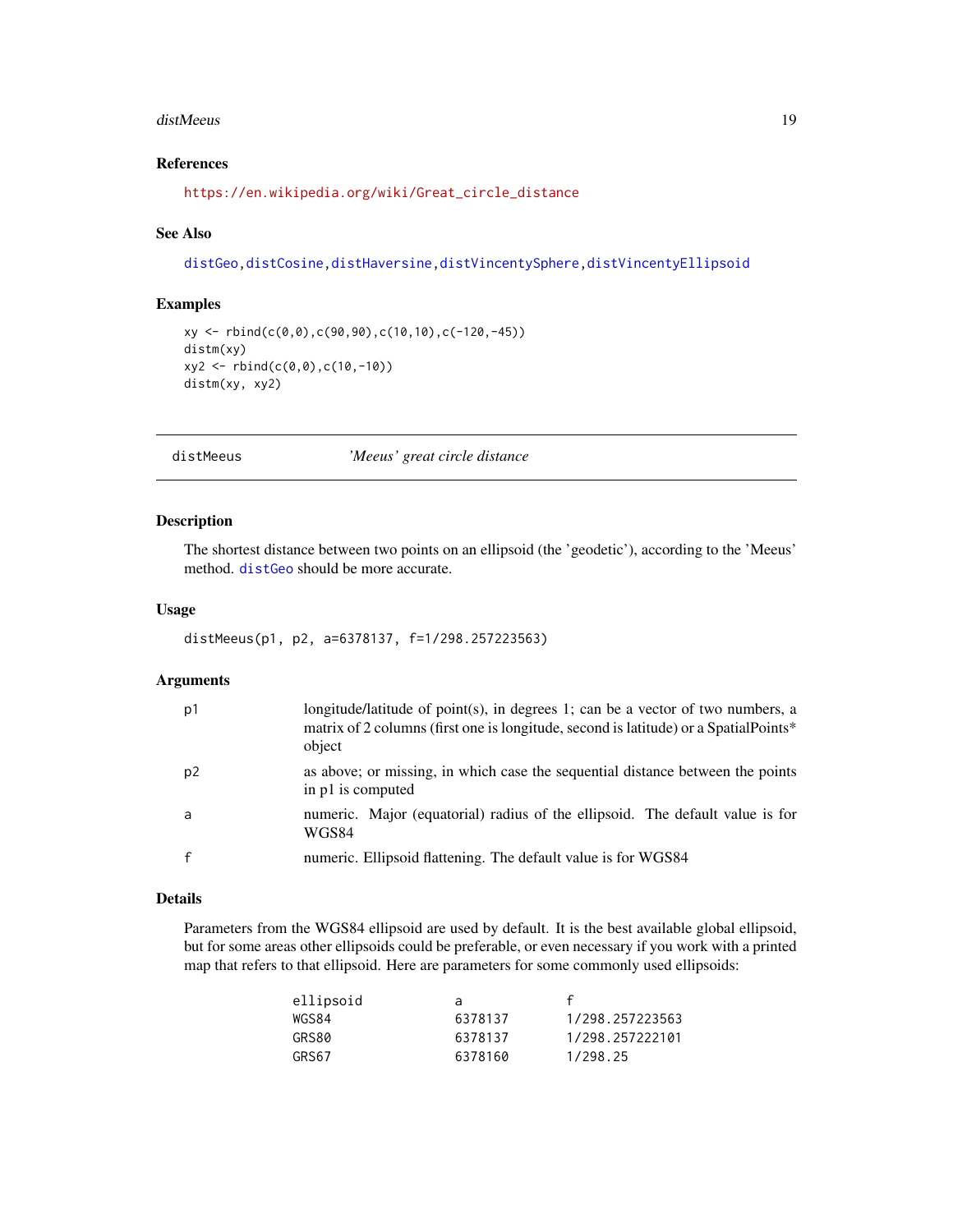#### <span id="page-19-0"></span>20 distRhumb

| Airy 1830          | 6377563.396 | 1/299.3249646 |
|--------------------|-------------|---------------|
| Bessel 1841        | 6377397.155 | 1/299.1528434 |
| Clarke 1880        | 6378249.145 | 1/293.465     |
| Clarke 1866        | 6378206.4   | 1/294.9786982 |
| International 1924 | 6378388     | 1/297         |
| Krasovsky 1940     | 6378245     | 1/298.2997381 |
|                    |             |               |

more info: [https://en.wikipedia.org/wiki/Reference\\_ellipsoid](https://en.wikipedia.org/wiki/Reference_ellipsoid)

#### Value

Distance value in the same units as parameter a of the ellipsoid (default is meters)

## Note

This algorithm is also used in the spDists function in the sp package

#### Author(s)

Robert Hijmans, based on a script by Stephen R. Schmitt

## References

Meeus, J., 1999 (2nd edition). Astronomical algoritms. Willman-Bell, 477p.

# See Also

[distGeo](#page-15-1)[,distVincentyEllipsoid,](#page-20-1)[distVincentySphere](#page-22-1)[,distHaversine](#page-16-1)[,distCosine](#page-14-1)

## Examples

```
distMeeus(c(0,0),c(90,90))
# on a 'Clarke 1880' ellipsoid
distMeeus(c(0,0),c(90,90), a=6378249.145, f=1/293.465)
```
<span id="page-19-1"></span>distRhumb *Distance along a rhumb line*

#### Description

A rhumb line (loxodrome) is a path of constant bearing (direction), which crosses all meridians at the same angle.

#### Usage

distRhumb(p1, p2, r=6378137)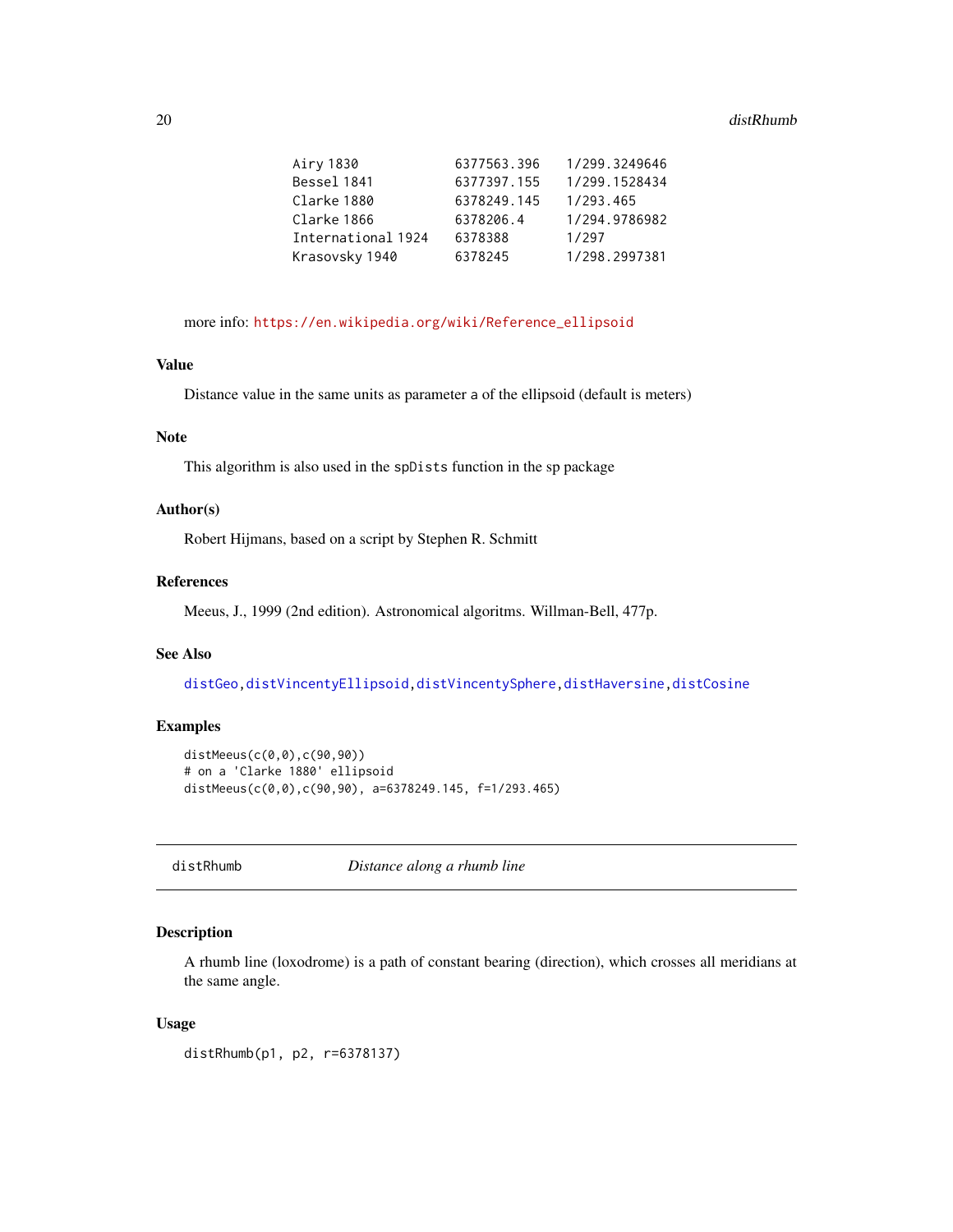#### <span id="page-20-0"></span>**Arguments**

| p1 | longitude/latitude of point(s). Can be a vector of two numbers, a matrix of 2<br>columns (first one is longitude, second is latitude) or a Spatial Points* object |
|----|-------------------------------------------------------------------------------------------------------------------------------------------------------------------|
| p2 | as above; or missing, in which case the sequential distance between the points<br>in p1 is computed                                                               |
|    | radius of the earth; default = $6378137$ m                                                                                                                        |

# Details

Rhumb (from the Spanish word for course, 'rumbo') lines are straight lines on a Mercator projection map. They were used in navigation because it is easier to follow a constant compass bearing than to continually adjust the bearing as is needed to follow a great circle, even though rhumb lines are normally longer than great-circle (orthodrome) routes. Most rhumb lines will gradually spiral towards one of the poles.

#### Value

distance in units of r (default=meters)

#### Author(s)

Robert Hijmans and Chris Veness

#### References

<https://www.movable-type.co.uk/scripts/latlong.html>

#### See Also

[distCosine](#page-14-1)[,distHaversine,](#page-16-1)[distVincentySphere,](#page-22-1)[distVincentyEllipsoid](#page-20-1)

#### Examples

distRhumb(c(10,10),c(20,20))

<span id="page-20-1"></span>distVincentyEllipsoid *'Vincenty' (ellipsoid) great circle distance*

# Description

The shortest distance between two points (i.e., the 'great-circle-distance' or 'as the crow flies'), according to the 'Vincenty (ellipsoid)' method. This method uses an ellipsoid and the results are very accurate. The method is computationally more intensive than the other great-circled methods in this package.

#### Usage

```
distVincentyEllipsoid(p1, p2, a=6378137, b=6356752.3142, f=1/298.257223563)
```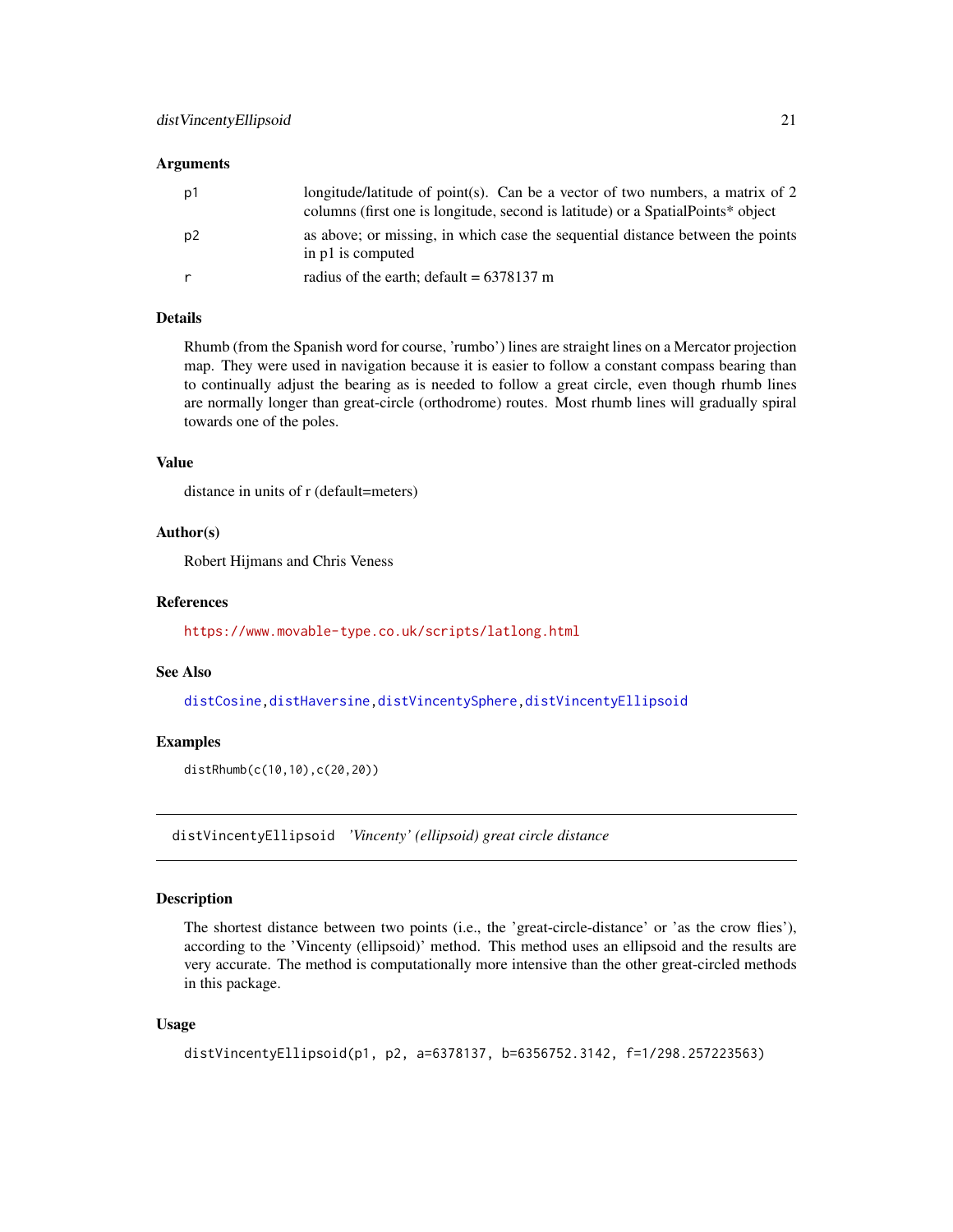#### **Arguments**

| p1 | longitude/latitude of point(s), in degrees 1; can be a vector of two numbers, a<br>matrix of 2 columns (first one is longitude, second is latitude) or a SpatialPoints*<br>object |
|----|-----------------------------------------------------------------------------------------------------------------------------------------------------------------------------------|
| p2 | as above; or missing, in which case the sequential distance between the points<br>in p1 is computed                                                                               |
| a  | Equatorial axis of ellipsoid                                                                                                                                                      |
| b  | Polar axis of ellipsoid                                                                                                                                                           |
|    | Inverse flattening of ellipsoid                                                                                                                                                   |

#### Details

The WGS84 ellipsoid is used by default. It is the best available global ellipsoid, but for some areas other ellipsoids could be preferable, or even necessary if you work with a printed map that refers to that ellipsoid. Here are parameters for some commonly used ellipsoids:

| ellipsoid          | a           | b             |                 |
|--------------------|-------------|---------------|-----------------|
| WGS84              | 6378137     | 6356752.3142  | 1/298.257223563 |
| GRS80              | 6378137     | 6356752.3141  | 1/298.257222101 |
| GRS67              | 6378160     | 6356774.719   | 1/298.25        |
| Airy 1830          | 6377563.396 | 6356256.909   | 1/299.3249646   |
| Bessel 1841        | 6377397.155 | 6356078.965   | 1/299.1528434   |
| Clarke 1880        | 6378249.145 | 6356514.86955 | 1/293.465       |
| Clarke 1866        | 6378206.4   | 6356583.8     | 1/294.9786982   |
| International 1924 | 6378388     | 6356911.946   | 1/297           |
| Krasovsky 1940     | 6378245     | 6356863       | 1/298.2997381   |

a is the 'semi-major axis', and b is the 'semi-minor axis' of the ellipsoid. f is the flattening. Note that  $f = (a-b)/a$ 

more info: [https://en.wikipedia.org/wiki/Reference\\_ellipsoid](https://en.wikipedia.org/wiki/Reference_ellipsoid)

#### Value

Distance value in the same units as the ellipsoid (default is meters)

#### Author(s)

Chris Veness and Robert Hijmans

## References

Vincenty, T. 1975. Direct and inverse solutions of geodesics on the ellipsoid with application of nested equations. Survey Review Vol. 23, No. 176, pp88-93. Available here:

<https://www.movable-type.co.uk/scripts/latlong-vincenty.html>

[https://en.wikipedia.org/wiki/Great\\_circle\\_distance](https://en.wikipedia.org/wiki/Great_circle_distance)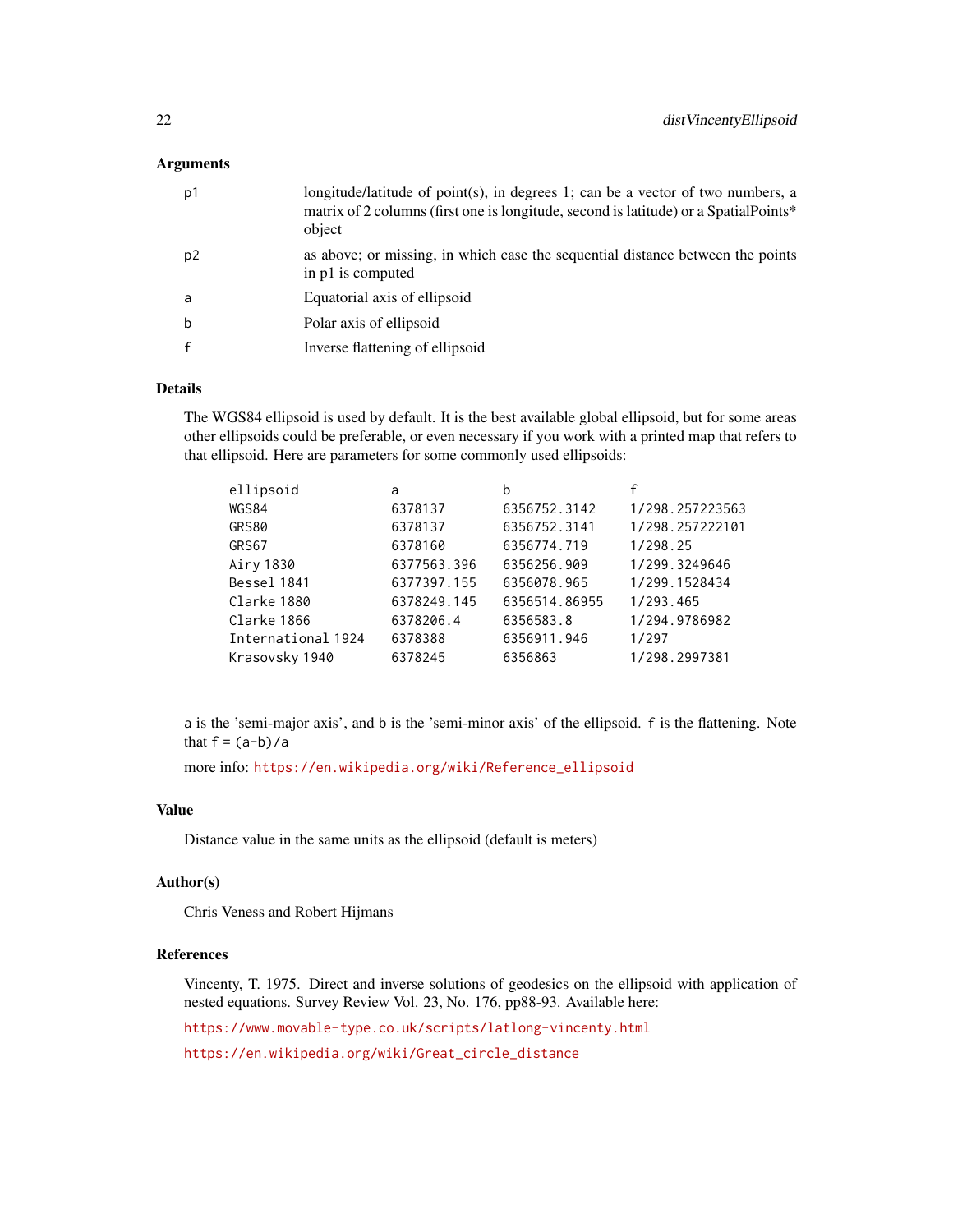# <span id="page-22-0"></span>distVincentySphere 23

# See Also

[distGeo](#page-15-1)[,distVincentySphere,](#page-22-1)[distHaversine,](#page-16-1)[distCosine](#page-14-1)[,distMeeus](#page-18-1)

#### Examples

```
distVincentyEllipsoid(c(0,0),c(90,90))
# on a 'Clarke 1880' ellipsoid
distVincentyEllipsoid(c(0,0),c(90,90), a=6378249.145, b=6356514.86955, f=1/293.465)
```
<span id="page-22-1"></span>distVincentySphere *'Vincenty' (sphere) great circle distance*

# Description

The shortest distance between two points (i.e., the 'great-circle-distance' or 'as the crow flies'), according to the 'Vincenty (sphere)' method. This method assumes a spherical earth, ignoring ellipsoidal effects and it is less accurate then the distVicentyEllipsoid method.

#### Usage

distVincentySphere(p1, p2, r=6378137)

#### **Arguments**

| p1             | longitude/latitude of point(s). Can be a vector of two numbers, a matrix of 2                       |
|----------------|-----------------------------------------------------------------------------------------------------|
|                | columns (first one is longitude, second is latitude) or a Spatial Points* object                    |
| p <sub>2</sub> | as above; or missing, in which case the sequential distance between the points<br>in p1 is computed |
|                | radius of the earth; default = $6378137$ m                                                          |

# Value

Distance value in the same unit as  $r$  (default is meters)

## Author(s)

Robert Hijmans

#### References

[https://en.wikipedia.org/wiki/Great\\_circle\\_distance](https://en.wikipedia.org/wiki/Great_circle_distance)

#### See Also

[distGeo](#page-15-1)[,distVincentyEllipsoid,](#page-20-1)[distHaversine,](#page-16-1)[distCosine](#page-14-1)[,distMeeus](#page-18-1)

#### Examples

distVincentySphere(c(0,0),c(90,90))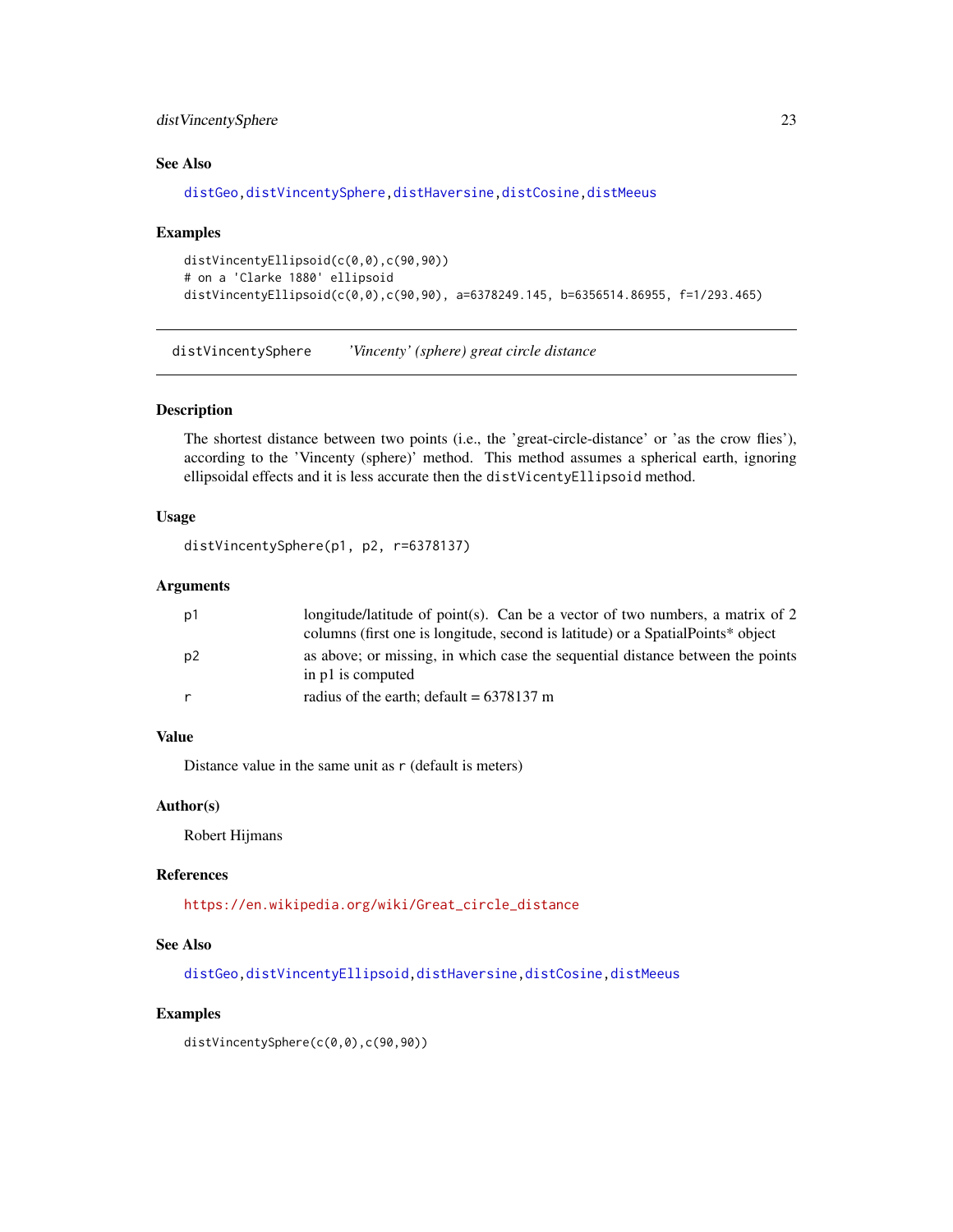<span id="page-23-1"></span><span id="page-23-0"></span>finalBearing *Final direction*

#### Description

Get the final direction (bearing) when arriving at p2 after starting from p1 and following the shortest path on an ellipsoid (following a geodetic) or on a sphere (following a great circle).

#### Usage

```
finalBearing(p1, p2, a=6378137, f=1/298.257223563, sphere=FALSE)
```
# Arguments

| longitude/latitude of point(s). Can be a vector of two numbers, a matrix of<br>p1<br>2 columns (first column is longitude, second column is latitude) or a Spatial-<br>Points* object |  |
|---------------------------------------------------------------------------------------------------------------------------------------------------------------------------------------|--|
| p2<br>as above                                                                                                                                                                        |  |
| major (equatorial) radius of the ellipsoid. The default value is for WGS84<br>a                                                                                                       |  |
| ellipsoid flattening. The default value is for WGS84                                                                                                                                  |  |
| logical. If TRUE, the bearing is computed for a sphere, instead of for an ellipsoid<br>sphere                                                                                         |  |

#### Value

A vector of directions (bearings) in degrees

#### Author(s)

This function calls GeographicLib code by C.F.F. Karney

# References

C.F.F. Karney, 2013. Algorithms for geodesics, J. Geodesy 87: 43-55. doi: [10.1007/s00190012-](https://doi.org/10.1007/s00190-012-0578-z) [0578z.](https://doi.org/10.1007/s00190-012-0578-z) Addenda: <https://geographiclib.sourceforge.io/geod-addenda.html>. Also see <https://geographiclib.sourceforge.io/>

#### See Also

```
bearing
```

```
bearing(c(10,10),c(20,20))
finalBearing(c(10,10),c(20,20))
```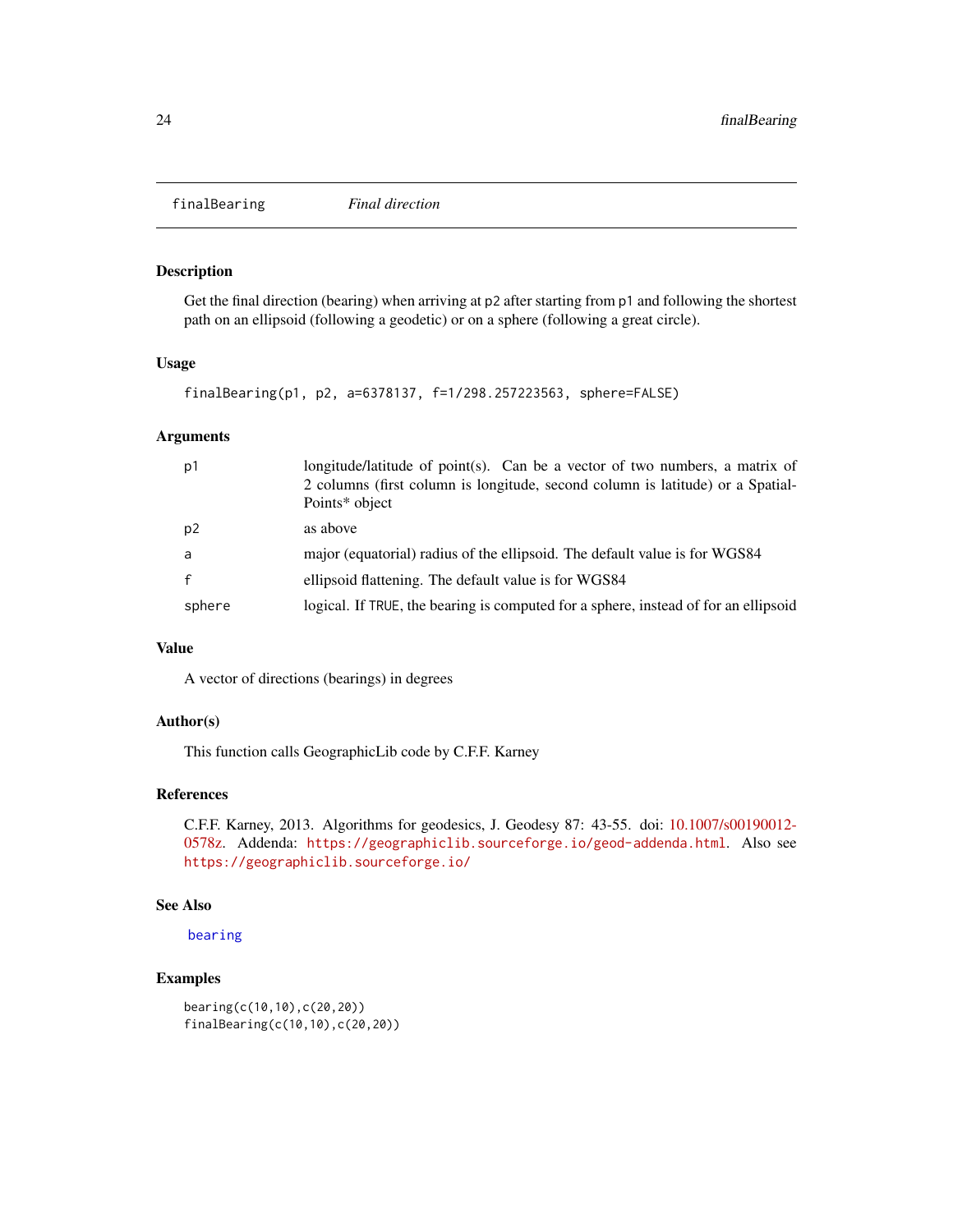<span id="page-24-1"></span><span id="page-24-0"></span>

Get the two points where two great cricles cross each other. Great circles are defined by two points on it.

# Usage

gcIntersect(p1, p2, p3, p4)

# Arguments

| p1 | Longitude/latitude of a single point, in degrees; can be a vector of two numbers,<br>a matrix of 2 columns (first one is longitude, second is latitude) or a Spatial-<br>Points* object |
|----|-----------------------------------------------------------------------------------------------------------------------------------------------------------------------------------------|
| p2 | As above                                                                                                                                                                                |
| p3 | As above                                                                                                                                                                                |
| p4 | As above                                                                                                                                                                                |

# Value

two points for each pair of great circles

#### Author(s)

Robert Hijmans, based on equations by Ed Williams (see reference)

#### References

<https://www.edwilliams.org/intersect.htm>

#### See Also

[gcIntersectBearing](#page-25-1)

```
p1 \leftarrow c(5,52); p2 \leftarrow c(-120,37); p3 \leftarrow c(-60,0); p4 \leftarrow c(0,70)gcIntersect(p1,p2,p3,p4)
```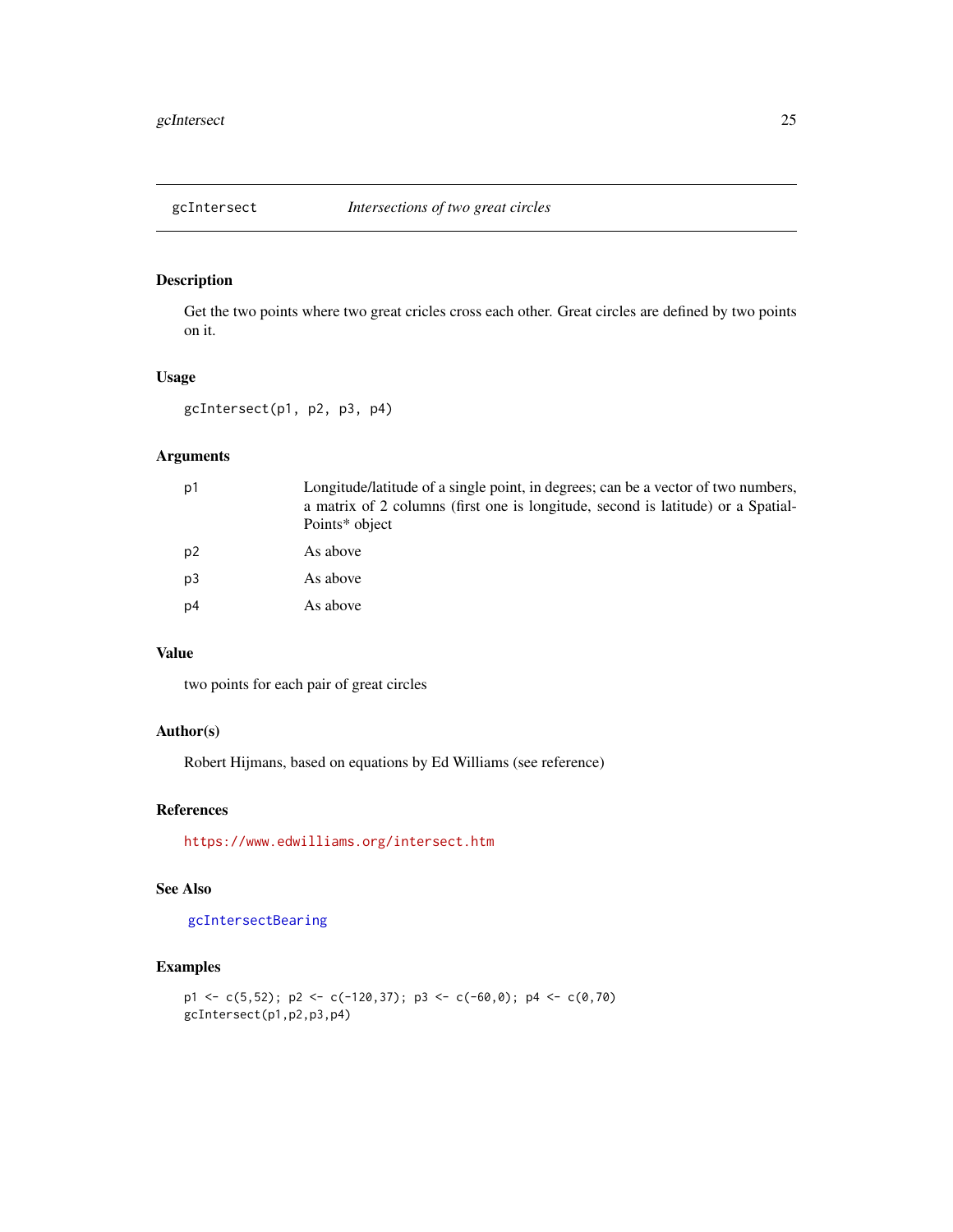<span id="page-25-1"></span><span id="page-25-0"></span>gcIntersectBearing *Intersections of two great circles*

# Description

Get the two points where two great cricles cross each other. In this function, great circles are defined by a points and an initial bearing. In function [gcIntersect](#page-24-1) they are defined by two sets of points.

### Usage

gcIntersectBearing(p1, brng1, p2, brng2)

# Arguments

| p1             | longitude/latitude of point(s). Can be a vector of two numbers, a matrix of 2<br>columns (first one is longitude, second is latitude) or a Spatial Points* object |
|----------------|-------------------------------------------------------------------------------------------------------------------------------------------------------------------|
| brng1          | Bearing from p1                                                                                                                                                   |
| p <sub>2</sub> | As above. Should have same length as p1, or a single point (or vice versa when<br>p1 is a single point                                                            |
| brng2          | Bearing from p2                                                                                                                                                   |

#### Value

a matrix with four columns (two points)

# Author(s)

Chris Veness and Robert Hijmans based on code by Ed Williams

## References

<https://www.edwilliams.org/avform147.htm#Intersection> <https://www.movable-type.co.uk/scripts/latlong.html>

# See Also

[gcIntersect](#page-24-1)

# Examples

gcIntersectBearing(c(10,0), 10, c(-10,0), 10)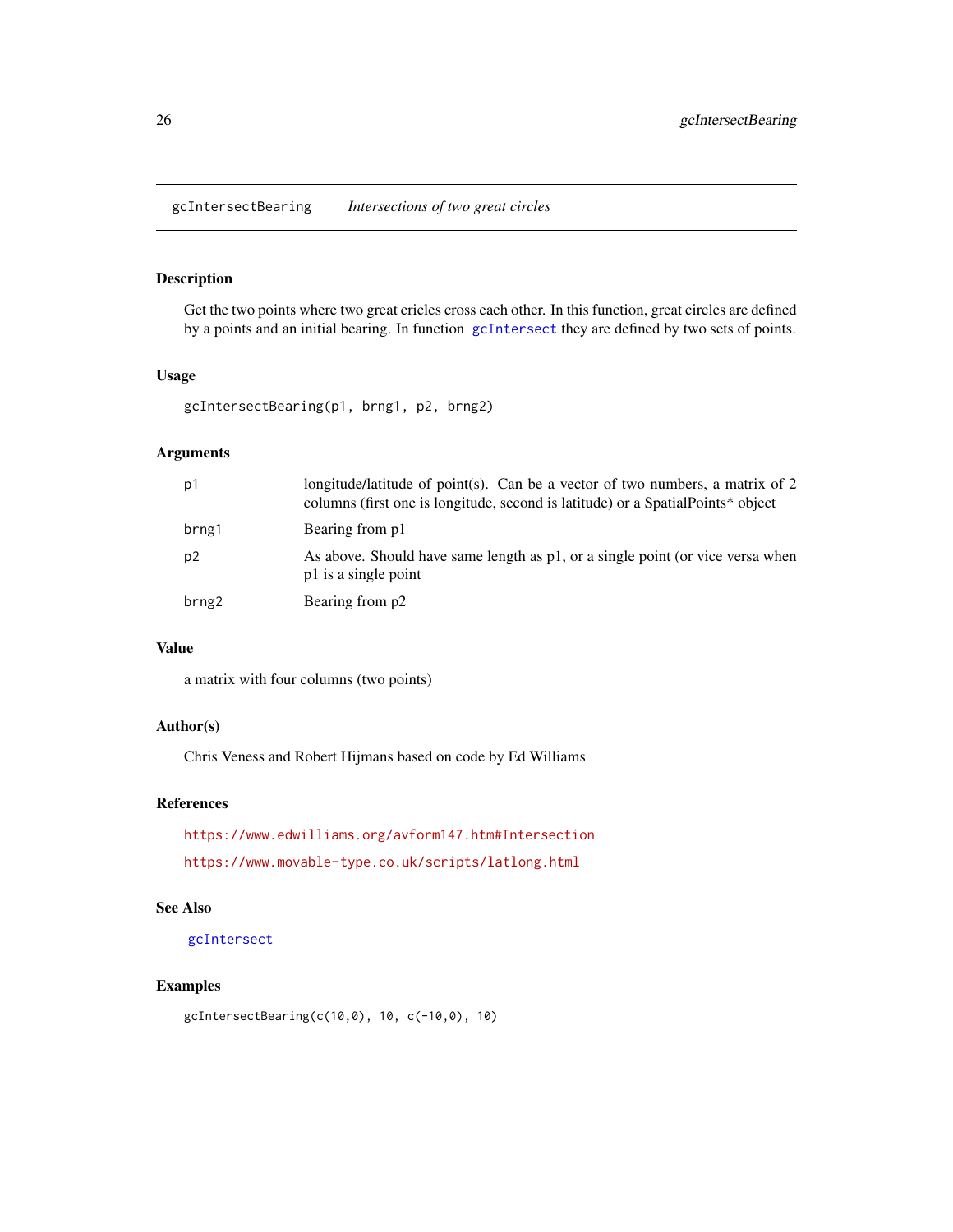<span id="page-26-1"></span><span id="page-26-0"></span>

Latitude at which a great circle crosses a longitude

#### Usage

gcLat(p1, p2, lon)

# Arguments

| p1  | Longitude/latitude of a single point, in degrees; can be a vector of two numbers,<br>a matrix of 2 columns (first one is longitude, second is latitude) or a Spatial-<br>Points* object |
|-----|-----------------------------------------------------------------------------------------------------------------------------------------------------------------------------------------|
| p2  | As above                                                                                                                                                                                |
| lon | Longitude                                                                                                                                                                               |

# Value

A numeric (latitude)

# Author(s)

Robert Hijmans based on a formula by Ed Williams

# References

<https://www.edwilliams.org/avform147.htm#Int>

# See Also

[gcLon](#page-27-1)[,gcMaxLat](#page-28-1)

# Examples

gcLat(c(5,52), c(-120,37), lon=-120)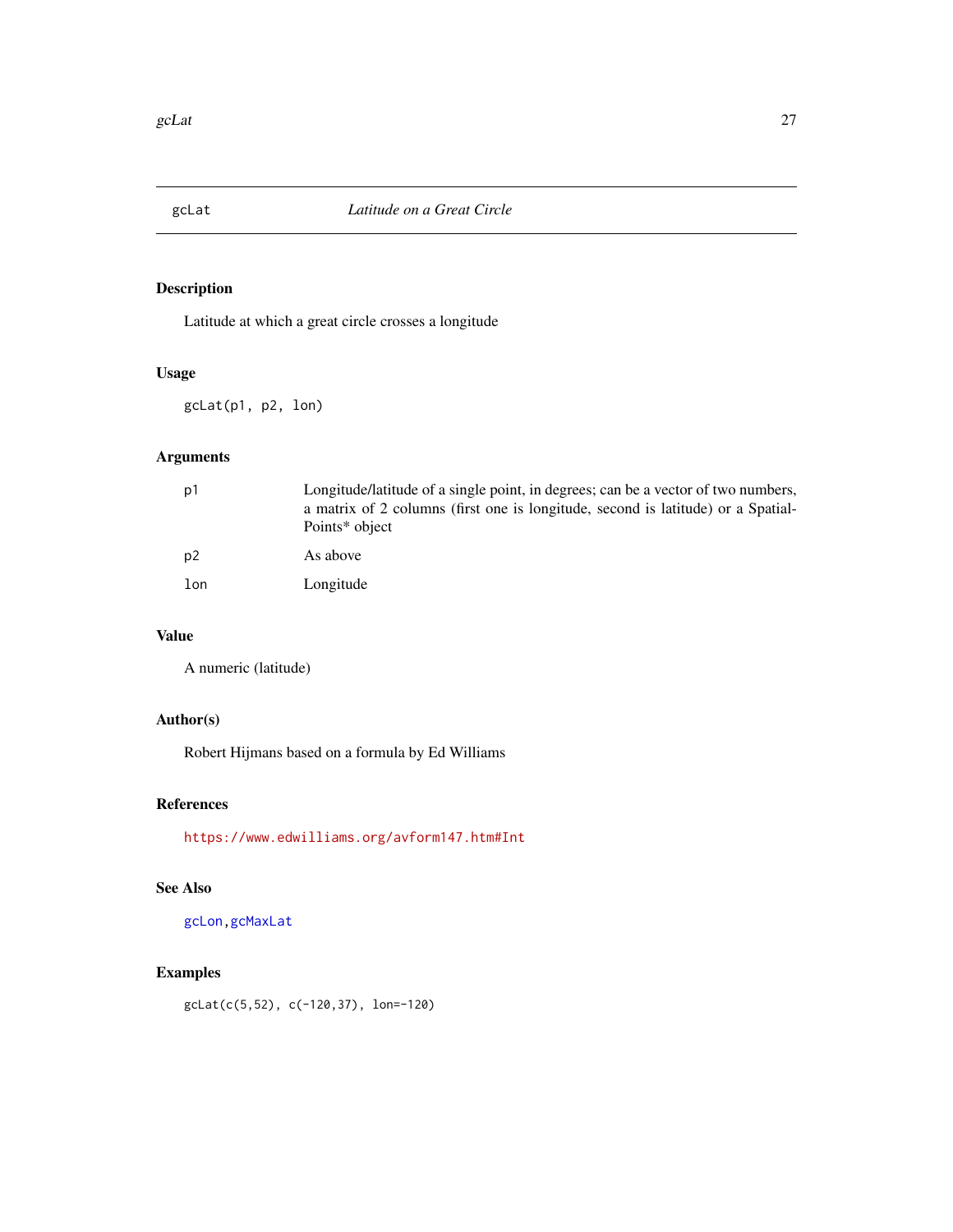<span id="page-27-1"></span><span id="page-27-0"></span>

Longitudes at which a great circle crosses a latitude (parallel)

# Usage

gcLon(p1, p2, lat)

# Arguments

| p1             | longitude/latitude of point(s). Can be a vector of two numbers, a matrix of 2<br>columns (first one is longitude, second is latitude) or a Spatial Points* object |
|----------------|-------------------------------------------------------------------------------------------------------------------------------------------------------------------|
| p <sub>2</sub> | as above                                                                                                                                                          |
| lat            | a latitude                                                                                                                                                        |

# Value

vector of two numbers (longitudes)

# Author(s)

Robert Hijmans based on code by Ed Williams

# References

<https://www.edwilliams.org/avform147.htm#Intersection>

# See Also

[gcLat](#page-26-1)[,gcMaxLat](#page-28-1)

# Examples

gcLon(c(5,52), c(-120,37), 40)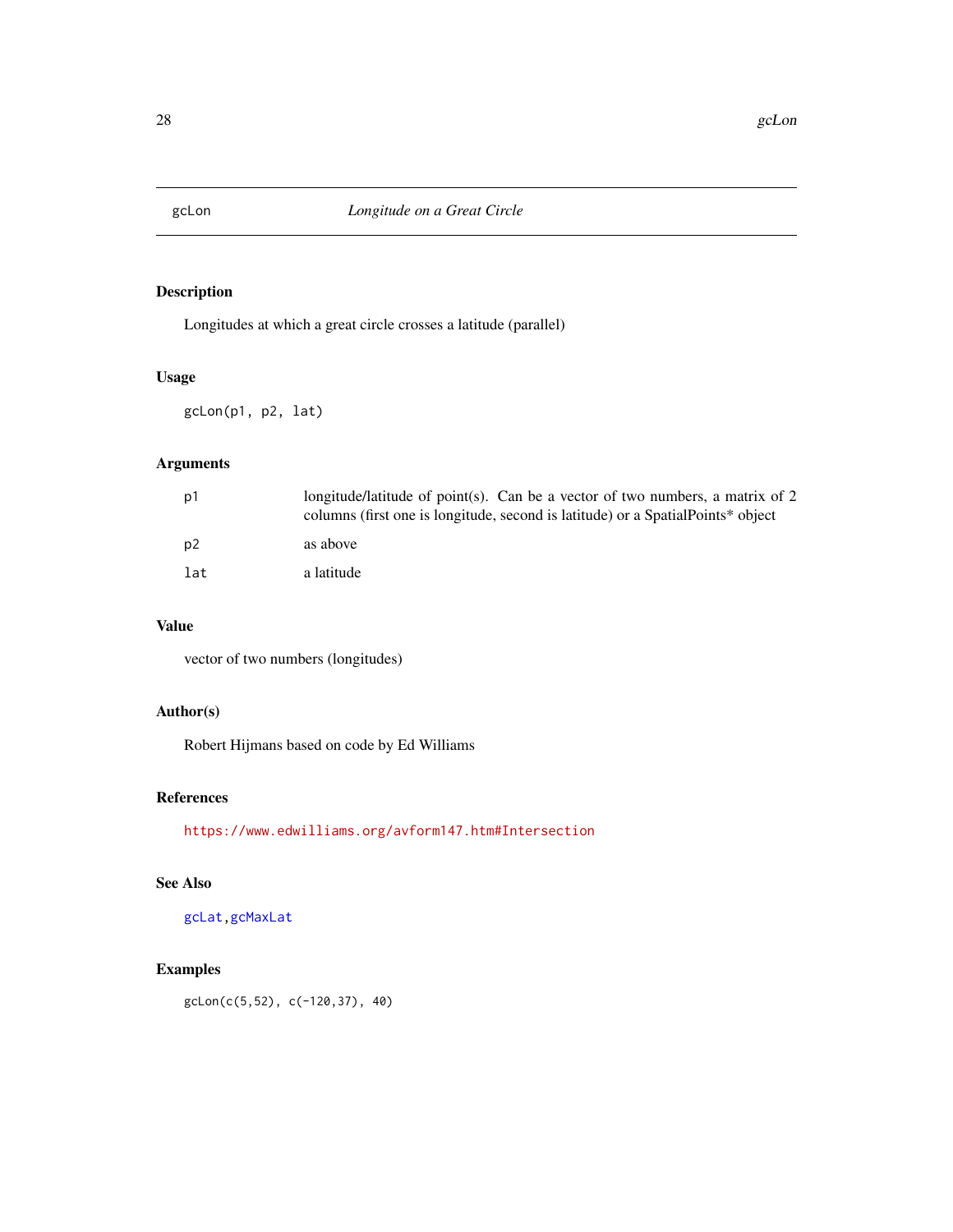<span id="page-28-1"></span><span id="page-28-0"></span>

What is northern most point that will be reached when following a great circle? Computed with Clairaut's formula. The southern most point is the [antipode](#page-4-1) of the northern-most point. This does not seem to be very precise; and you could use optimization instead to find this point (see examples)

#### Usage

gcMaxLat(p1, p2)

#### Arguments

| p1 | longitude/latitude of point(s). Can be a vector of two numbers, a matrix of 2<br>columns (first one is longitude, second is latitude) or a Spatial Points* object |
|----|-------------------------------------------------------------------------------------------------------------------------------------------------------------------|
| p2 | as above                                                                                                                                                          |

# Value

A matrix with coordinates (longitude/latitude)

#### Author(s)

Ed Williams, Chris Veness, Robert Hijmans

#### References

```
https://www.edwilliams.org/ftp/avsig/avform.txt
https://www.movable-type.co.uk/scripts/latlong.html
```
# See Also

[gcLat](#page-26-1)[,gcLon](#page-27-1)

```
gcMaxLat(c(5,52), c(-120,37))
# Another way to get there:
f \leftarrow function(long)(gclat(c(5, 52), c(-120, 37), lon)optimize(f, interval=c(-180, 180), maximum=TRUE)
```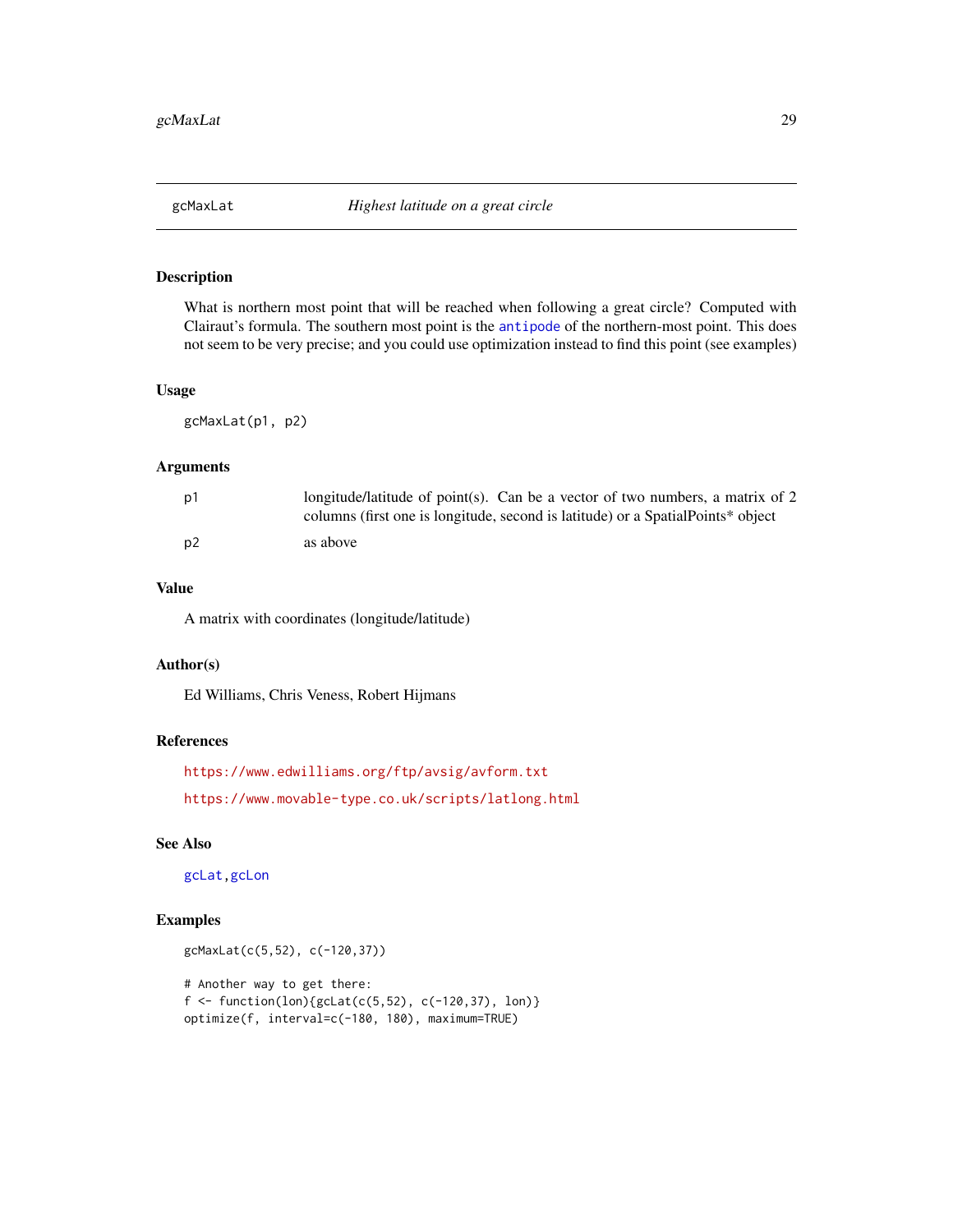Highly accurate estimate of the 'geodesic problem' (find location and azimuth at arrival when departing from a location, given an direction (azimuth) at departure and distance) and the 'inverse geodesic problem' (find the distance between two points and the azimuth of departure and arrival for the shortest path. Computations are for an ellipsoid (default is WGS84 ellipsoid).

This is a direct implementation of the the GeographicLib code by C.F.F. Karney that is also used in several other functions in this package (for example, in [distGeo](#page-15-1) and [areaPolygon](#page-5-1)).

# Usage

```
geodesic(p, azi, d, a=6378137, f=1/298.257223563, ...)
geodesic_inverse(p1, p2, a=6378137, f=1/298.257223563, ...)
```
#### Arguments

| p              | longitude/latitude of point(s). Can be a vector of two numbers, a matrix of<br>2 columns (first column is longitude, second column is latitude) or a Spatial-<br>Points* object |
|----------------|---------------------------------------------------------------------------------------------------------------------------------------------------------------------------------|
| p1             | as above                                                                                                                                                                        |
| p <sub>2</sub> | as above                                                                                                                                                                        |
| azi            | numeric. Azimuth of departure in degrees                                                                                                                                        |
| d              | numeric. Distance in meters                                                                                                                                                     |
| a              | numeric. Major (equatorial) radius of the ellipsoid. The default value is for<br>WGS84                                                                                          |
| $\mathsf{f}$   | numeric. Ellipsoid flattening. The default value is for WGS84                                                                                                                   |
| $\cdots$       | additional arguments (none implemented)                                                                                                                                         |

#### Details

Parameters from the WGS84 ellipsoid are used by default. It is the best available global ellipsoid, but for some areas other ellipsoids could be preferable, or even necessary if you work with a printed map that refers to that ellipsoid. Here are parameters for some commonly used ellipsoids.

| ellipsoid   | a           | f               |
|-------------|-------------|-----------------|
| WGS84       | 6378137     | 1/298.257223563 |
| GRS80       | 6378137     | 1/298.257222101 |
| GRS67       | 6378160     | 1/298.25        |
| Airy 1830   | 6377563.396 | 1/299.3249646   |
| Bessel 1841 | 6377397.155 | 1/299.1528434   |
| Clarke 1880 | 6378249.145 | 1/293.465       |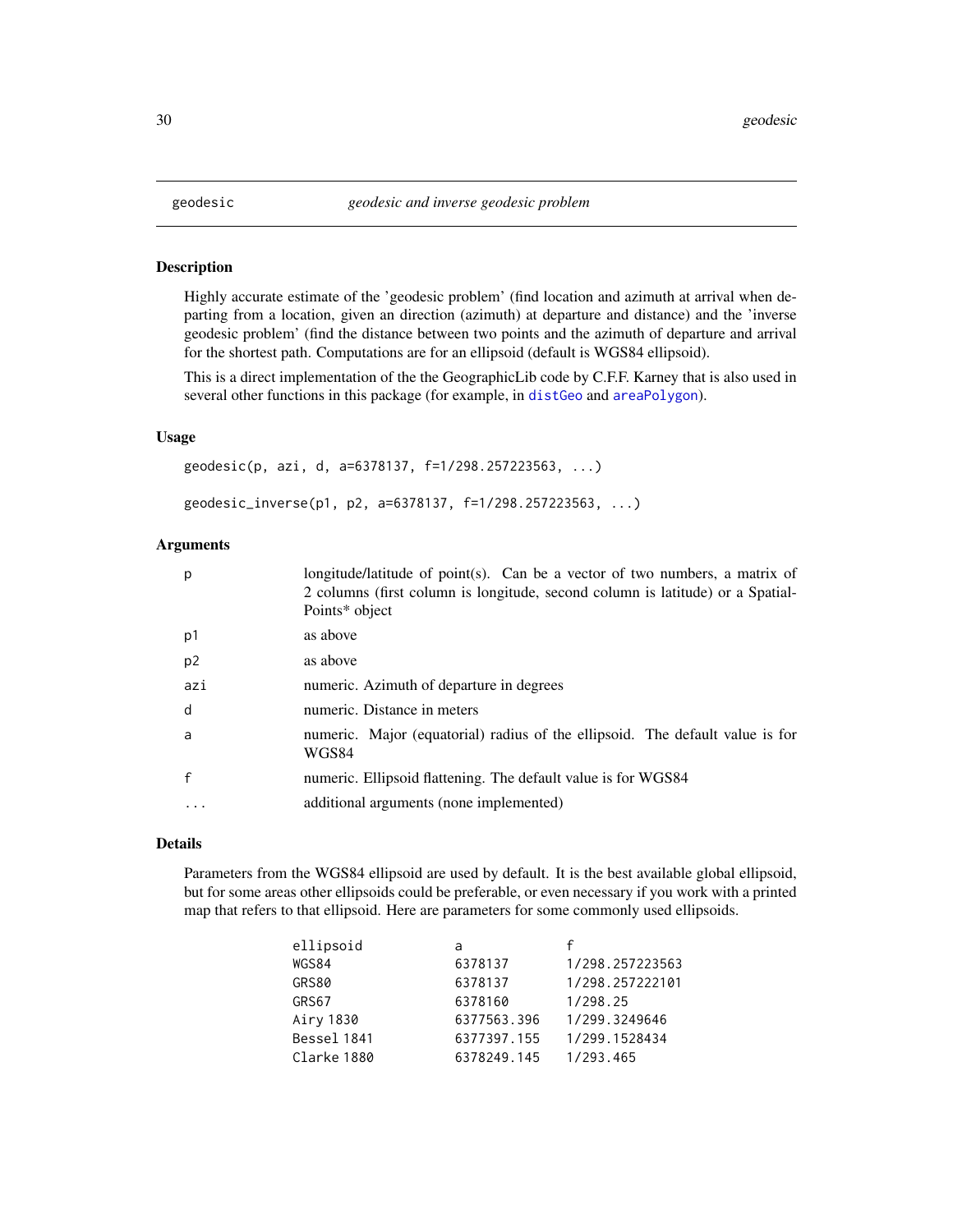#### <span id="page-30-0"></span>geomean 31 and 32 and 32 and 33 and 33 and 33 and 33 and 33 and 33 and 33 and 33 and 34 and 34 and 34 and 34 and 34 and 35 and 35 and 35 and 35 and 35 and 35 and 35 and 35 and 35 and 35 and 35 and 35 and 35 and 35 and 35 a

| Clarke 1866        | 6378206.4 | 1/294.9786982 |
|--------------------|-----------|---------------|
| International 1924 | 6378388   | 1/297         |
| Krasovsky 1940     | 6378245   | 1/298.2997381 |

more info: [https://en.wikipedia.org/wiki/Reference\\_ellipsoid](https://en.wikipedia.org/wiki/Reference_ellipsoid)

# Value

Three column matrix with columns 'longitude', 'latitude', 'azimuth' (geodesic); or 'distance' (in meters), 'azimuth1' (of departure), 'azimuth2' (of arrival) (geodesic\_inverse)

#### Author(s)

This function calls GeographicLib code by C.F.F. Karney

#### References

C.F.F. Karney, 2013. Algorithms for geodesics, J. Geodesy 87: 43-55. doi: [10.1007/s00190012-](https://doi.org/10.1007/s00190-012-0578-z) [0578z.](https://doi.org/10.1007/s00190-012-0578-z) Addenda: <https://geographiclib.sourceforge.io/geod-addenda.html>. Also see <https://geographiclib.sourceforge.io/>

#### See Also

[distGeo](#page-15-1)

#### Examples

geodesic(cbind(0,0), 30, 1000000) geodesic\_inverse(cbind(0,0), cbind(90,90))

geomean *Mean location of sperhical coordinates*

#### Description

mean location for spherical (longitude/latitude) coordinates that deals with the angularity. I.e., the mean of longitudes -179 and 178 is 179.5

#### Usage

geomean(xy, w)

#### Arguments

| XV | matrix with two columns (longitude/latitude), or a SpatialPoints or SpatialPoly- |
|----|----------------------------------------------------------------------------------|
|    | gons object with a longitude/latitude CRS                                        |
| W  | weights (vector of numeric values, with a length that is equal to the number of  |
|    | spatial features in x                                                            |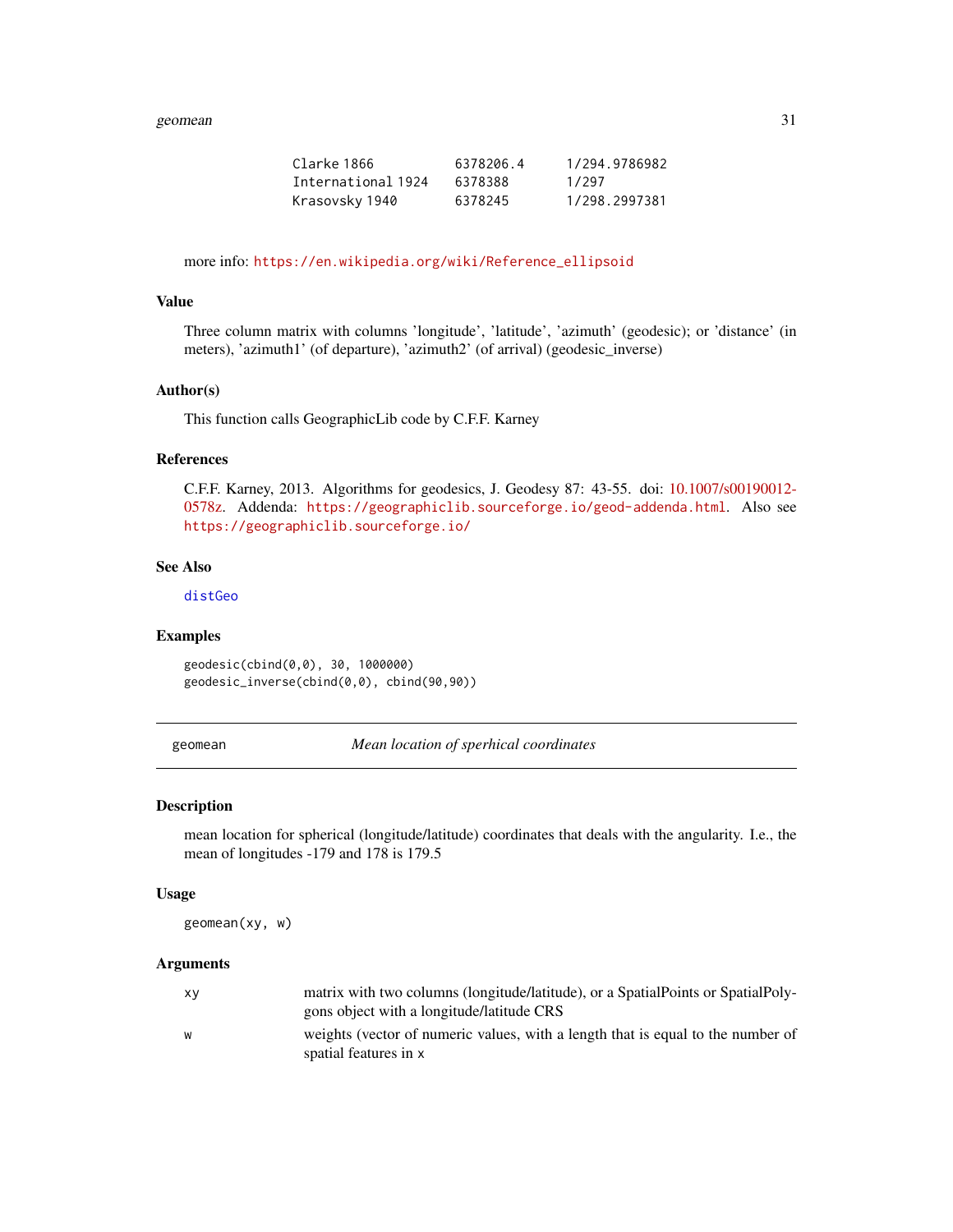# Value

Ccoordinate pair (numeric)

# Author(s)

Robert J. Hijmans

# Examples

```
xy <- cbind(x=c(-179,179, 177), y=c(12,14,16))
xy
geomean(xy)
```

| greatCircle | Great circle |  |  |
|-------------|--------------|--|--|
|-------------|--------------|--|--|

# Description

Get points on a great circle as defined by the shortest distance between two specified points

# Usage

```
greatCircle(p1, p2, n=360, sp=FALSE)
```
# Arguments

| p1 | longitude/latitude of point(s). Can be a vector of two numbers, a matrix of 2<br>columns (first one is longitude, second is latitude) or a SpatialPoints* object |
|----|------------------------------------------------------------------------------------------------------------------------------------------------------------------|
| p2 | as above                                                                                                                                                         |
| n  | The requested number of points on the Great Circle                                                                                                               |
| sp | Logical. Return a SpatialLines object?                                                                                                                           |

# Value

A matrix of points, or a list of such matrices (e.g., if multiple bearings are supplied)

# Author(s)

Robert Hijmans, based on a formula provided by Ed Williams

# References

<https://www.edwilliams.org/avform147.htm#Int>

# Examples

greatCircle(c(5,52), c(-120,37), n=36)

<span id="page-31-0"></span>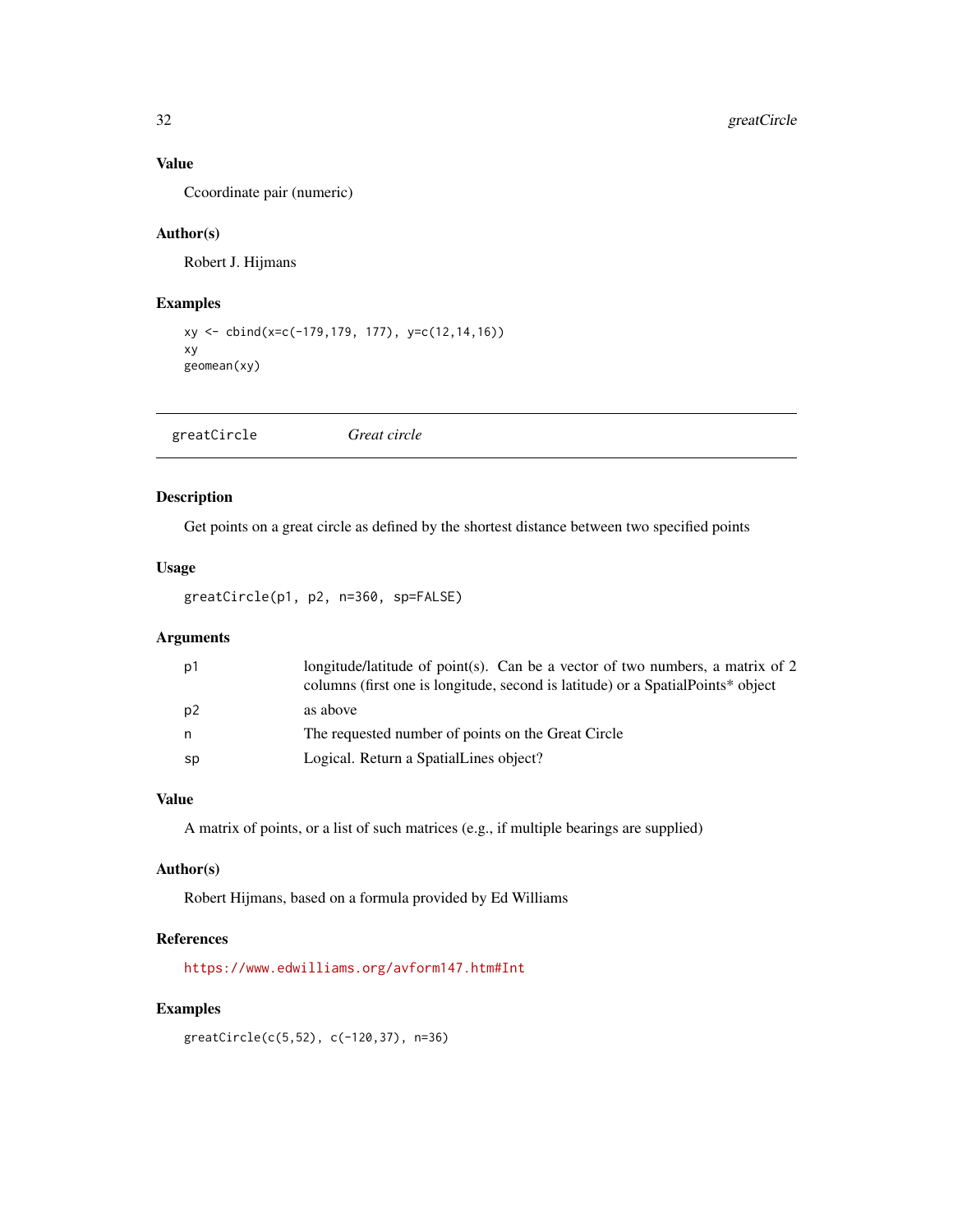<span id="page-32-0"></span>greatCircleBearing *Great circle*

# Description

Get points on a great circle as defined by a point and an initial bearing

#### Usage

```
greatCircleBearing(p, brng, n=360)
```
# Arguments

| longitude/latitude of a single point. Can be a vector of two numbers, a matrix of<br>2 columns (first one is longitude, second is latitude) or a SpatialPoints* object |
|------------------------------------------------------------------------------------------------------------------------------------------------------------------------|
| bearing                                                                                                                                                                |
| The requested number of points on the great circle                                                                                                                     |
|                                                                                                                                                                        |

# Value

A matrix of points, or a list of matrices (e.g., if multiple bearings are supplied)

#### Author(s)

Robert Hijmans based on formulae by Ed Williams

#### References

<https://www.edwilliams.org/avform147.htm#Int>

# Examples

greatCircleBearing(c(5,52), 45, n=12)

horizon *Distance to the horizon*

## Description

Empirical function to compute the distance to the horizon from a given altitude. The earth is assumed to be smooth, i.e. mountains and other obstacles are ignored.

#### Usage

horizon(h, r=6378137)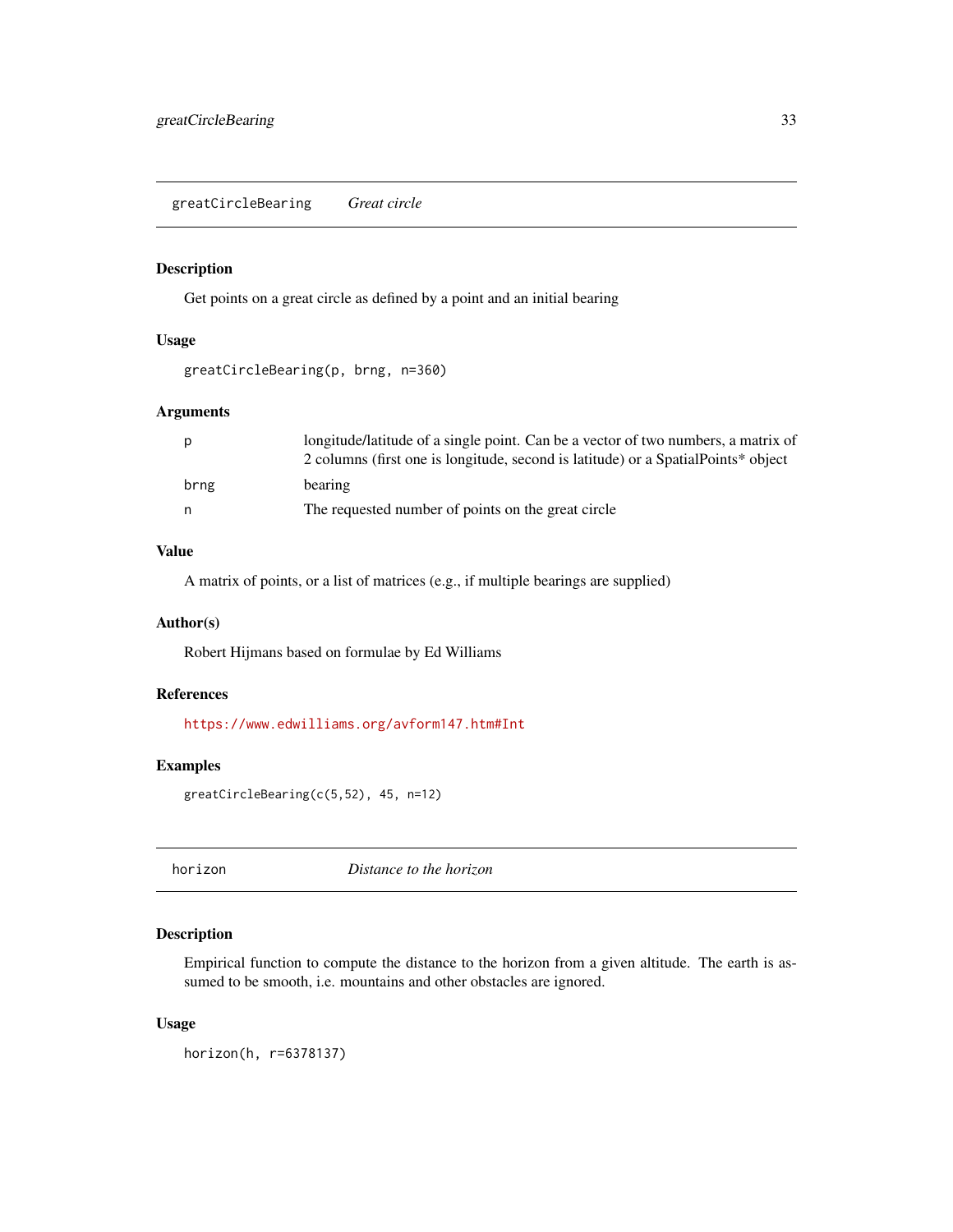# <span id="page-33-0"></span>Arguments

| - h | altitude, numeric $\ge$ = 0. Should have the same unit as r |
|-----|-------------------------------------------------------------|
|     | radius of the earth; default value is 6378137 m             |

# Value

Distance in units of h (default is meters)

# Author(s)

Robert J. Hijmans

## References

<https://www.edwilliams.org/avform147.htm#Horizon>

Bowditch, 1995. American Practical Navigator. Table 12.

#### Examples

horizon(1.80) # me horizon(324) # Eiffel tower

intermediate *Intermediate points on a great circle (sphere)*

#### Description

Get intermediate points (way points) between the two locations with longitude/latitude coordinates. gcIntermediate is based on a spherical model of the earth and internally uses [distCosine](#page-14-1).

#### Usage

gcIntermediate(p1, p2, n=50, breakAtDateLine=FALSE, addStartEnd=FALSE, sp=FALSE, sepNA)

#### Arguments

| p1              | longitude/latitude of a single point, in degrees. This can be a vector of two<br>numbers, a matrix of 2 columns (first one is longitude, second is latitude) or a<br>SpatialPoints* object |  |
|-----------------|--------------------------------------------------------------------------------------------------------------------------------------------------------------------------------------------|--|
| p <sub>2</sub>  | as for p1                                                                                                                                                                                  |  |
| n               | integer. The desired number of intermediate points                                                                                                                                         |  |
| breakAtDateLine |                                                                                                                                                                                            |  |
|                 | logical. Return two matrices if the dateline is crossed?                                                                                                                                   |  |
| addStartEnd     | logical. Add p1 and p2 to the result?                                                                                                                                                      |  |
| sp              | logical. Return a SpatialLines object?                                                                                                                                                     |  |
| sepNA           | logical. Rather than as a list, return the values as a two column matrix with lines<br>seperated by a row of NA values? (for use in 'plot')                                                |  |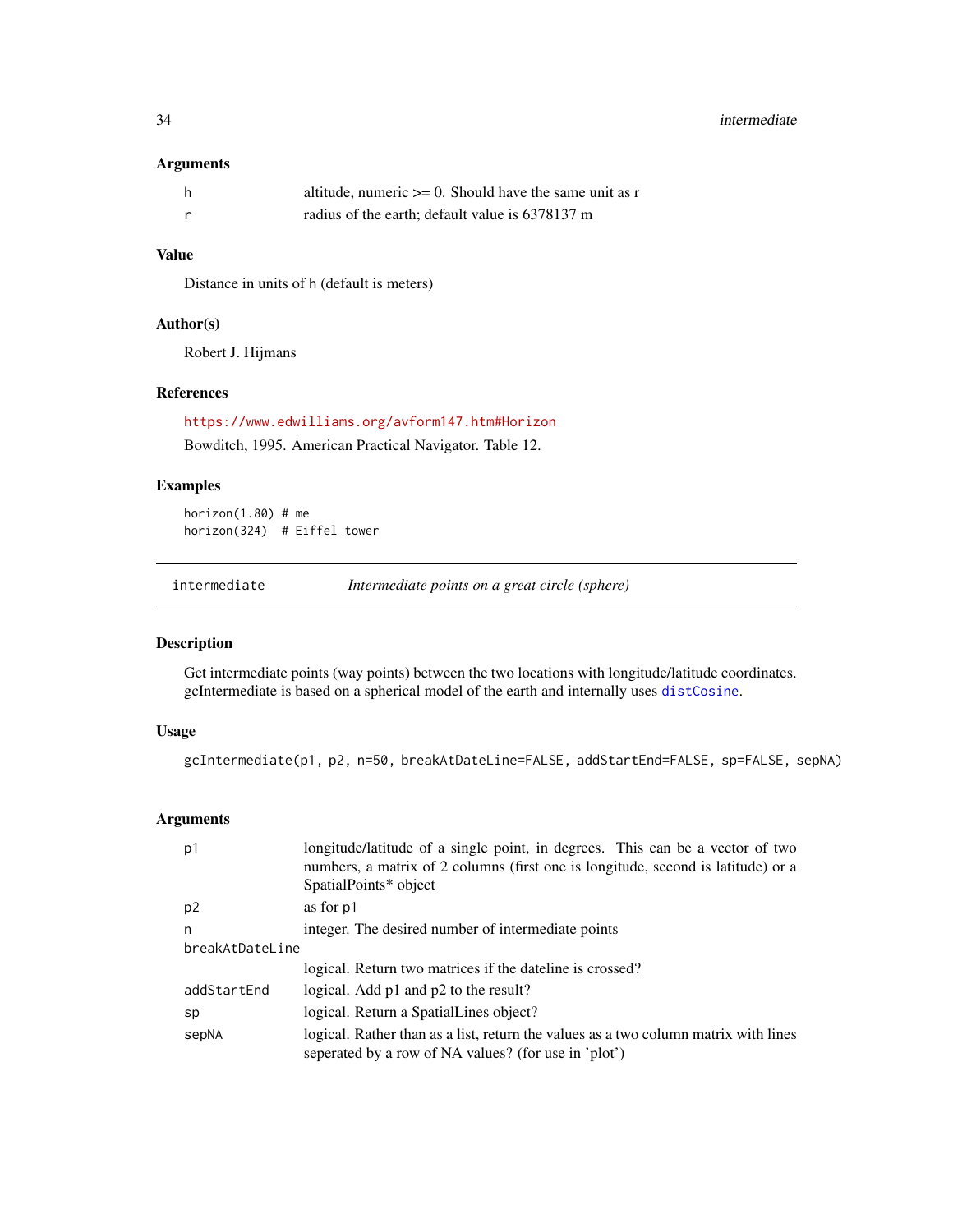# <span id="page-34-0"></span>lengthLine 35

# Value

matrix or list with intermediate points

# Author(s)

Robert Hijmans based on code by Ed Williams (great circle)

#### References

<https://www.edwilliams.org/avform147.htm#Intermediate>

#### Examples

gcIntermediate(c(5,52), c(-120,37), n=6, addStartEnd=TRUE)

lengthLine *Length of lines*

## Description

Compute the length of lines

#### Usage

```
lengthLine(line)
```
## Arguments

line longitude/latitude of line as a matrix of 2 columns (first one is longitude, second is latitude) or a SpatialLines\* or SpatialPolygons\* object

## Value

length (in meters) for each line

## See Also

For planar coordinates, see the terra or sf packages

```
line <- rbind(c(-180,-20), c(-150,-10), c(-140,55), c(10, 0), c(-140,-60))
d <- lengthLine(line)
```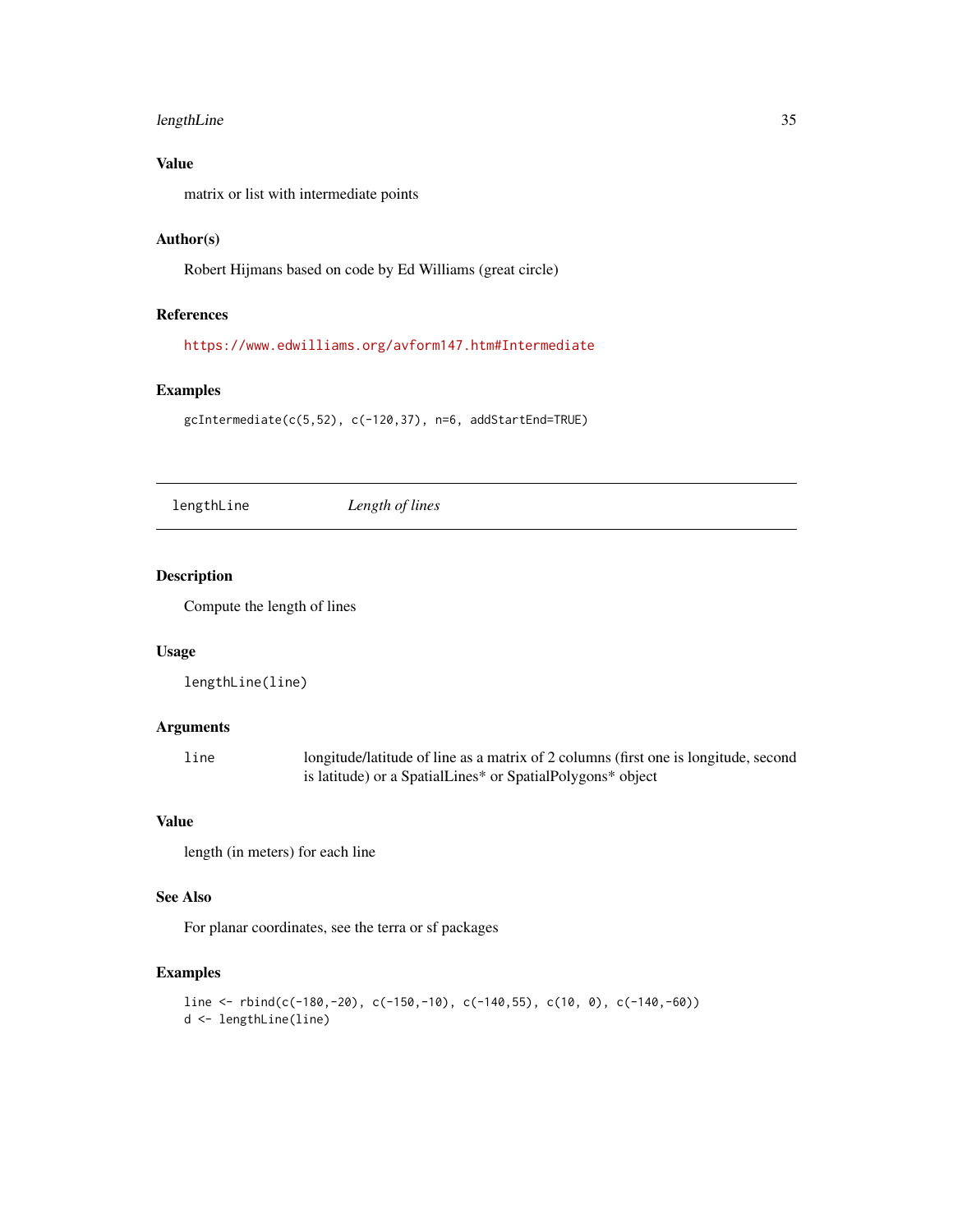<span id="page-35-0"></span>

Make a polygon or line by adding intermedate points (vertices) on the great circles inbetween the points supplied. This can be relevant when vertices are relatively far apart. It can make the shape of the object to be accurate, when plotted on a plane. makePoly will also close the polygon if needed.

#### Usage

```
makePoly(p, interval=10000, sp=FALSE, ...)
makeLine(p, interval=10000, sp=FALSE, ...)
```
# Arguments

| р        | a 2-column matrix (longitude/latitude) or a Spatial Polygons or Spatial Lines ob-<br>ject  |
|----------|--------------------------------------------------------------------------------------------|
| interval | maximum interval of points, in units of r                                                  |
| sp       | Logical. If TRUE, a Spatial Polygons object is retunred (depends on the 'sp' pack-<br>age) |
| $\cdots$ | additional arguments passed to distGeo                                                     |

#### Value

A matrix

# Author(s)

Robert J. Hijmans

```
pol <- rbind(c(-180,-20), c(-160,5), c(-60, 0), c(-160,-60), c(-180,-20))
plot(pol)
lines(pol, col='red', lwd=3)
pol2 = makePoly(pol, interval=100000)
lines(pol2, col='blue', lwd=2)
```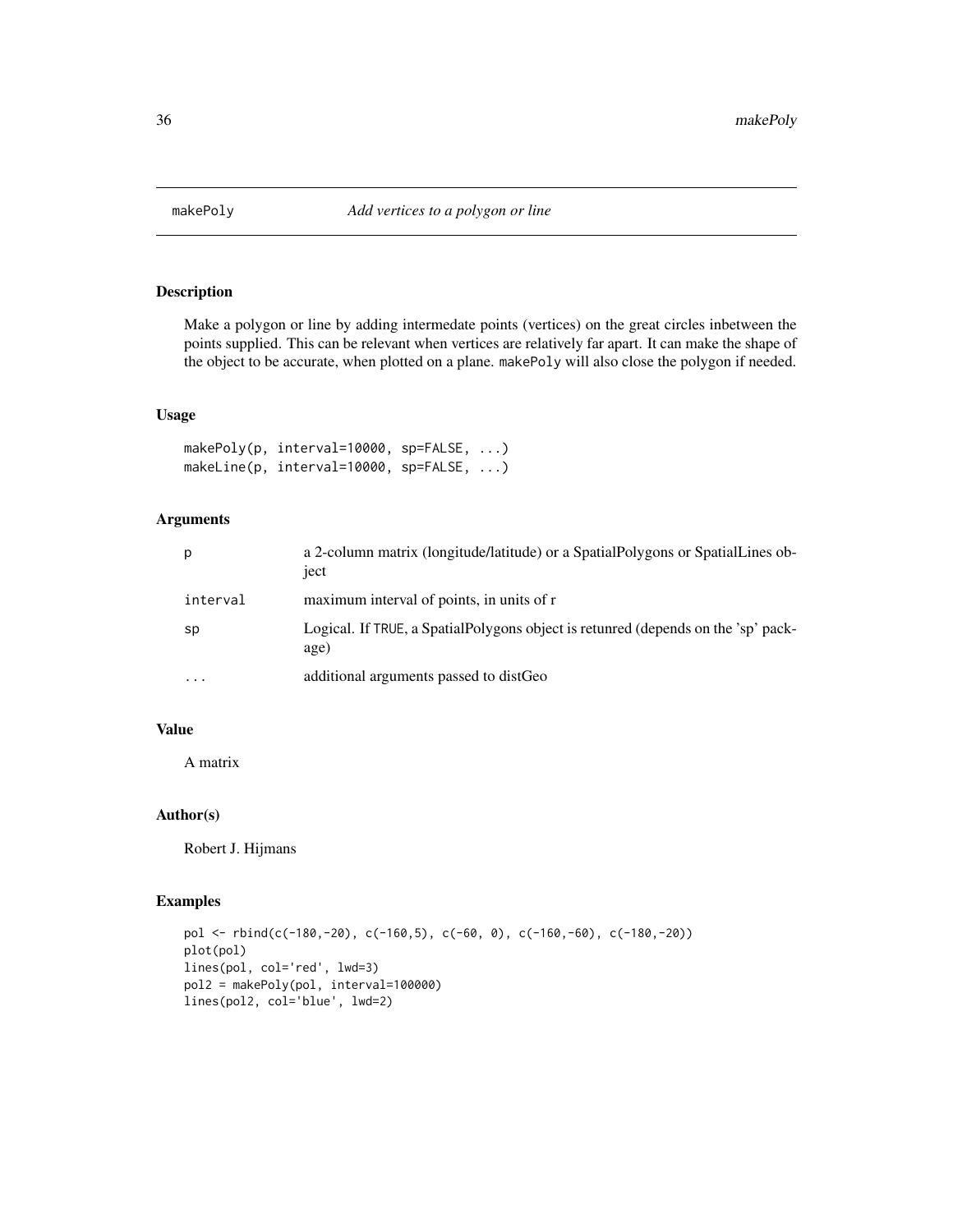<span id="page-36-0"></span>

Transform longitude/latiude points to the Mercator projection. The main purpose of this function is to compute centroids, and to illustrate rhumb lines in the vignette.

#### Usage

```
mercator(p, inverse=FALSE, r=6378137)
```
# Arguments

| p       | longitude/latitude of point(s). Can be a vector of two numbers, a matrix of 2<br>columns (first one is longitude, second is latitude) or a SpatialPoints* object |
|---------|------------------------------------------------------------------------------------------------------------------------------------------------------------------|
| inverse | Logical. If TRUE, do the inverse projection (from Mercator to longitude/latitude                                                                                 |
| r       | Numeric. Radius of the earth; default $= 6378137$ m                                                                                                              |

# Value

matrix

# Author(s)

Robert Hijmans

# Examples

```
a = mercator(c(5,52))
a
mercator(a, inverse=TRUE)
```

| midPoint | Mid-point |
|----------|-----------|

# Description

Find the point half-way between two points along an ellipsoid

#### Usage

```
midPoint(p1, p2, a=6378137, f = 1/298.257223563)
```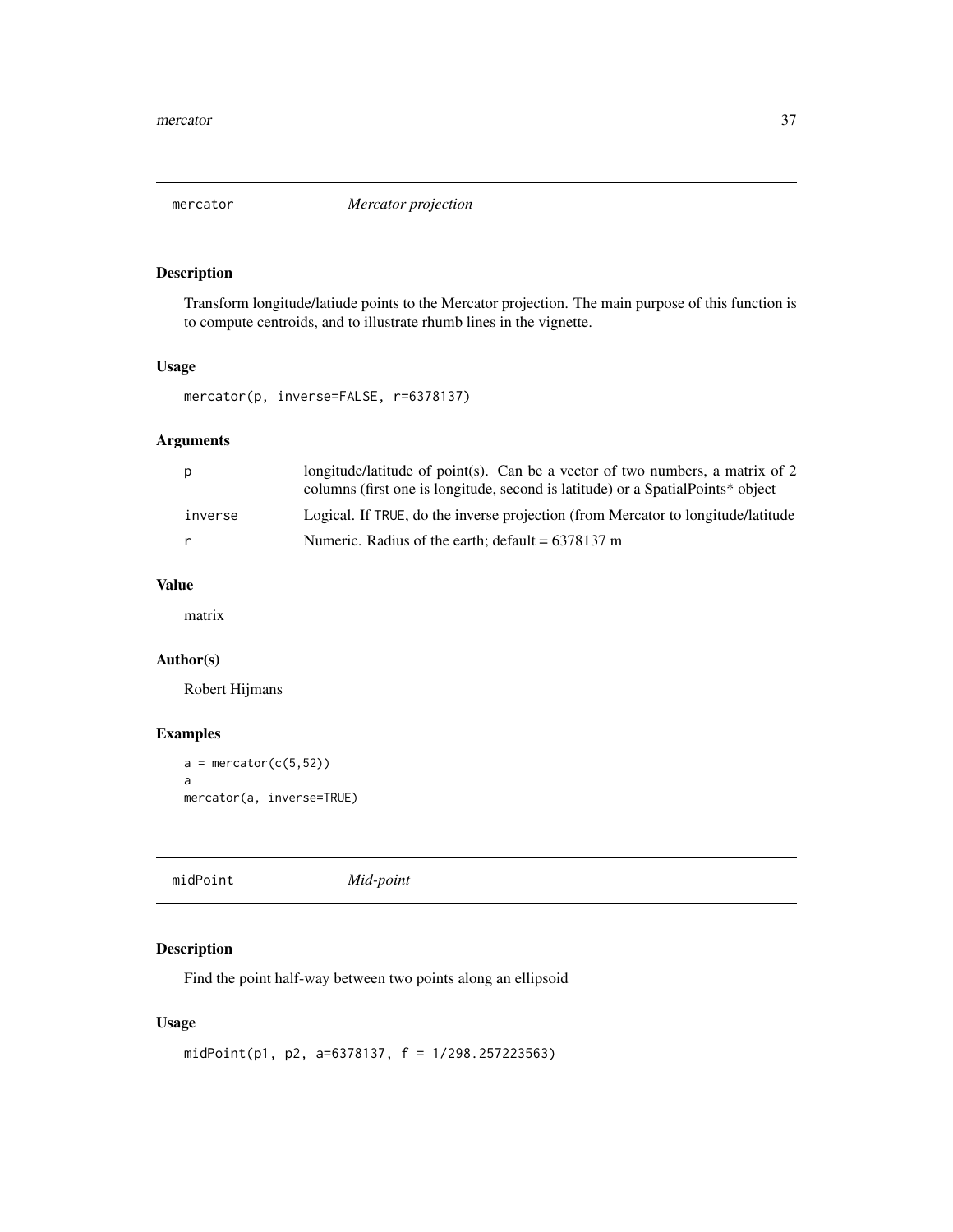# <span id="page-37-0"></span>Arguments

| longitude/latitude of point(s). Can be a vector of two numbers, a matrix of 2<br>columns (first one is longitude, second is latitude) or a SpatialPoints* object |
|------------------------------------------------------------------------------------------------------------------------------------------------------------------|
|                                                                                                                                                                  |
| major (equatorial) radius of the ellipsoid                                                                                                                       |
| ellipsoid flattening. The default value is for WGS84                                                                                                             |
|                                                                                                                                                                  |

#### Value

matrix with coordinate pairs

# Author(s)

Elias Pipping and Robert Hijmans

# Examples

midPoint(c(0,0),c(90,90)) midPoint(c(0,0),c(90,90), f=0)

onGreatCircle *Is a point on a given great circle?*

# Description

Test if a point is on a great circle defined by two other points.

# Usage

onGreatCircle(p1, p2, p3, tol=0.0001)

# Arguments

| p1  | Longitude/latitude of the first point defining a great circle, in degrees; can be a<br>vector of two numbers, a matrix of 2 columns (first one is longitude, second is<br>latitude) or a SpatialPoints* object |
|-----|----------------------------------------------------------------------------------------------------------------------------------------------------------------------------------------------------------------|
|     |                                                                                                                                                                                                                |
| p2  | as above for the second point                                                                                                                                                                                  |
| p3  | the point $(s)$ to be tested if they are on the great circle or not                                                                                                                                            |
| tol | numeric. maximum distance from the great circle (in degrees) that is tolerated<br>to be considered on the circle                                                                                               |

#### Value

logical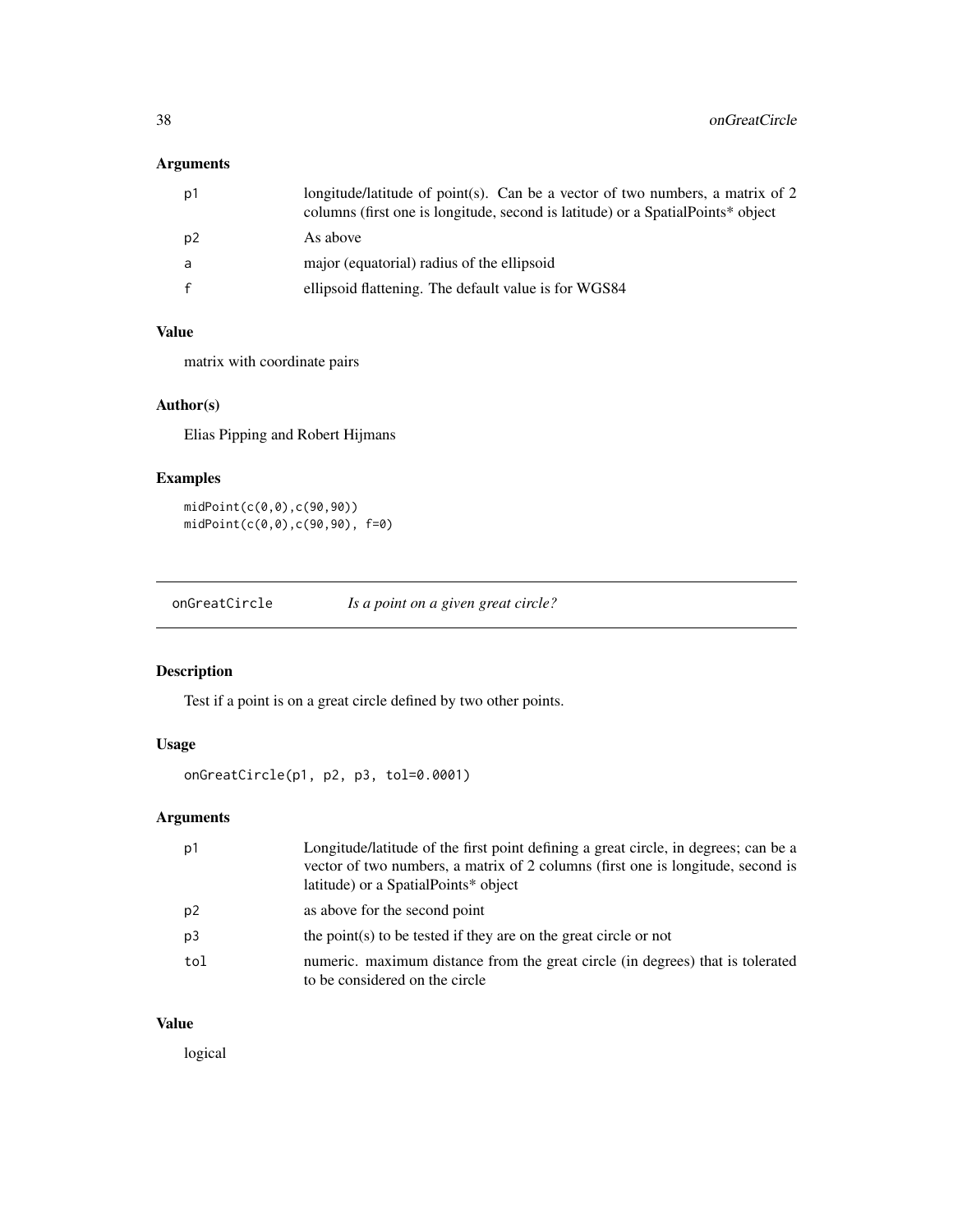#### <span id="page-38-0"></span>perimeter 39

#### Author(s)

Robert Hijmans

#### Examples

```
onGreatCircle(c(0,0), c(30,30), rbind(c(-10 -11.33812), c(10,20)))
```
<span id="page-38-1"></span>

perimeter *Compute the perimeter of a longitude/latitude polygon*

## Description

Compute the perimeter of a polygon (or the length of a line) with longitude/latitude coordinates, on an ellipsoid (WGS84 by default)

#### Usage

```
## S4 method for signature 'matrix'
perimeter(x, a=6378137, f=1/298.257223563, ...)
## S4 method for signature 'SpatialPolygons'
perimeter(x, a=6378137, f=1/298.257223563, ...)
## S4 method for signature 'SpatialLines'
perimeter(x, a=6378137, f=1/298.257223563, ...)
```
#### Arguments

| $\mathsf{x}$ | Longitude/latitude of the points forming a polygon or line; Must be a matrix of  |
|--------------|----------------------------------------------------------------------------------|
|              | 2 columns (first one is longitude, second is latitude) or a Spatial Polygons* or |
|              | SpatialLines* object                                                             |
| a            | major (equatorial) radius of the ellipsoid. The default value is for WGS84       |
|              | ellipsoid flattening. The default value is for WGS84                             |
| $\cdots$     | Additional arguments. None implemented                                           |

# Value

Numeric. The perimeter or length in m.

#### Author(s)

This function calls GeographicLib code by C.F.F. Karney

#### References

C.F.F. Karney, 2013. Algorithms for geodesics, J. Geodesy 87: 43-55. doi: [10.1007/s00190012-](https://doi.org/10.1007/s00190-012-0578-z) [0578z.](https://doi.org/10.1007/s00190-012-0578-z) Addenda: <https://geographiclib.sourceforge.io/geod-addenda.html>. Also see <https://geographiclib.sourceforge.io/>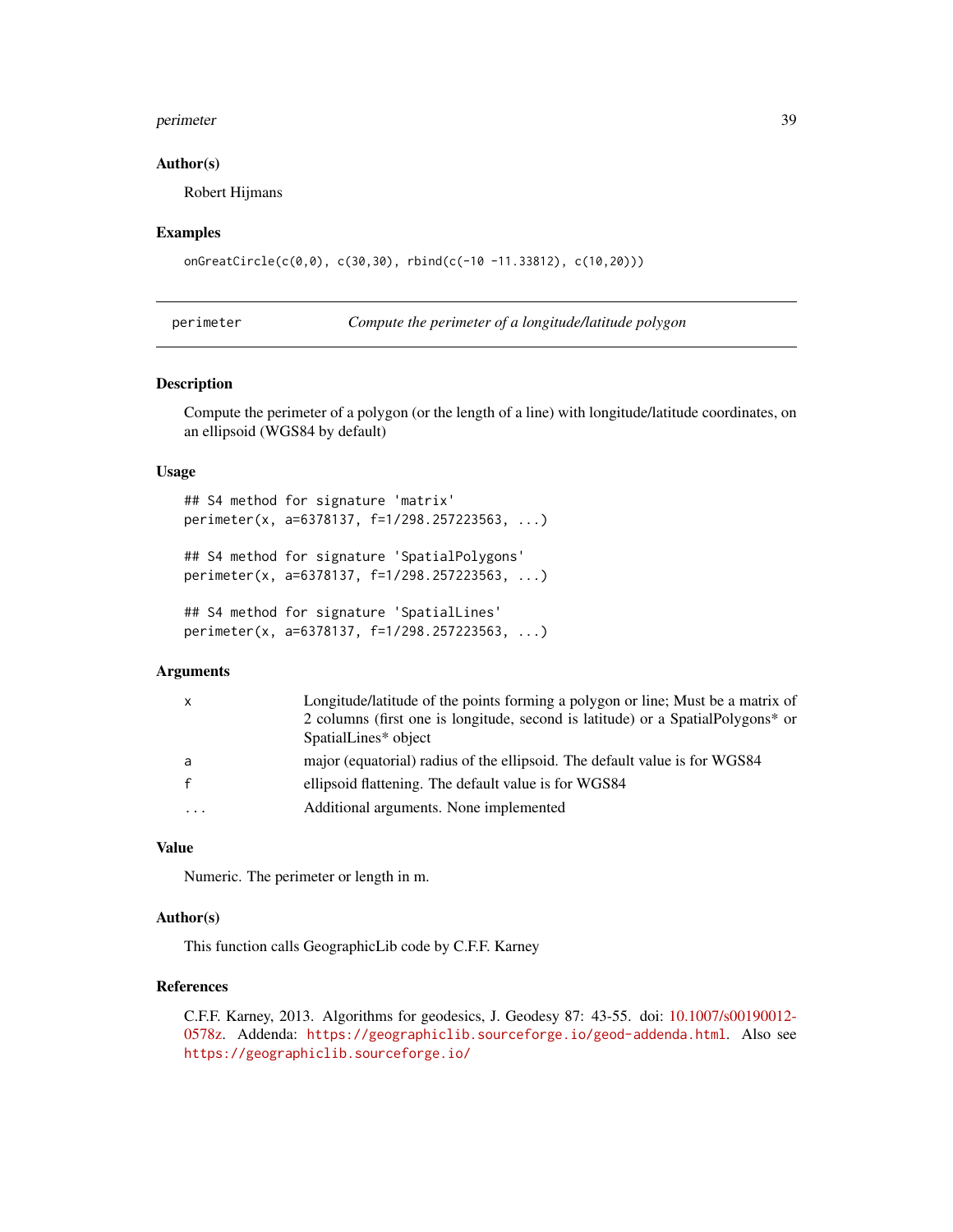# See Also

[areaPolygon,](#page-5-1)[centroid](#page-8-1)

#### Examples

```
xy <- rbind(c(-180,-20), c(-140,55), c(10, 0), c(-140,-60), c(-180,-20))
perimeter(xy)
```
plotArrows *Plot*

# Description

Plot polygons with arrow heads on each line segment, pointing towards the next vertex. This shows the direction of each line segment.

# Usage

```
plotArrows(p, fraction=0.9, length=0.15, first='', add=FALSE, ...)
```
#### Arguments

| p         | Polygons (either a 2 column matrix or data.frame; or a SpatialPolygons* object |
|-----------|--------------------------------------------------------------------------------|
| fraction  | numeric between 0 and 1. When smaller then 1, interrupted lines are drawn      |
| length    | length of the edges of the arrow head (in inches)                              |
| first     | Character to plot on first (and last) vertex                                   |
| add       | Logical. If TRUE, the plot is added to an existing plot                        |
| $\ddotsc$ | Additional arguments, see Details                                              |

#### Note

Based on an example in Software for Data Analysis by John Chambers (pp 250-251) but adjusted such that the line segments follow great circles between vertices.

## Author(s)

Robert J. Hijmans

```
pol <- rbind(c(-180,-20), c(-160,5), c(-60, 0), c(-160,-60), c(-180,-20))
plotArrows(pol)
```
<span id="page-39-0"></span>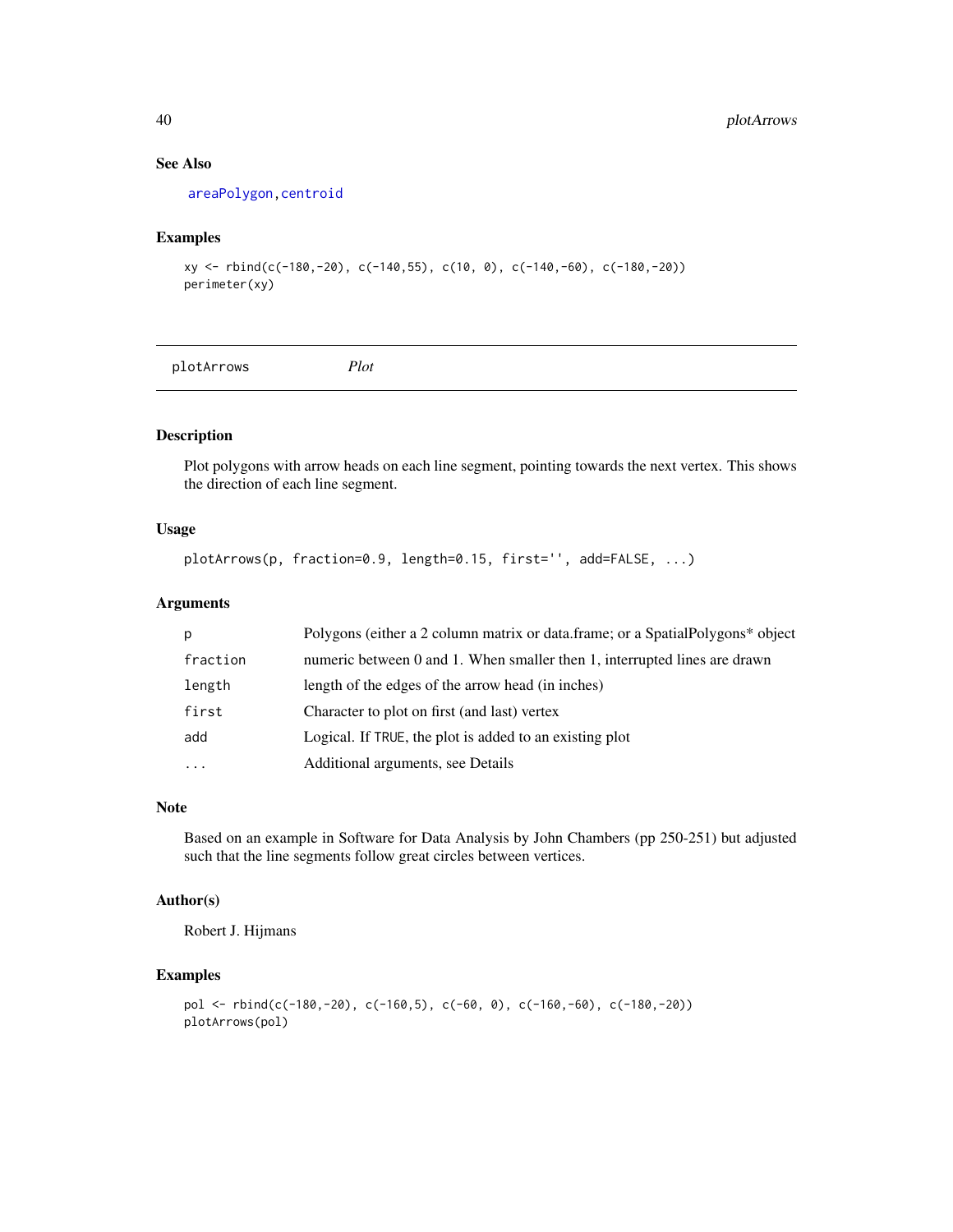<span id="page-40-0"></span>

randomCoordinates returns a 'uniform random sample' in the sense that the probability that a point is drawn from any region is equal to the area of that region divided by the area of the entire sphere. This would not happen if you took a random uniform sample of longitude and latitude, as the sample would be biased towards the poles.

regularCoordiaates returns a set of coordinates that are regularly distributed on the globe.

#### Usage

randomCoordinates(n) regularCoordinates(N)

# Arguments

| n | Sample size (number of points (coordinate pairs)) |
|---|---------------------------------------------------|
| N | Number of 'parts' in which the earth is subdived) |

# Value

Matrix of lon/lat coordiantes

#### Author(s)

Robert Hijmans, based on code by Nils Haeck (regularCoordinates) and on suggstions by Michael Orion (randomCoordinates)

#### Examples

randomCoordinates(3) regularCoordinates(1)

<span id="page-40-1"></span>refEllipsoids *Reference ellipsoids*

#### Description

This function returns a data.frame with parameters a (semi-major axis) and 1/f (inverse flattening) for a set of reference ellipsoids.

#### Usage

refEllipsoids()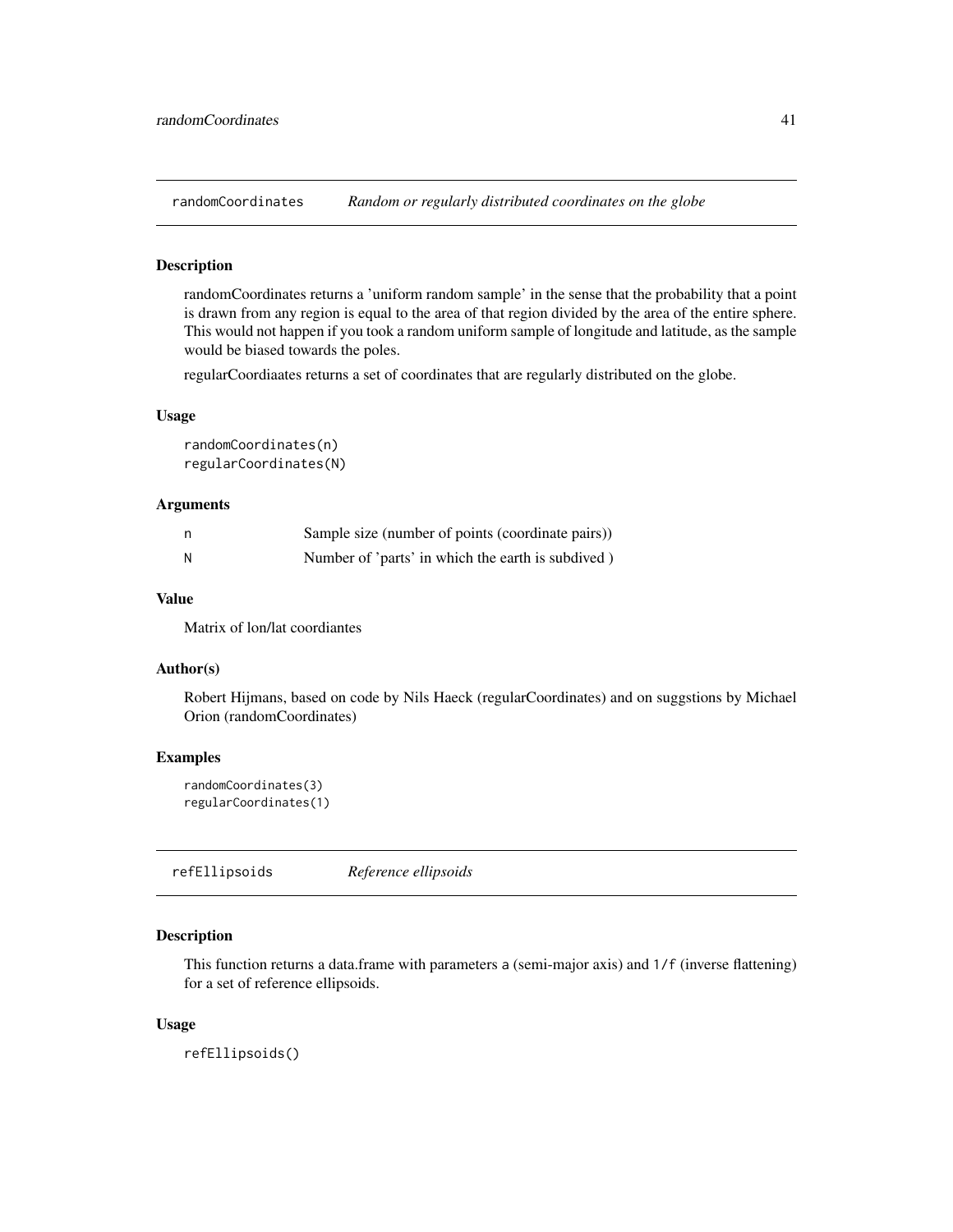# <span id="page-41-0"></span>Value

data.frame

#### Note

To compute parameter b you can do

#### Author(s)

Robert J. Hijmans

#### See Also

[area,](#page-0-0)[perimeter](#page-38-1)

# Examples

```
e <- refEllipsoids()
e[e$code=='WE', ]
```
#to compute semi-minor axis b: e\$b <- e\$a - e\$a / e\$invf

span *Span of polygons*

# Description

Compute the approximate surface span of polygons in longitude and latitude direction. Span is computed by rasterizing the polygons; and precision increases with the number of 'scan lines'. You can either use a fixed number of scan lines for each polygon, or a fixed band-width.

# Usage

 $span(x, \ldots)$ 

#### Arguments

|          | a SpatialPolygons* object or a 2-column matrix (longitude/latitude) |
|----------|---------------------------------------------------------------------|
| $\cdots$ | Additional arguments, see Details                                   |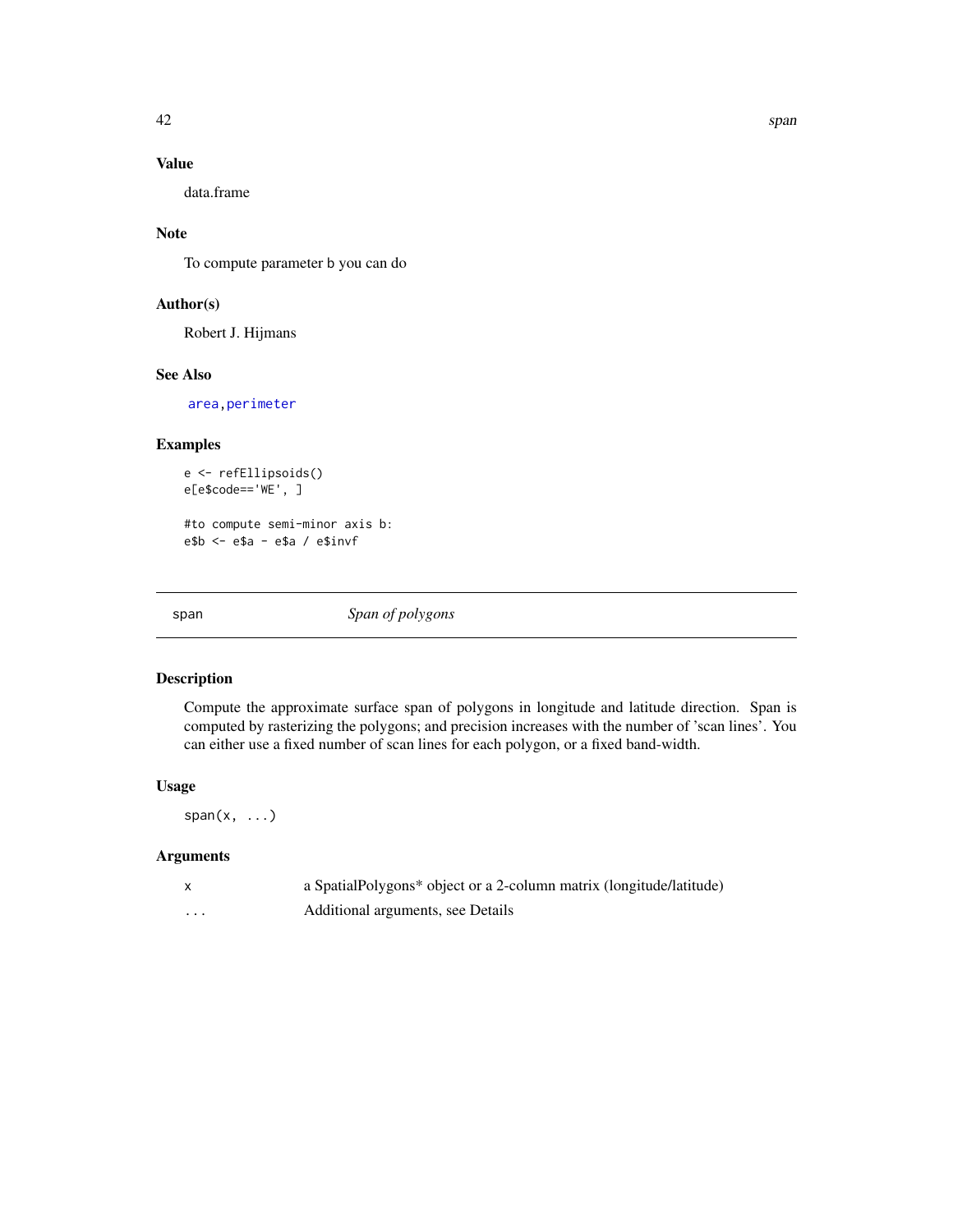<span id="page-42-0"></span>wrld the contract of the contract of the contract of the contract of the contract of the contract of the contract of the contract of the contract of the contract of the contract of the contract of the contract of the contr

# Details

The following additional arguments can be passed, to replace default values for this function

|          | nbands Character. Method to determine the number of bands to 'scan' the polygon. Either 'fixed' or 'variable' |
|----------|---------------------------------------------------------------------------------------------------------------|
| n.       | Integer $\geq$ 1. If nbands='fixed', how many bands should be used                                            |
| res      | Numeric. If nbands='variable', what should the bandwidth be (in degrees)?                                     |
| fun      | Logical. A function such as mean or min. Mean computes the average span                                       |
| $\cdots$ | further additional arguments passed to distGeo                                                                |

# Value

A list, or a matrix if a function fun is specified. Values are in the units of r (default is meter)

# Author(s)

Robert J. Hijmans

# Examples

```
pol <- rbind(c(-180,-20), c(-160,5), c(-60, 0), c(-160,-60), c(-180,-20))
plot(pol)
lines(pol)
# lon and lat span in m
span(pol, fun=max)
x \leftarrow span(pol)max(x$latspan)
mean(x$latspan)
plot(x$longitude, x$lonspan)
```
wrld *World countries*

## Description

world coastline and country outlines in longitude/latitude (wrld) and in Mercator projection (merc).

### Usage

data(wrld) data(merc)

#### Source

Derived from the wrld\_simpl data set in package maptools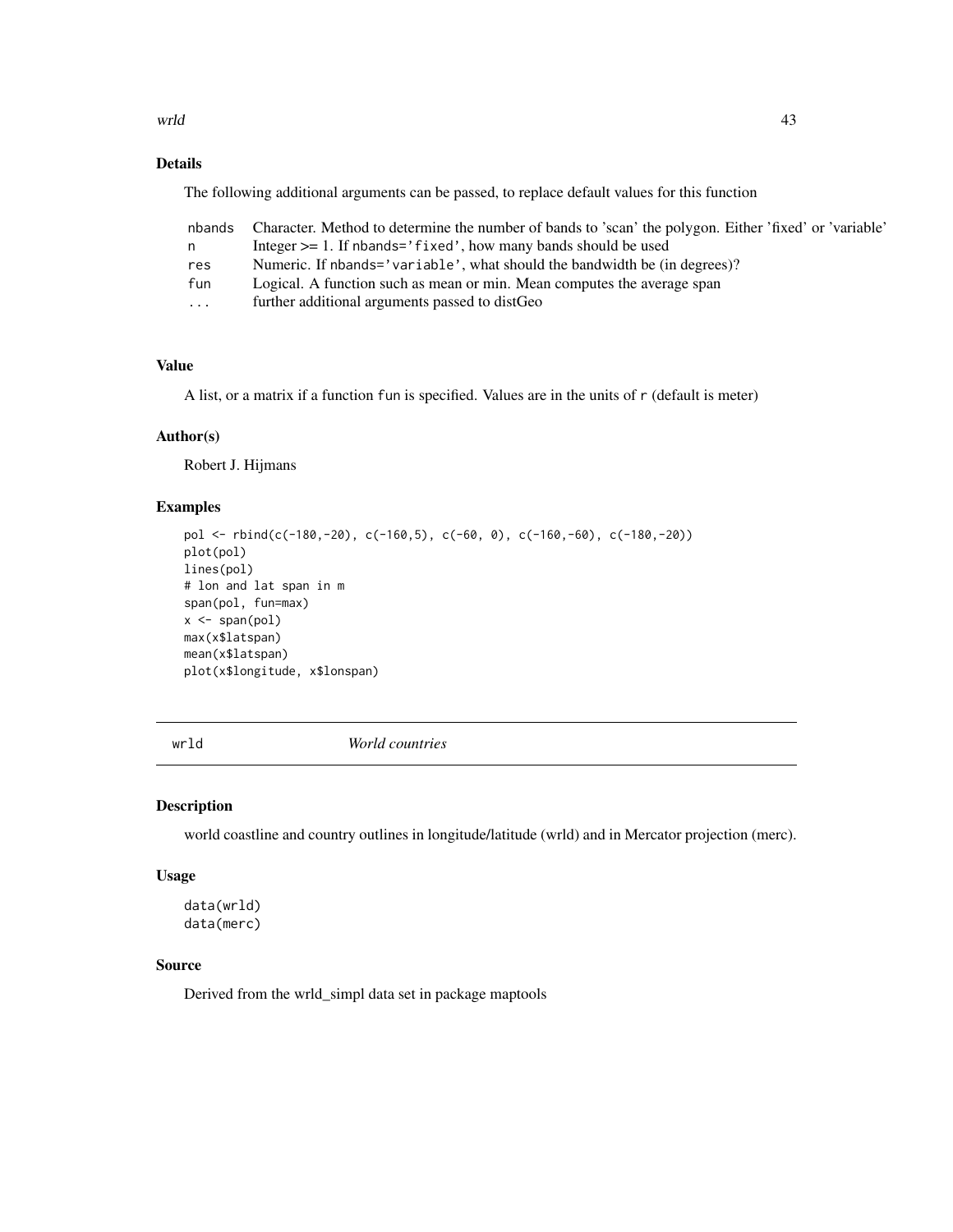# <span id="page-43-0"></span>**Index**

∗ datasets wrld, [43](#page-42-0) ∗ methods centroid, [9](#page-8-0) geomean, [31](#page-30-0) makePoly, [36](#page-35-0) plotArrows, [40](#page-39-0) refEllipsoids, [41](#page-40-0) span, [42](#page-41-0) ∗ package geosphere-package, [2](#page-1-0) ∗ spatial alongTrackDistance, [4](#page-3-0) antipode, [5](#page-4-0) areaPolygon, [6](#page-5-0) bearing, [7](#page-6-0) bearingRhumb, [8](#page-7-0) centroid, [9](#page-8-0) daylength, [10](#page-9-0) destPoint, [11](#page-10-0) destPointRhumb, [12](#page-11-0) dist2gc, [13](#page-12-0) dist2Line, [14](#page-13-0) distCosine, [15](#page-14-0) distGeo, [16](#page-15-0) distHaversine, [17](#page-16-0) distm, [18](#page-17-0) distMeeus, [19](#page-18-0) distRhumb, [20](#page-19-0) distVincentyEllipsoid, [21](#page-20-0) distVincentySphere, [23](#page-22-0) finalBearing, [24](#page-23-0) gcIntersect, [25](#page-24-0) gcIntersectBearing, [26](#page-25-0) gcLat, [27](#page-26-0) gcLon, [28](#page-27-0) gcMaxLat, [29](#page-28-0) geodesic, [30](#page-29-0) geomean, [31](#page-30-0)

geosphere-package, [2](#page-1-0) greatCircle, [32](#page-31-0) greatCircleBearing, [33](#page-32-0) horizon, [33](#page-32-0) intermediate, [34](#page-33-0) lengthLine, [35](#page-34-0) makePoly, [36](#page-35-0) mercator, [37](#page-36-0) midPoint, [37](#page-36-0) onGreatCircle, [38](#page-37-0) perimeter, [39](#page-38-0) plotArrows, [40](#page-39-0) randomCoordinates, [41](#page-40-0) refEllipsoids, [41](#page-40-0) span, [42](#page-41-0) alongTrackDistance, [4,](#page-3-0) *[13,](#page-12-0) [14](#page-13-0)* antipodal *(*antipode*)*, [5](#page-4-0) antipode, [5,](#page-4-0) *[29](#page-28-0)* area, *[10](#page-9-0)*, *[42](#page-41-0)* areaPolygon, [6,](#page-5-0) *[30](#page-29-0)*, *[40](#page-39-0)* areaPolygon,data.frame-method *(*areaPolygon*)*, [6](#page-5-0) areaPolygon,matrix-method *(*areaPolygon*)*, [6](#page-5-0) areaPolygon,SpatialPolygons-method *(*areaPolygon*)*, [6](#page-5-0)

bearing, [7,](#page-6-0) *[9](#page-8-0)*, *[24](#page-23-0)* bearingRhumb, *[7,](#page-6-0) [8](#page-7-0)*, [8](#page-7-0)

centroid, *[6](#page-5-0)*, [9,](#page-8-0) *[40](#page-39-0)* centroid,data.frame-method *(*centroid*)*, [9](#page-8-0) centroid,matrix-method *(*centroid*)*, [9](#page-8-0) centroid,SpatialPolygons-method *(*centroid*)*, [9](#page-8-0)

daylength, [10](#page-9-0) destPoint, [11,](#page-10-0) *[12](#page-11-0)* destPointRhumb, [12](#page-11-0)